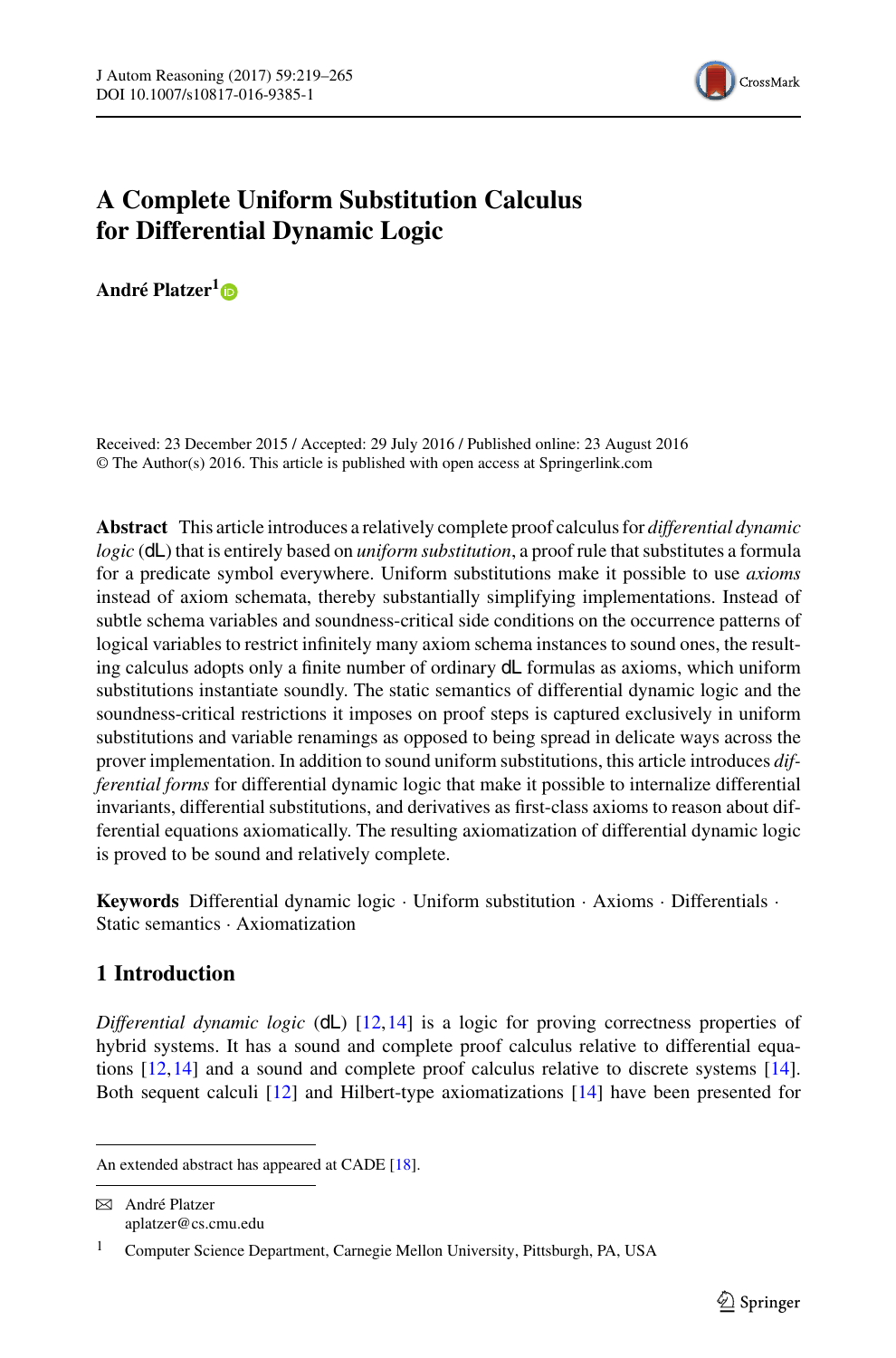dL but only the former have been implemented. The implementation of dL's sequent calculus in KeYmaera [\[19\]](#page-45-3) makes it straightforward for users to prove properties of hybrid systems, because it provides proof rules that perform natural decompositions for each operator. The downside is that the implementation of the rule schemata and their different and subtle side conditions on occurrence constraints and relations of reading and writing of variables as well as rule applications in a formula context is quite nontrivial and inflexible in KeYmaera.

The goal of this article is to identify how to, instead, make it straightforward to implement the proof calculus of differential dynamic logic in a parsimonious way by writing down a finite list of *axioms* (concrete formulas, not axiom schemata that represent an infinite list of axioms subject to sophisticated soundness-critical schema variable matching and side condition checking implementations). The resulting calculus features more modular axioms that can be combined with one another to regain the effect of a single dL sequent proof rule. The axioms are implemented in the object language without meta constructs, which enables a substantially simpler prover core.

As a mechanism for instantiating axioms, this article follows observations for differential game logic [\[16](#page-45-4)] highlighting the significance and elegance of *uniform substitution*, a classical proof rule for first-order logic [\[2,](#page-45-5) §35, 40]. Uniform substitutions uniformly instantiate predicate and function symbols with formulas and terms, respectively, as functions of their arguments. In the presence of the nontrivial binding structure that nondeterminism and differential equations of hybrid systems induce for the dynamic modalities of differential dynamic logic, flexible but sound uniform substitutions become more complex, but can still be read off directly from the static semantics. The static semantics of dL directly determines uniform substitutions (and variable renamings), which, in turn, are the only elements of the prover core that need to know anything about the language and its static semantics. A proof may simply start from a dL formula that is an axiom.

This approach is dual to other successful ways of solving the intricacies and subtleties of substitutions [\[1](#page-45-6)[,8](#page-45-7)] by imposing occurrence side conditions on axiom schemata and proof rules, which is what uniform substitutions get rid of. The uniform substitution framework shares many goals with other logical frameworks [\[11\]](#page-45-8), including leading to smaller soundness-critical cores, more flexibility when augmenting reasoning techniques, and reducing the gap between a logic and its theorem prover. Logical frameworks shine when renaming and substitution of the object language are in line with those of the meta-language. Uniform substitutions provide a simpler approach for languages with the intricate binding of imperative and especially hybrid system dynamics in which, e.g., the same occurrence of a variable can be both free and bound.

Side conditions for axiom schemata can be nontrivial. Classical  $dL$  calculi [\[12](#page-45-0)[,14\]](#page-45-1) have an axiom schema expressing that a formula  $\phi$  holds always after following a differential equation  $x' = \theta$  (as expressed by **dL** formula  $[x' = \theta]\phi$ ) iff  $\phi$  holds for all times  $t \ge 0$  after the discrete assignment  $x := y(t)$  assigning the solution  $y(t)$  to x:

$$
([') \quad [x' = \theta] \phi \leftrightarrow \forall t \ge 0 \ [x := y(t)] \phi \qquad (y'(t) = \theta)
$$

Soundness-critical side conditions need to ensure that *t* is a sufficiently fresh variable and that  $y(t)$  indeed solves the differential equation and obeys the symbolic initial value condition  $y(0) = x$ . Uniform substitutions obviate the need for such side conditions. An axiom is simply a single object-level formula as opposed to an algorithm accepting infinitely many formulas under certain side conditions. A proof rule is simply a pair of object-level formulas as opposed to an algorithm transforming formulas. Derived axioms, derived rules, rule appli-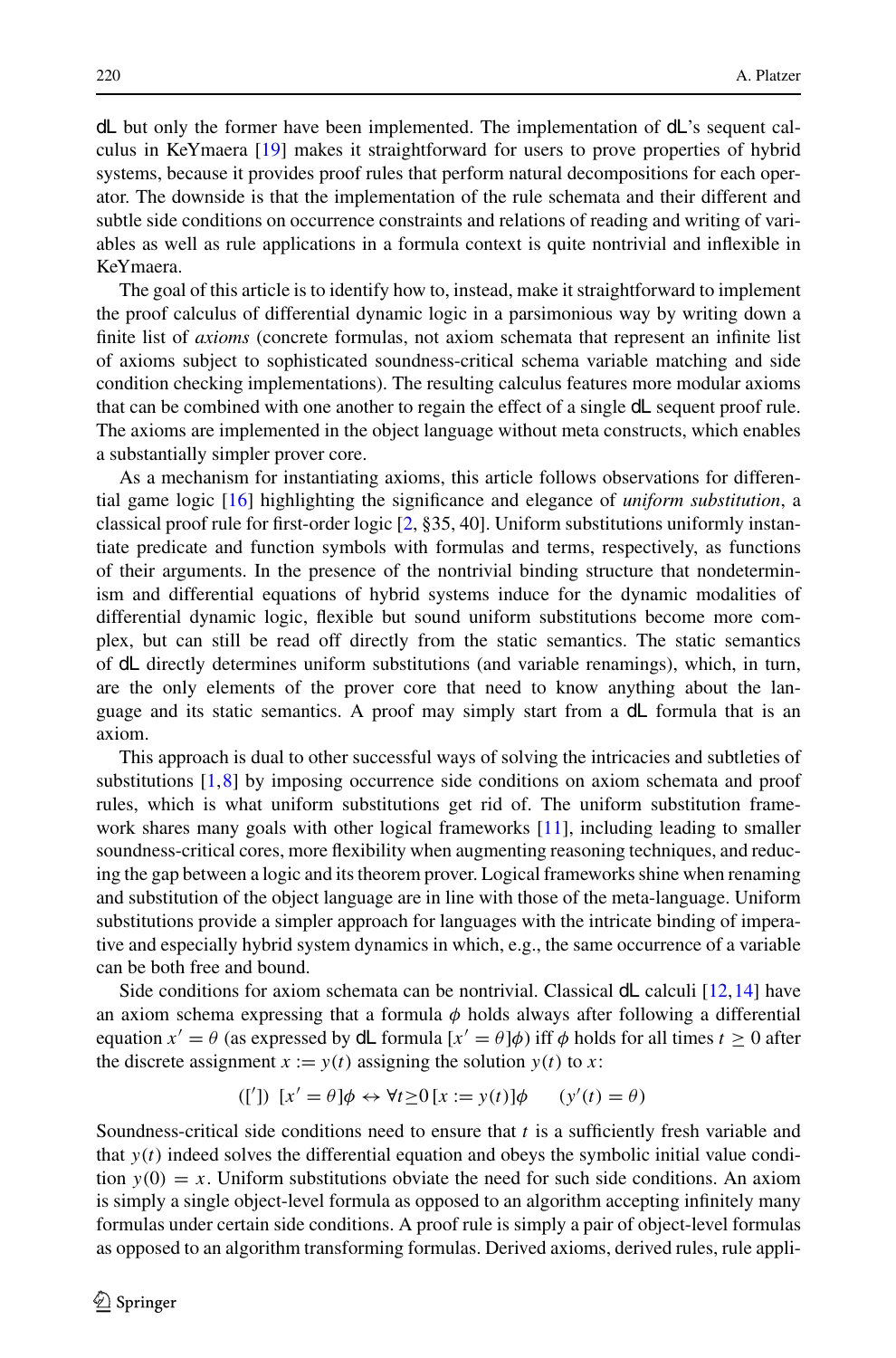cation mechanisms, lemmas, definitions, and parametric invariant search are all definable from uniform substitutions. *Differential forms* are added to dL in this article for the purpose of internalizing differential invariants [\[13\]](#page-45-9), differential cuts [\[13](#page-45-9)[,15\]](#page-45-10), differential ghosts [\[15\]](#page-45-10), differential substitutions, total differentials and Lie-derivatives  $[13,15]$  $[13,15]$  as separate first-class axioms in dL.

This article presents a highly modular and straightforward approach. It introduces *differential-form* dL and its dynamic semantics, and proves its static semantics sound for the dynamic semantics (Sect. [2\)](#page-2-0). It then defines uniform substitutions that are proved sound from the static semantics (Sect. [3\)](#page-11-0). Uniform substitutions enable a parsimoniously implementable axiomatization (Sect. [4\)](#page-16-0) with concrete dL formulas (or pairs for rules), which are proved sound individually from the dynamic semantics (Sect. [5\)](#page-19-0) without having to worry how they might be instantiated. Differential forms are used to obtain axioms for proving properties of differential equations (Sect. [5\)](#page-19-0). This modular approach with separate soundness proofs is to be contrasted with previous complex built-in algorithms that mix multiple axioms into special-purpose rules [\[13,](#page-45-9)[15](#page-45-10)]. Finally, the logic is proved to be sound and relatively complete (Sect. [5\)](#page-19-0). Proofs are provided in Appendix A. Overall, uniform substitutions significantly simplify prover core implementations, because uniform substitutions are straightforward and reduce implementing axioms and axiomatic rules to copy&paste.

## <span id="page-2-1"></span><span id="page-2-0"></span>**2 Differential-Form Differential Dynamic Logic**

This section presents *differential-form differential dynamic logic*, which adds differential forms to differential dynamic logic  $[12,14]$  $[12,14]$  in order to axiomatically internalize reasoning about differential equations and differentials as first-class citizens. Because the logic itself did not otherwise change, the relationship to related work from previous presentations of differential dynamic logic [\[12](#page-45-0),[14](#page-45-1)] continues to apply. The primary purpose of the uniform substitution approach is to lead to a significantly simpler implementation, which could benefit other approaches [\[3](#page-45-11)[,4,](#page-45-12)[10](#page-45-13)], too.

## **2.1 Syntax**

This section defines the syntax of the language of (differential-form) differential dynamic logic dL and its hybrid programs. The syntax first defines terms. The set of all *variables* is *V*. Variables of the form *x*<sup> $\prime$ </sup> for a variable *x* ∈  $\mathcal V$  are called *differential symbols*. Differential symbol  $x'$  is just an independent variable associated to variable *x*. For any subset  $V \subseteq V$ is  $V' \stackrel{\text{def}}{=} \{x' : x \in V\}$  the set of *differential symbols*  $x'$  for the variables in *V*. The set of all variables is assumed to already contain all its differential symbols  $\mathcal{V}' \subseteq \mathcal{V}$ . So  $x \in \mathcal{V}$ implies  $x', x'' \in \mathcal{V}$  etc. even if  $x''$  is not used here. Function symbols are written  $f, g, h$ , predicate symbols  $p, q, r$ , and variables  $x, y, z \in V$  with corresponding differential symbols  $x', y', z' \in \mathcal{V}'$ . Program constants are *a*, *b*, *c*.

**Definition 1** *(Terms) Terms* are defined by this grammar (with  $\theta$ ,  $\eta$ ,  $\theta$ <sub>1</sub>,...,  $\theta$ <sub>k</sub> as terms,  $x \in \mathcal{V}$  as variable, and *f* as function symbol):

$$
\theta, \eta \ ::= x \mid f(\theta_1, \ldots, \theta_k) \mid \theta + \eta \mid \theta \cdot \eta \mid (\theta)'
$$

Number literals such as 0,1 are allowed as function symbols without arguments that are interpreted as the numbers they denote. Occasionally, constructions will be simplified by considering  $\theta + \eta$  and  $\theta \cdot \eta$  as special cases of function symbols  $f(\theta, \eta)$ , but  $+$  and  $\cdot$  always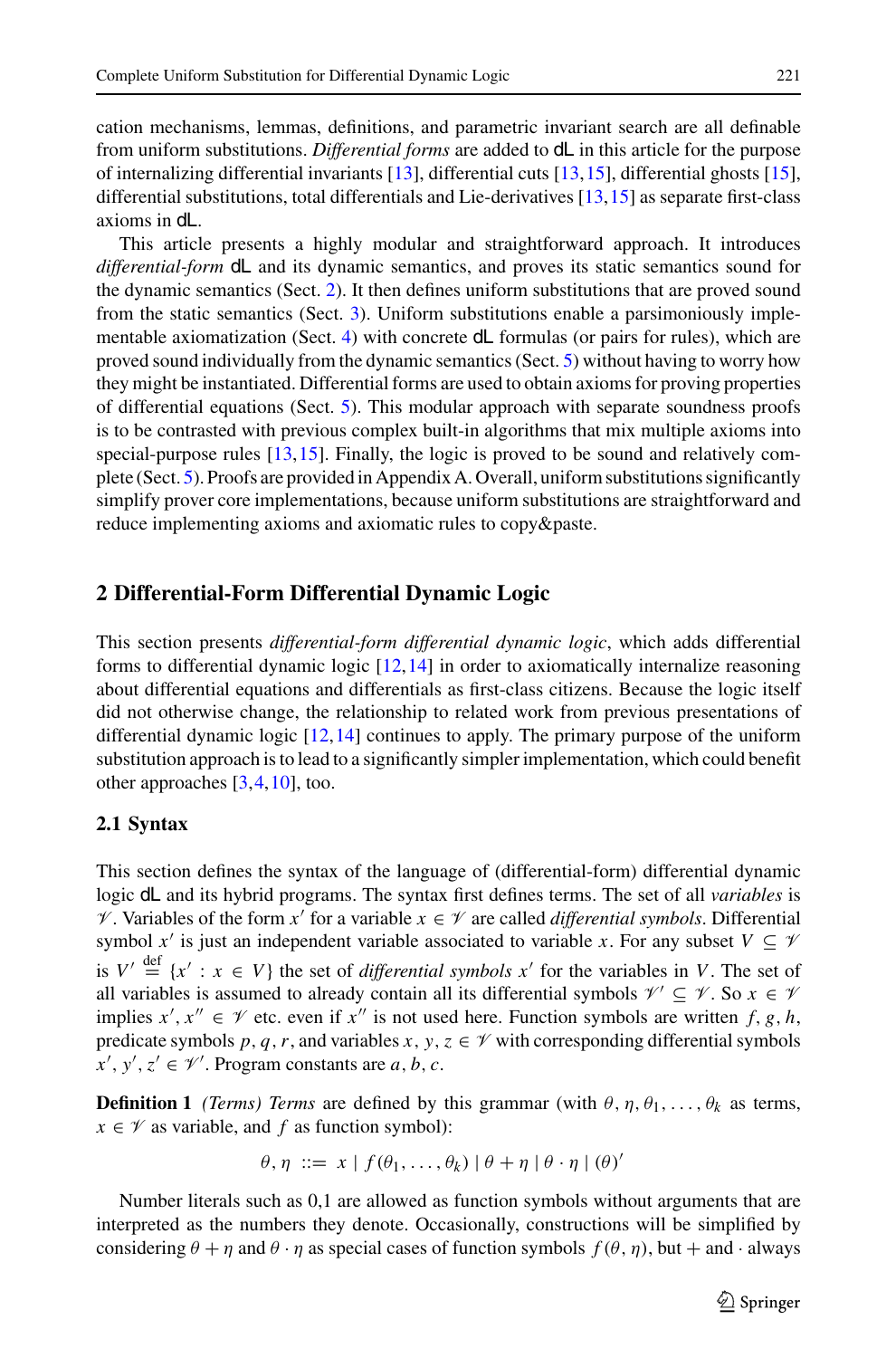denote addition and multiplication. *Differential-form* **dL** allows *differentials* (θ)' of terms θ as terms for the purpose of axiomatically internalizing reasoning about differential equations. The differential  $(\theta)$  describes how the value of  $\theta$  changes locally depending on how the values of its variables *x* change, i.e. as a function of the values of the corresponding differential symbols *x*- . Differentials will make it possible to reduce reasoning about *differential equations* to reasoning about *equations of differentials*, which, quite unlike differential equations, have a local semantics in isolated states and are, thus, amenable to an axiomatic treatment.

Formulas and hybrid programs (HPs) of dL are defined by simultaneous induction, because formulas can occur in programs and programs can occur in formulas. Similar simultaneous inductions are, thus, used throughout the proofs in this article.

**Definition 2** (dL*formula*) The *formulas of (differential-form) differential dynamic logic* (dL) are defined by the grammar (with dL formulas  $\phi$ ,  $\psi$ , terms  $\theta$ ,  $\eta$ ,  $\theta$ <sub>1</sub>, ...,  $\theta$ <sub>k</sub>, predicate symbol *p*, quantifier symbol *C*, variable *x*, HP  $\alpha$ ):

$$
\phi, \psi ::= \theta \ge \eta \mid p(\theta_1, \ldots, \theta_k) \mid C(\phi) \mid \neg \phi \mid \phi \land \psi \mid \forall x \phi \mid \exists x \phi \mid [\alpha] \phi \mid \langle \alpha \rangle \phi
$$

Operators >,  $\leq$ ,  $\lt$ ,  $\vee$ ,  $\to$ ,  $\Leftrightarrow$  are definable, e.g.,  $\phi \to \psi$  as  $\neg(\phi \land \neg \psi)$ . Also  $\lbrack \alpha \rbrack \phi$  is equivalent to  $\neg(\alpha)\neg\phi$  and  $\forall x \phi$  equivalent to  $\neg\exists x \neg\phi$ . The modal formula [ $\alpha$ ] $\phi$  expresses that  $\phi$  holds after all runs of  $\alpha$ , while the dual  $\langle \alpha \rangle \phi$  expresses that  $\phi$  holds after some run of α. *Quantifier symbols C* (with formula φ as argument), i.e. higher-order predicate symbols that bind all variables of  $\phi$ , are unnecessary but included for convenience since they internalize contextual congruence reasoning efficiently with uniform substitutions. The concrete quantifier chain in  $\forall x \exists y \phi$  evaluates the formula  $\phi$  at multiple *x* and *y* values to determine whether the whole formula is true. Similarly, an abstract quantifier symbol *C* can evaluate its formula argument  $\phi$  for different variable values to determine whether  $C(\phi)$  is true. Whether  $C(\phi)$  is true, and where exactly C evaluates its argument  $\phi$  to find out, depends on the interpretation of *C*.

**Definition 3** *(Hybrid program) Hybrid programs* (HPs) are defined by the following grammar (with  $\alpha$ ,  $\beta$  as HPs, program constant *a*, variable *x*, term  $\theta$  possibly containing *x*, and with dL formula<sup>[1](#page-3-0)</sup>  $\psi$ :

$$
\alpha, \beta \ ::= a \ | \ x := \theta \ | \ ?\psi \ | \ x' = \theta \ \& \ \psi \ | \ \alpha \cup \beta \ | \ \alpha; \ \beta \ | \ \alpha^*
$$

*Assignments*  $x := \theta$  of  $\theta$  to variable x, *tests* ? $\psi$  of the formula  $\psi$  in the current state, differential equations  $x' = \theta \& \psi$  restricted to the evolution domain  $\psi$ , *nondeterministic choices*  $\alpha \cup \beta$ *, sequential compositions*  $\alpha$ ;  $\beta$ *, and nondeterministic repetition*  $\alpha^*$  are as usual in dL [\[12](#page-45-0)[,14\]](#page-45-1). The assignment  $x := \theta$  instantaneously changes the value of x to that of  $\theta$ . The test  $?$  $\psi$  checks whether  $\psi$  is true in the current state and discards the program execution otherwise. The continuous evolution  $x' = \theta \& \psi$  will follow the differential equation  $x' = \theta$ for any nondeterministic amount of time, but cannot leave the region where the evolution domain constraint  $\psi$  holds. For example,  $x' = v$ ,  $v' = a \& v \ge 0$  follows the differential equation where position x changes with time-derivative v while the velocity v changes with time-derivative *a* for any arbitrary amount of time, but without ever allowing a negative velocity v (which would, otherwise, ultimately happen for negative accelerations  $a < 0$ ). Usually, the value of differential symbol  $x'$  is unrelated to the value of variable  $x$ . But along a differential equation  $x' = \theta$ , differential symbol  $x'$  has the value of the time-derivative of the value of *x* (and is, furthermore, equal to  $\theta$ ). Differential equations  $x' = \theta \& \psi$  have to be

<span id="page-3-0"></span><sup>&</sup>lt;sup>1</sup> Quantifier-free formulas of first-order logic of real arithmetic are enough for most purposes.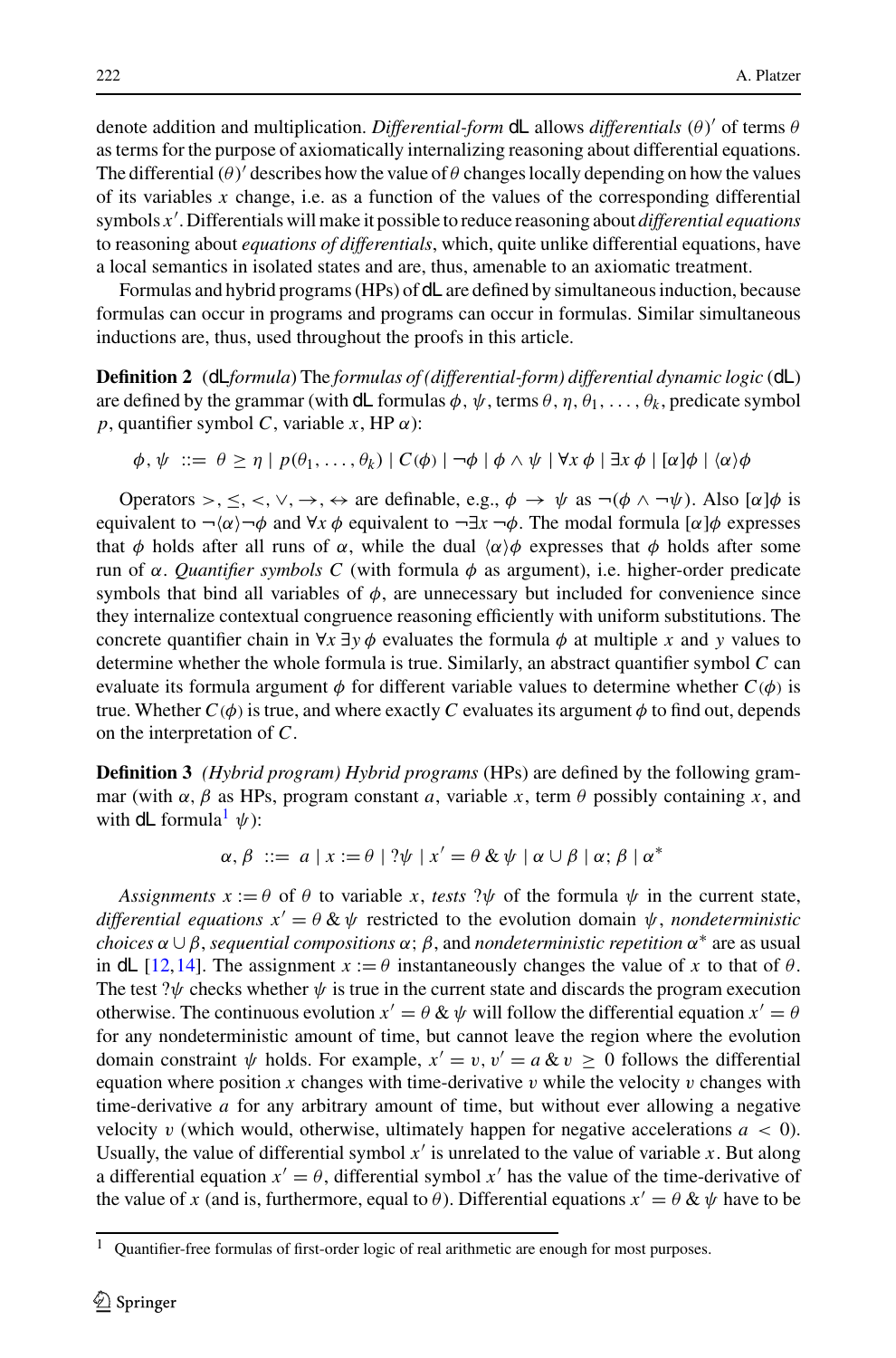in explicit form, so *y'* and (*η*)' cannot occur in  $\theta$  and  $x \notin V'$ . The nondeterministic choice  $\alpha \cup \beta$  either executes subprogram  $\alpha$  or  $\beta$ , nondeterministically. The sequential composition  $\alpha$ ;  $\beta$  first executes  $\alpha$  and then, upon completion of  $\alpha$ , runs  $\beta$ . The nondeterministic repetition  $\alpha^*$  repeats  $\alpha$  any number of times, nondeterministically.

The effect of an assignment  $x' := \theta$  to differential symbol  $x' \in \mathcal{V}$ , called *differential assignment*, is like the effect of an assignment  $x := \theta$  to variable *x*, except that it changes the value of the differential symbol  $x'$  instead of the value of  $x$ . It is not to be confused with the differential equation  $x' = \theta$ , which will follow said differential equation continuously for an arbitrary amount of time. The differential assignment  $x' := \theta$ , instead, only assigns the value of  $\theta$  to the differential symbol  $x'$  discretely once at an instant of time. Program constants *a* are uninterpreted, i.e. their behavior depends on the interpretation in the same way that the values of function symbols  $f$ , predicate symbols  $p$ , and quantifier symbols  $C$  depend on their interpretation.

*Example 4 (Simple car)* The dL formula

<span id="page-4-0"></span>
$$
v \ge 2 \land b > 0 \to [((a := -b \cup a := 5); x' = v, v' = a \& v \ge 0)^*] v \ge 0 \tag{1}
$$

expresses that a car starting with velocity  $v \ge 2$  and braking constant  $b > 0$  will always have nonnegative velocity  $v \geq 0$  when following a HP that repeatedly provides a nondeterministic control choice between putting the acceleration *a* to braking  $(a := -b)$  or to a positive constant  $(a := 5)$  before following the differential equation system  $x' = v$ ,  $v' = a$  restricted to the evolution domain constraint  $v \ge 0$  for any amount of time. The formula in [\(1\)](#page-4-0) is true, because the car never moves backward in the HP. But similar questions quickly become challenging, e.g., about safe distances to other cars or for models with more detailed physical dynamics.

#### **2.2 Dynamic Semantics**

The (denotational) dynamic semantics of dL defines, depending on the values of the symbols, what real value terms evaluate to, what truth-value formulas have, and from what initial states which final states are reachable by running its HPs. Since the values of variables and differential symbols can change over time, they receive their value by the state. A *state* is a mapping  $v : \mathcal{V} \to \mathbb{R}$  from variables  $\mathcal{V}$  including differential symbols  $\mathcal{V}' \subseteq \mathcal{V}$  to  $\mathbb{R}$ . The set of states is denoted *S*. The set  $X^C = S \setminus X$  is the complement of a set  $X \subseteq S$ . Let  $v_x^r$  denote the state that agrees with state  $\nu$  except for the value of variable *x*, which is changed to  $r \in \mathbb{R}$ . The interpretation of a function symbol *f* of arity *n* (i.e. with *n* arguments) in *interpretation I* is a (smooth, i.e. with derivatives of any order) function  $I(f) : \mathbb{R}^n \to \mathbb{R}$  of *n* arguments (continuously differentiable suffices). The set of interpretations is denoted *I* . The semantics of a term  $\theta$  is a mapping  $[\![\theta]\!] : \mathscr{I} \to (\mathscr{I} \to \mathbb{R})$  from interpretations and states to a real number.

<span id="page-4-1"></span>**Definition 5** *(Semantics of terms)* The *semantics of a term*  $\theta$  *in interpretation I and state*  $v \in \mathscr{S}$  is its value  $Iv[\![\theta]\!]$  in  $\mathbb{R}$ . It is defined inductively as follows

1. 
$$
Iv[[x]] = v(x)
$$
 for variable  $x \in V$ 

2. 
$$
I \nu \llbracket f(\theta_1, \ldots, \theta_k) \rrbracket = I(f) (I \nu \llbracket \theta_1 \rrbracket, \ldots, I \nu \llbracket \theta_k \rrbracket)
$$
 for function symbol  $f$ 

3.  $I \nu [\![\theta + \eta]\!] = I \nu [\![\theta]\!] + I \nu [\![\eta]\!]$ 

4. 
$$
Iv[\![\theta \cdot \eta]\!] = Iv[\![\theta]\!]\cdot Iv[\![\eta]\!]
$$

5. 
$$
I\nu
$$
  $[\![ (\theta)']\!] = \sum_{x \in \mathscr{V}} \nu(x') \frac{\partial I[\![ \theta ]\!]}{\partial x}(\nu) = \sum_{x \in \mathscr{V}} \nu(x') \frac{\partial I\nu [\![ \theta ]\!]}{\partial x}$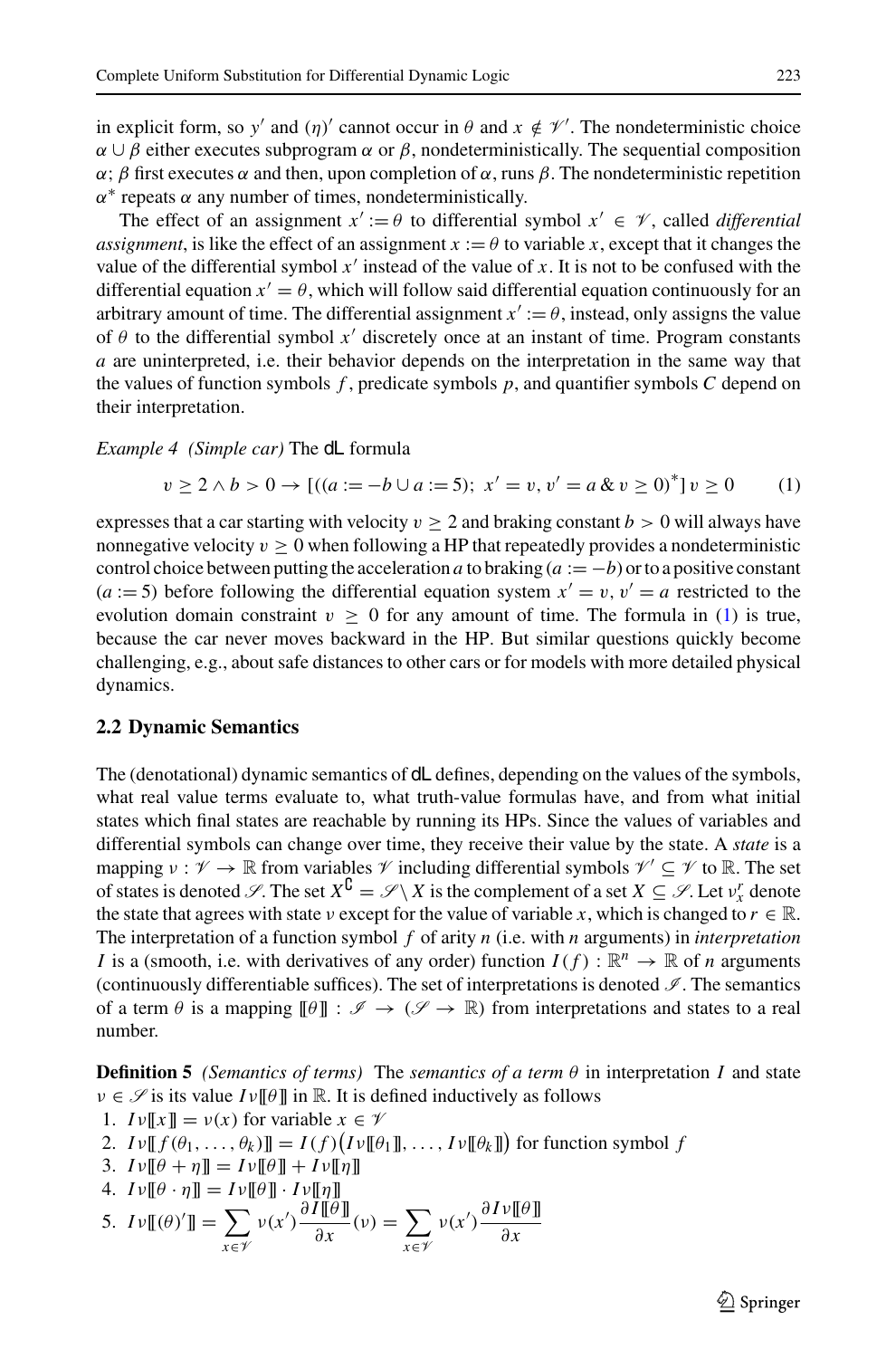Time-derivatives are undefined in an isolated state  $\nu$ . The clou is that differentials can, nevertheless, be given a local semantics in a single state:  $I \nu \llbracket (\theta) \rrbracket$  is the sum of all (analytic) spatial partial derivatives at  $\nu$  of the value of  $\theta$  by all variables x multiplied by the corresponding direction described by the value  $v(x')$  of differential symbol x'. That sum over all variables  $x \in \mathcal{V}$  is finite, because  $\theta$  only mentions finitely many variables x and the partial derivative by variables *x* that do not occur in  $\theta$  is 0. As usual,  $\frac{\partial g}{\partial x}(v)$  is the partial derivative of function *g* at point *v* by variable *x*, which is sometimes also just denoted  $\frac{\partial g(v)}{\partial x}$ . Hence, the partial derivative  $\frac{\partial I[\theta]}{\partial x}(v) = \frac{\partial Iv[\theta]}{\partial x}$  is the derivative of the one-dimensional function *I*  $v_x^X$  [[ $\theta$ ]] of *X* at  $v(x)$ . The spatial partial derivatives exist since *I*  $v[\theta]$  is a composition of smooth functions, so is itself smooth. Thus, the semantics of  $I \nu [[(\theta)']]$  is the *differential*<sup>[2](#page-5-0)</sup> of (the value of)  $\theta$ , hence a differential one-form giving a real value for each tangent vector (i.e. point of a vector field) described by the values  $v(x')$ . The values  $v(x')$  of the differential symbols *x'* select the direction in which *x* changes, locally. The partial derivatives of  $I \nu \llbracket \theta \rrbracket$ by x describe how the value of  $\theta$  changes with a change of x. Along the solution of (the vector field corresponding to) a differential equation, the value of differential  $(\theta)'$  coincides with the analytic time-derivative of  $\theta$  (Lemma [35\)](#page-24-0).

The semantics of a formula  $\phi$  is a mapping  $\llbracket \phi \rrbracket : \mathscr{I} \to \wp(\mathscr{S})$  from interpretations to the set of all states in which  $\phi$  is true, where  $\wp(\mathscr{S})$  is the powerset of  $\mathscr{S}$ . The semantics of an HP  $\alpha$  is a mapping  $\llbracket \alpha \rrbracket : \mathscr{I} \to \mathfrak{O}(\mathscr{I} \times \mathscr{I})$  from interpretations to a reachability relation on states. The set of states  $I[\![\phi]\!] \subseteq \mathcal{S}$  in which formula  $\phi$  is true and the relation  $I[\![\alpha]\!] \subseteq \mathcal{S} \times \mathcal{S}$ of HP  $\alpha$  are defined by simultaneous induction as their syntax is simultaneously inductive. The interpretation of predicate symbol *p* with arity *n* is an *n*-ary relation  $I(p) \subseteq \mathbb{R}^n$ . The interpretation of quantifier symbol *C* is a functional  $I(C)$  :  $\wp(\mathscr{S}) \to \wp(\mathscr{S})$  mapping sets *M* ⊆  $\mathscr S$  of states where its argument is true to sets *I*(*C*)(*M*) ⊆  $\mathscr S$  of states where *C* applied to that argument is then true.

**Definition 6** (dL *semantics*) The *semantics of a* dL *formula* φ, for each interpretation *I* with a corresponding set of states  $\mathscr{S}$ , is the subset  $I[\![\phi]\!] \subseteq \mathscr{S}$  of states in which  $\phi$  is true. It is defined inductively as follows

1.  $I[\![\theta \geq \eta]\!] = \{v \in \mathcal{S} : Iv[\![\theta]\!] \geq Iv[\![\eta]\!] \}$ 

- 2.  $I[\![p(\theta_1,\ldots,\theta_k)]\!] = \{v \in \mathcal{S} : (Iv[\![\theta_1]\!],\ldots,Iv[\![\theta_k]\!]) \in I(p)\}$
- 3.  $I[[C(\phi)]] = I(C) (I[[\phi]])$  for quantifier symbol *C*
- 4.  $I[\lbrack \lbrack \neg \phi \rbrack] = (I[\lbrack \phi \rbrack])^{\mathsf{U}} = \mathscr{S} \setminus (I[\lbrack \phi \rbrack])$
- 5.  $I[\phi \wedge \psi] = I[\phi] \cap I[\psi]$
- 6.  $I[\exists x \phi] = \{v \in \mathcal{S} : v_x^r \in I[\phi] \text{ for some } r \in \mathbb{R}\}\$
- <span id="page-5-1"></span>7.  $I[\![\forall x \phi]\!] = \{v \in \mathcal{S} : v_x^{\mathcal{F}} \in I[\![\phi]\!] \text{ for all } r \in \mathbb{R}\}$
- 8.  $I[\![\langle \alpha \rangle \phi] \!] = I[\![\alpha]\!] \circ I[\![\phi]\!] = \{ \nu : \omega \in I[\![\phi]\!] \text{ for some } \omega \text{ such that } (\nu, \omega) \in I[\![\alpha]\!] \}$
- 9.  $I[[\alpha]\phi]] = I[\neg(\alpha)\neg\phi]] = \{v : \omega \in I[\phi]] \text{ for all } \omega \text{ such that } (v, \omega) \in I[[\alpha]]\}$

A dL formula  $\phi$  is true at state v in *I*, also written *I*,  $\nu \models \phi$  iff  $\nu \in I[\![\phi]\!]$ . A dL formula  $\phi$  is *valid in I*, written  $I \models \phi$ , iff  $I[\![\phi]\!] = \mathscr{S}$ , i.e.  $v \in I[\![\phi]\!]$  for all states v. Formula  $\phi$  is *valid*, written  $\models \phi$ , iff  $I \models \phi$  for all interpretations *I*.

The relation composition operator  $\circ$  in Case [8](#page-5-1) is also used for sets which are unary relations. The interpretation of program constant *a* is a state-transition relation  $I(a) \subseteq \mathcal{S} \times \mathcal{S}$ , where  $(\nu, \omega) \in I(a)$  iff HP *a* can run from initial state  $\nu$  to final state  $\omega$ .

<span id="page-5-2"></span><span id="page-5-0"></span><sup>&</sup>lt;sup>2</sup> The usual point-free abuse of notation aligns Definition [5](#page-4-1) with its mathematical counterparts by rewriting the differential as  $I[(\theta)] = d(I[(\theta)]) = \sum_{i=1}^{n} \frac{\partial I[(\theta)]}{\partial x^{i}} dx^{i}$  when  $x^{1}, \ldots, x^{n}$  are the variables in  $\theta$  and their

differentials  $dx^i$  form the basis of the cotangent space, which, when evaluated at a point *ν* whose values  $v(x')$ determine the actual tangent vector alias vector field.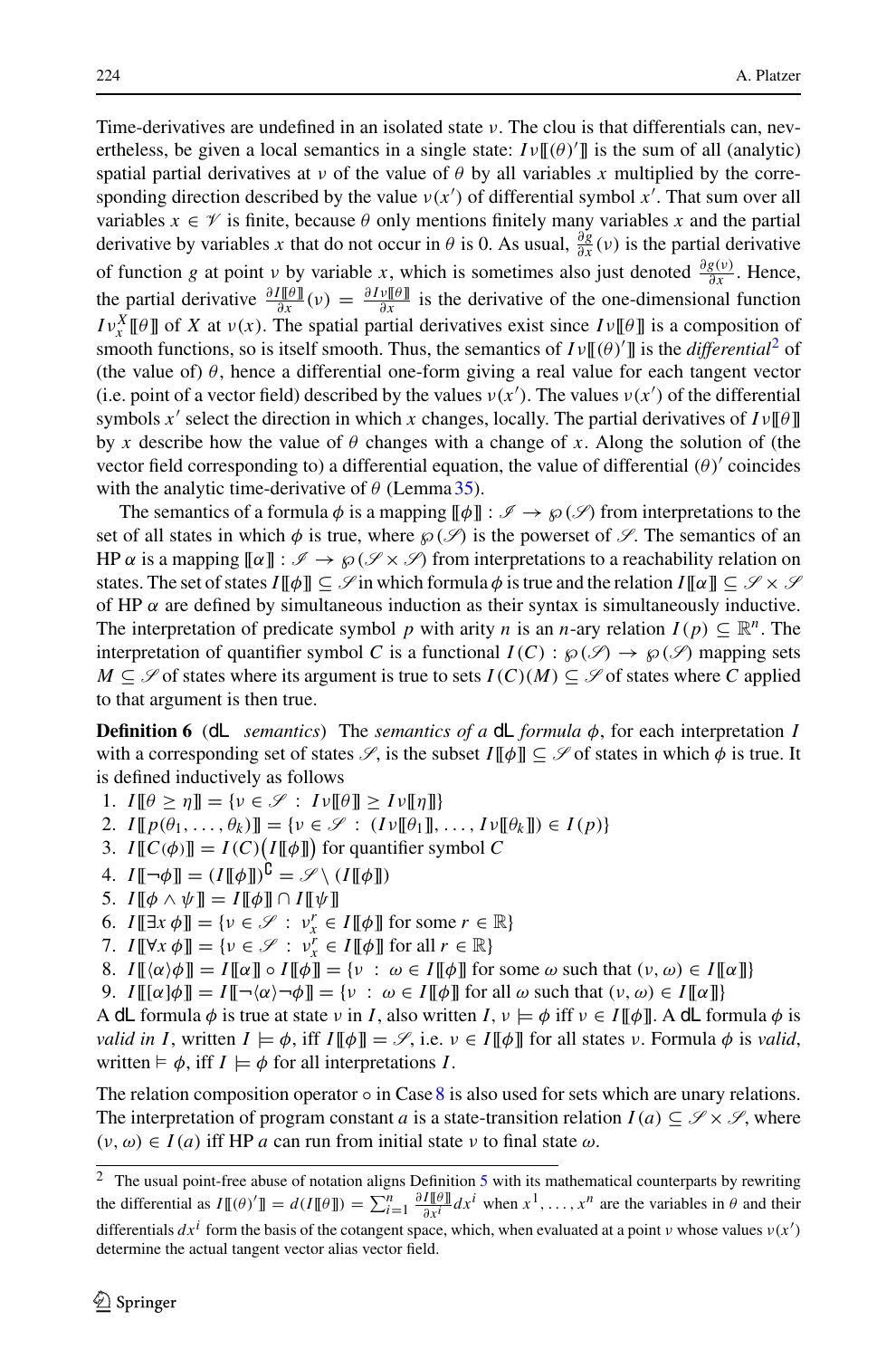**Definition 7** (*Transition semantics of* HPs) For each interpretation *I*, each HP  $\alpha$  is interpreted semantically as a binary transition relation  $I[\![\alpha]\!] \subseteq \mathscr{S} \times \mathscr{S}$  on states, defined inductively by

- 1.  $I[[a]] = I(a)$  for program constants *a*
- 2.  $I[[x := \theta]] = \{(v, v_x^r) : r = Iv[[\theta]]\} = \{(v, \omega) : \omega = v \text{ except } \omega(x) = Iv[[\theta]]\}$
- 3.  $I[\psi] = \{(\nu, \nu) : \nu \in I[\psi]\}$
- 4.  $I[[x'] = \theta \& \psi]] = \{ (v, \omega) : v = \varphi(0) \text{ on } \{x'\}^{\cup} \text{ and } \omega = \varphi(r) \text{ for some function }$  $\varphi : [0, r] \to \mathscr{S}$  of some duration *r* satisfying  $I, \varphi \models x' = \theta \land \psi$ where  $I, \varphi \models x' = \theta \land \psi$  iff  $\varphi(\zeta) \in I[[x' = \theta \land \psi]]$  and  $\varphi(0) = \varphi(\zeta)$  on  $\{x, x'\}^{\mathsf{U}}$  for all  $0 \le \zeta \le r$  and if  $\frac{d\varphi(t)(x)}{dt}(\zeta)$  exists and is equal to  $\varphi(\zeta)(x')$  for all  $0 \le \zeta \le r$ .
- 5.  $I[\![\alpha \cup \beta]\!] = I[\![\alpha]\!] \cup I[\![\beta]\!]$
- 6.  $I[\![\alpha;\beta]\!] = I[\![\alpha]\!] \circ I[\![\beta]\!] = \{(v,\omega) : (v,\mu) \in I[\![\alpha]\!], (\mu,\omega) \in I[\![\beta]\!]$  for some  $\mu\}$
- 7.  $I[\![\alpha^*]\!] = (I[\![\alpha]\!])^* = \bigcup I[\![\alpha^n]\!]$  with  $\alpha^{n+1} \equiv \alpha^n$ ;  $\alpha$  and  $\alpha^0 \equiv ?$ *true <sup>n</sup>*∈<sup>N</sup>

where  $\rho^*$  denotes the reflexive transitive closure of relation  $\rho$ .

The equality in *I*[[α∗]] follows from the Scott-continuity of HPs [\[16,](#page-45-4) Lemma 3.7]. The case  $I[[x'] = \theta \& \psi]$  expresses that  $\varphi$  solves the differential equation and satisfies  $\psi$  at all times. In case  $r = 0$ , the only condition is that  $v = \omega$  on  $\{x'\}^{\mathsf{U}}$  and  $\omega(x') = I\omega[\![\theta]\!]$  and  $\omega \in I[\![\psi]\!]$ . Since  $\nu$  and  $\varphi(0)$  are only assumed to agree on the complement  $\{x'\}^{\mathsf{U}}$  of the set  $\{x'\}$ , the initial values  $v(x')$  of differential symbols  $x'$  do *not* influence the behavior of  $(v, \omega) \in I[[x] = \theta \& \psi$ ], because they may not be compatible with the time-derivatives for the differential equation, e.g. in  $x' := 1$ ;  $x' = 2$  with a discontinuity in  $x'$ . The final values  $\omega(x')$  after  $x' = \theta \& \psi$  will coincide with the derivatives at the final state, though, even for evolutions of duration zero.

#### <span id="page-6-0"></span>**2.3 Static Semantics**

The dynamic semantics gives a precise meaning to dL formulas and HPs but is inaccessible for effective reasoning purposes. By contrast, the static semantics of dL and HPs defines only simple aspects of the dynamics concerning the variable usage that follows more directly from the syntactic structure without running the programs or evaluating their dynamical effects. The correctness of uniform substitutions depends only on the static semantics, which identifies free variables ( $FV(\theta)$ ,  $FV(\phi)$ ,  $FV(\alpha)$  of terms  $\theta$ , formulas  $\phi$  and programs  $\alpha$ ) and bound variables ( $\mathbf{B}'(\alpha)$ ). The static semantics first characterizes free and bound variables semantically from the dynamic semantics and subsequently shows algorithms for computing them conservatively.

<span id="page-6-1"></span>**Definition 8** *(Static semantics)* The *static semantics* defines the *free variables*, which are all variables that the value of an expression depends on, as well as *bound variables*, which can change their value during the evaluation of an expression, as follows:

$$
\mathsf{FV}(\theta) = \bigcup \{x \in \mathscr{V} : \text{ there are } I \text{ and } v = \tilde{v} \text{ on } \{x\}^{\mathsf{U}} \text{ such that } Iv[\![\theta]\!] \neq I\tilde{v}[\![\theta]\!]
$$
\n
$$
\mathsf{FV}(\phi) = \bigcup \{x \in \mathscr{V} : \text{ there are } I \text{ and } v = \tilde{v} \text{ on } \{x\}^{\mathsf{U}} \text{ such that } v \in I[\![\theta]\!] \neq \tilde{v}\}
$$
\n
$$
\mathsf{FV}(\alpha) = \bigcup \{x \in \mathscr{V} : \text{ there are } I, v, \tilde{v}, \omega \text{ such that } v = \tilde{v} \text{ on } \{x\}^{\mathsf{U}} \text{ and } (v, \omega) \in I[\![\alpha]\!]
$$
\nbut there is no  $\tilde{\omega}$  with  $\omega = \tilde{\omega}$  on  $\{x\}^{\mathsf{U}} \text{ such that } (\tilde{v}, \tilde{\omega}) \in I[\![\alpha]\!]$ 

 $\mathbf{B} \mathbf{V}(\alpha) = \begin{cases} \n\exists \{x \in \mathcal{V} : \text{there are } I \text{ and } (v, \omega) \in I[\![\alpha]\!] \text{ such that } v(x) \neq \omega(x) \}\n\end{cases}$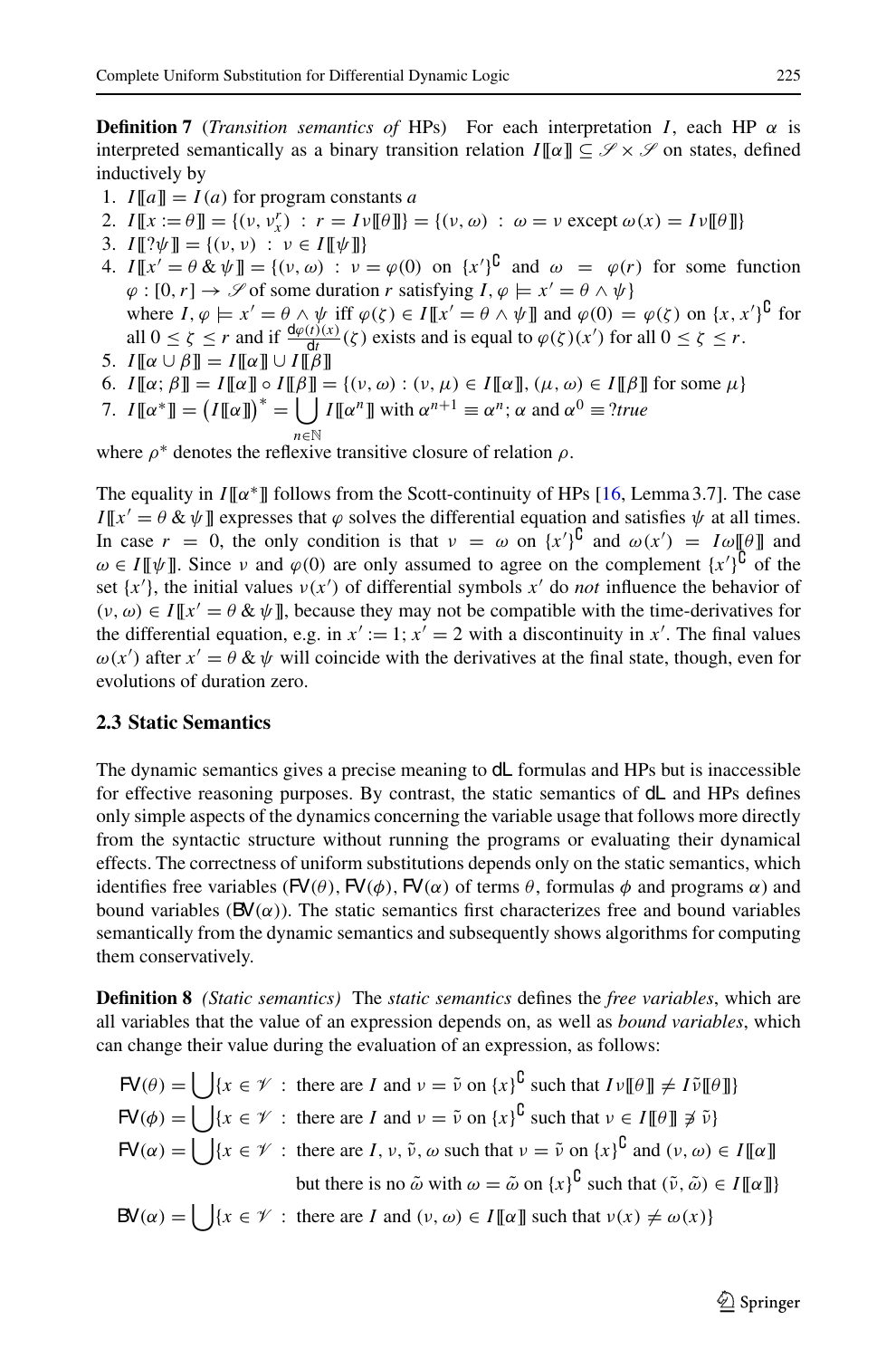The *signature*, i.e. set of function, predicate, quantifier symbols, and program constants in  $\phi$ is denoted  $\Sigma(\phi)$ ; accordingly  $\Sigma(\theta)$  for term  $\theta$  and  $\Sigma(\alpha)$  for program $\alpha$ .

For example, only  $\{v, b, x\}$  are free variables of the formula [\(1\)](#page-4-0), yet  $\{a, x, x', v, v'\}$  are the bound variables of its program. Acceleration  $a$  is not a free variable of  $(1)$ , because  $a$  is never actually read, as *a* must have been written on *every* execution path before being read anywhere. No execution of the program in [\(1\)](#page-4-0) depends on the initial value of *a*, so *a* is not free since *a* is not free after the loop or in the postcondition.

The static semantics provides uniform substitutions with all they need to know to determine what changes during substitutions go unnoticed (only changes to free variables have an impact on the value of an expression Lemma  $10-12$ ) and what state-change an expression may cause itself (only bound variables can change their value during the evaluation of an expression Lemma [9\)](#page-7-2). Whether a uniform substitution preserves truth in a proof depends on the interaction of the free and bound variables. If it introduces a free variable into a context where that variable is bound, then the possible change in value of that bound variable may affect the overall truth-value.

<span id="page-7-2"></span>The first property that uniform substitutions depend on is that HPs have bounded effect: only bound variables of HP  $\alpha$  are modified during runs of  $\alpha$ .

**Lemma 9** (Bound effect) *The set*  $BV(\alpha)$  *is the smallest set with the bound effect property:*  $If (v, \omega) \in I[\![\alpha]\!]$ *, then*  $v = \omega$  *on*  $BV(\alpha)^{\mathsf{U}}$ *.* 

With a small-step operational semantics, a corresponding notion of bound variables of a formula could be defined as those that change their value during the evaluation of formulas, but that is not needed here.

The value of a term only depends on the values of its free variables. When evaluating a term  $\theta$  in two different states  $\nu$ ,  $\tilde{\nu}$  that agree on its free variables  $\mathbf{FV}(\theta)$ , the values of  $\theta$  in both states coincide. Accordingly, the value of a term will agree for different interpretations *I*, *J* that agree on the symbols  $\Sigma(\theta)$  that occur in  $\theta$ .

<span id="page-7-0"></span>**Lemma 10** (Coincidence for terms) *The set*  $\mathbf{FV}(\theta)$  *is the smallest set with the coincidence property for*  $\theta$ *: If*  $\nu = \tilde{\nu}$  *on*  $\mathbf{FV}(\theta)$  *and*  $I = J$  *on*  $\Sigma(\theta)$ *, then*  $I \nu \llbracket \theta \rrbracket = J \tilde{\nu} \llbracket \theta \rrbracket$ *.* 

In particular, the semantics of differentials is a sum over just the free variables:

$$
I\nu\llbracket(\theta)'\rrbracket = \sum_{x \in \mathsf{FV}(\theta)} \nu(x') \frac{\partial I\llbracket \theta \rrbracket}{\partial x}(\nu) = \sum_{x \in \mathsf{FV}(\theta)} \nu(x') \frac{\partial I\nu\llbracket \theta \rrbracket}{\partial x}
$$

<span id="page-7-3"></span>When evaluating a dL formula  $\phi$  in two different states  $\nu$ ,  $\tilde{\nu}$  that agree on its free variables  $FV(\phi)$  in  $I = J$  on  $\Sigma(\phi)$ , the truth-values of  $\phi$  in both states coincide.

**Lemma 11** (Coincidence for formulas) *The set*  $FV(\phi)$  *is the smallest set with the coincidence property for*  $\phi$ *: If*  $v = \tilde{v}$  *on*  $\mathsf{FV}(\phi)$  *and*  $I = J$  *on*  $\Sigma(\phi)$ *, then*  $v \in I[\![\phi]\!]$  *iff*  $\tilde{v} \in J[\![\phi]\!]$ *.* 

<span id="page-7-1"></span>The runs of an HP  $\alpha$  only depend on the values of its free variables, because its behavior cannot depend on the values of variables that it never reads. If  $v = \tilde{v}$  on  $FV(\alpha)$  and  $I = J$  on  $\Sigma(\phi)$  and  $(v, \omega) \in I[\![\alpha]\!]$ , then there is an  $\tilde{\omega}$  such that  $(\tilde{v}, \tilde{\omega}) \in J[\![\alpha]\!]$  and  $\omega$  and  $\tilde{\omega}$  agree on  $FV(\alpha)$ . In fact, the final states  $\omega$ ,  $\tilde{\omega}$  continue to agree on any set  $V \supseteq FV(\alpha)$  that the initial states  $\nu$ ,  $\tilde{\nu}$  agreed on. The respective pairs of initial and final states of a run of HP  $\alpha$  already agree on the complement  $\mathsf{BV}(\alpha)^\mathsf{U}$  by Lemma[9.](#page-7-2)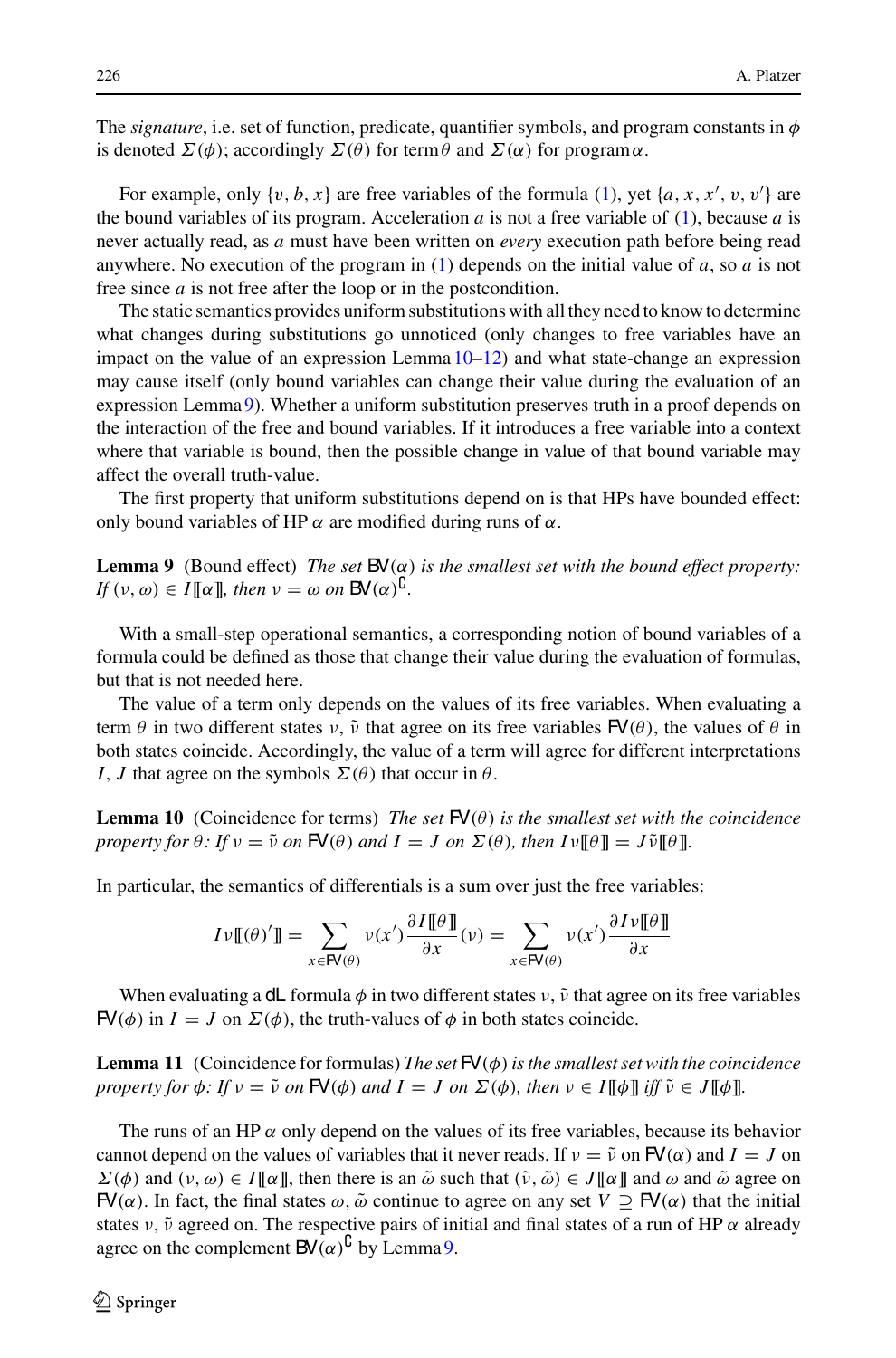**Lemma 12** (Coincidence for programs) *The set*  $FV(\alpha)$  *is the smallest set with the coincidence property for*  $\alpha$ *: If*  $\nu = \tilde{\nu}$  *on*  $V \supseteq \mathbb{F}V(\alpha)$ *, I* = *J on*  $\Sigma(\alpha)$  *and*  $(\nu, \omega) \in I[[\alpha]]$ *, then there is a*  $\tilde{\omega}$  *such that*  $(\tilde{\nu}, \tilde{\omega}) \in J[\![\alpha]\!]$  *and*  $\omega = \tilde{\omega}$  *on V*.

$$
on \ V \supseteq \mathbf{FV}(\alpha) \bigg|_{\substack{v \\ \widetilde{v} \ \cdots \ \widetilde{v} \\ \widetilde{v} \ \cdots \ \widetilde{v} \\ \widetilde{v} \ \widetilde{v} \ \widetilde{v} \\ \widetilde{v} \ \widetilde{v} \ \widetilde{v}} \bigg|_{\substack{v \\ \widetilde{v} \ \widetilde{v} \ \widetilde{v} \\ \widetilde{v} \ \widetilde{v} \ \widetilde{v} \\ \widetilde{v} \ \widetilde{v} \ \widetilde{v} \\ \widetilde{v} \ \widetilde{v} \ \widetilde{v} \ \widetilde{v} \\ \widetilde{v} \ \widetilde{v} \ \widetilde{v} \ \widetilde{v} \ \widetilde{v} \ \widetilde{v} \ \widetilde{v} \ \widetilde{v} \ \widetilde{v} \ \widetilde{v} \ \widetilde{v} \ \widetilde{v} \ \widetilde{v} \ \widetilde{v} \ \widetilde{v} \ \widetilde{v} \ \widetilde{v} \ \widetilde{v} \ \widetilde{v} \ \widetilde{v} \ \widetilde{v} \ \widetilde{v} \ \widetilde{v} \ \widetilde{v} \ \widetilde{v} \ \widetilde{v} \ \widetilde{v} \ \widetilde{v} \ \widetilde{v} \ \widetilde{v} \ \widetilde{v} \ \widetilde{v} \ \widetilde{v} \ \widetilde{v} \ \widetilde{v} \ \widetilde{v} \ \widetilde{v} \ \widetilde{v} \ \widetilde{v} \ \widetilde{v} \ \widetilde{v} \ \widetilde{v} \ \widetilde{v} \ \widetilde{v} \ \widetilde{v} \ \widetilde{v} \ \widetilde{v} \ \widetilde{v} \ \widetilde{v} \ \widetilde{v} \ \widetilde{v} \ \widetilde{v} \ \widetilde{v} \ \widetilde{v} \ \widetilde{v} \ \widetilde{v} \ \widetilde{v} \ \widetilde{v} \ \widetilde{v} \ \widetilde{v} \ \widetilde{v} \ \widetilde{v} \ \widetilde{v} \ \widetilde{v} \ \widetilde{v} \ \widetilde{v} \ \
$$

#### <span id="page-8-0"></span>**2.4 Correct Static Semantics Computations**

Lemmas [9–](#page-7-2)[12](#page-7-1) hold for any superset of  $\mathsf{BV}(\alpha)$ ,  $\mathsf{FV}(\theta)$ ,  $\mathsf{FV}(\phi)$ ,  $\mathsf{FV}(\alpha)$ , respectively. Supersets of the static semantics can be computed easily from the syntactic structure and provide the sole input that uniform substitutions depend on, which, in turn, are the only part of the calculus where the static semantics is relevant. Only variables that are read in a formula or program can be free variables. And only variables that have quantifiers or are written to or have differential equations can be bound variables.

Bound variables *x* of a formula are those that are bound by  $\forall x$  or  $\exists x$ , but also those that are bound by modalities such as  $[x := 5y]$  or  $\langle x' = 1 \rangle$  or  $[x := 1 \cup x' = 1]$  or  $[x := 1 \cup ?$ *true* because of the assignment to *x* or differential equation for *x* they contain. The scope of the bound variable  $x$  is limited to the quantified formula or to the postcondition and remaining program of a modality.

**Definition 13** *(Bound variable)* The set  $BV(\phi) \subseteq \mathcal{V}$  of (syntactically) *bound variables* of dL formula  $\phi$  is defined inductively as:

$$
BV(p(\theta_1, ..., \theta_k)) = \emptyset \qquad \text{where } p \text{ can also be } \ge
$$
  
\n
$$
BV(C(\phi)) = \mathscr{V}
$$
  
\n
$$
BV(\neg \phi) = BV(\phi)
$$
  
\n
$$
BV(\phi \land \psi) = BV(\phi) \cup BV(\psi)
$$
  
\n
$$
BV(\forall x \phi) = BV(\exists x \phi) = \{x\} \cup BV(\phi)
$$
  
\n
$$
BV([\alpha]\phi) = BV(\alpha \lor \phi) = BV(\alpha) \cup BV(\phi)
$$

The set  $BV(\alpha) \subseteq \mathcal{V}$  of (syntactically) *bound variables* of HP  $\alpha$ , i.e. all those that may potentially be written to, is defined inductively as:

$$
BV(a) = \mathscr{V}
$$
  
\n
$$
BV(x := \theta) = \{x\}
$$
  
\n
$$
BV(\mathscr{V}) = \emptyset
$$
  
\n
$$
BV(x' = \theta \& \psi) = \{x, x'\}
$$
  
\n
$$
BV(\alpha \cup \beta) = BV(\alpha; \beta) = BV(\alpha) \cup BV(\beta)
$$
  
\n
$$
BV(\alpha^*) = BV(\alpha)
$$

Both *x* and *x'* are bound by a differential equation  $x' = \theta$ , as both may change their value. All variables  $\mathcal V$  is the only option for program constants and quantifier symbols  $C$ , since, depending on their interpretation, both may change the value of any  $x \in \mathcal{V}$ .

 $\circled{2}$  Springer

for program constant *a*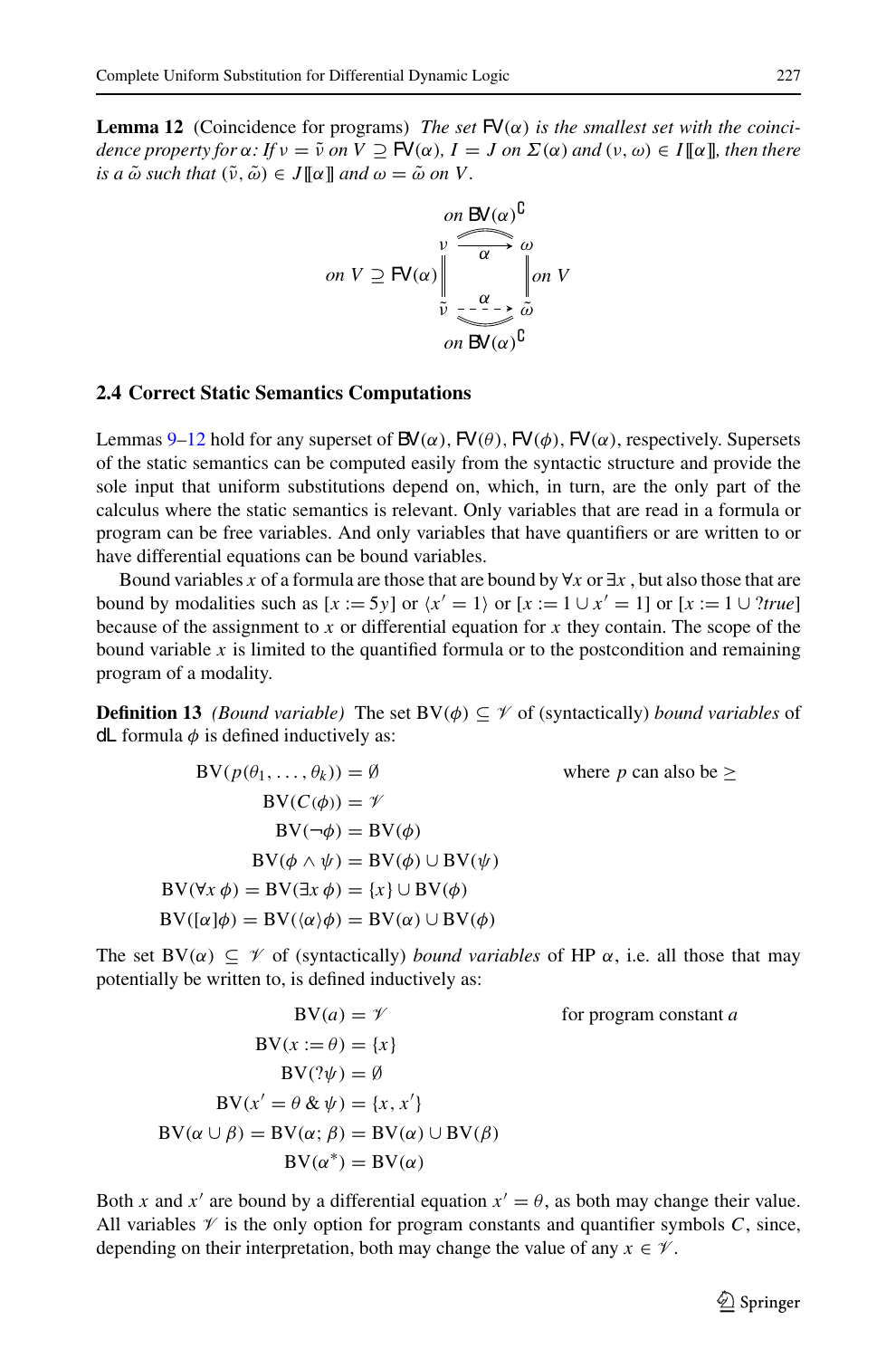The free variables of a quantified formula are defined by removing its bound variable as  $FV(\forall x \phi) = FV(\phi) \setminus \{x\}$ , since all occurrences of *x* in  $\phi$  are bound by  $\forall x$ . The bound variables of a program in a modality act in a similar way, except that the program itself may read variables during the computation, so its free variables need to be taken into account. By analogy to the quantifier case, it is often suspected that  $FV([\alpha]\phi)$  could be defined as  $FV(\alpha) \cup (FV(\phi) \setminus BV(\alpha))$ . But that would be unsound, because  $[x := 1 \cup y := 2]x > 1$ would have no free variables then, contradicting the fact that its truth-value depends on the initial value of  $x$ . The reason is that  $x$  is a bound variable of that program, but only written to on some but not on all paths. So the initial value of *x* may be needed to evaluate the truth of the postcondition  $x > 1$  on some execution paths. If a variable is must-bound, so written to on all paths of the program, however, it can safely be removed from the free variables of the postcondition. The static semantics defines the subset of variables that are must-bound (MBV( $\alpha$ )), so must be written to on all execution paths of  $\alpha$ . This complication does not happen for ordinary quantifiers or strictly nested languages like pure  $\lambda$ -calculi.

**Definition 14** *(Must-bound variable)* The set  $MBV(\alpha) \subseteq BV(\alpha) \subseteq \mathcal{V}$  of (syntactically) *must-bound variables* of HP  $\alpha$ , i.e. all those that must be written to on all paths of  $\alpha$ , is defined inductively as:

 $MBV(a) = \emptyset$  for program constant *a*  $MBV(\alpha) = BV(\alpha)$  for atomic HPs  $\alpha$  except program constants  $MBV(\alpha \cup \beta) = MBV(\alpha) \cap MBV(\beta)$  $MBV(\alpha; \beta) = MBV(\alpha) \cup MBV(\beta)$  $MBV(\alpha^*) = \emptyset$ 

<span id="page-9-0"></span>Finally, the static semantics also defines which variables are free so may be read. The definition of free variables is simultaneously inductive for formulas  $(FV(\phi))$  and programs  $(FV(\alpha))$  owing to their mutually recursive syntactic structure.

**Definition 15** *(Free variable)* The set  $FV(\theta) \subseteq \mathcal{V}$  of (syntactically) *free variables* of term  $\theta$ , i.e. those that occur in  $\theta$  directly or indirectly, is defined inductively as:

 $FV(x) = \{x\}$  $') = \{x'\}$  $FV(f(\theta_1,\ldots,\theta_k)) = FV(\theta_1) \cup \cdots \cup FV(\theta_k)$  where f can also be + or ·  $FV((\theta)') = FV(\theta) \cup FV(\theta)'$ 

The set  $FV(\phi)$  of (syntactically) *free variables* of **d**L formula  $\phi$ , i.e. all that occur in  $\phi$  outside the scope of quantifiers or modalities binding it, is defined inductively as:

$$
FV(p(\theta_1, ..., \theta_k)) = FV(\theta_1) \cup \cdots \cup FV(\theta_k) \qquad \text{where } p \text{ can also be } \ge
$$
  
\n
$$
FV(C(\phi)) = \mathcal{V}
$$
  
\n
$$
FV(\neg \phi) = FV(\phi)
$$
  
\n
$$
FV(\phi \land \psi) = FV(\phi) \cup FV(\psi)
$$
  
\n
$$
FV(\forall x \phi) = FV(\exists x \phi) = FV(\phi) \setminus \{x\}
$$
  
\n
$$
FV([\alpha]\phi) = FV((\alpha)\phi) = FV(\alpha) \cup (FV(\phi) \setminus MBV(\alpha))
$$

 $\mathcal{L}$  Springer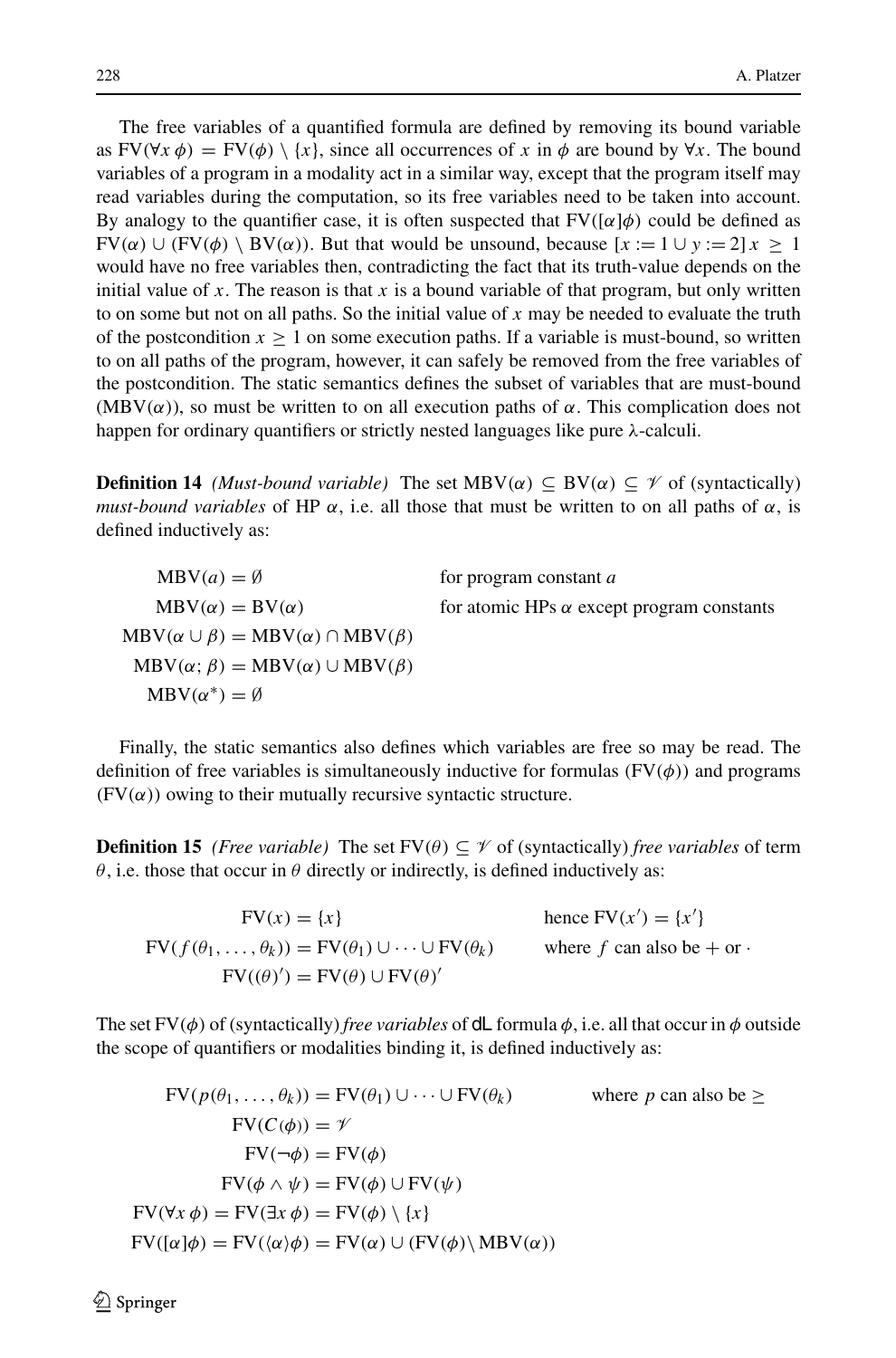The set  $FV(\alpha) \subseteq \mathcal{V}$  of (syntactically) *free variables* of HP  $\alpha$ , i.e. all those that may potentially be read, is defined inductively as:

$$
FV(a) = \mathcal{V} \qquad \text{for program constant } a
$$
  
\n
$$
FV(x := \theta) = FV(\theta)
$$
  
\n
$$
FV(\mathcal{V}) = FV(\psi)
$$
  
\n
$$
FV(x' = \theta \& \psi) = \{x\} \cup FV(\theta) \cup FV(\psi)
$$
  
\n
$$
FV(\alpha \cup \beta) = FV(\alpha) \cup FV(\beta)
$$
  
\n
$$
FV(\alpha; \beta) = FV(\alpha) \cup (FV(\beta) \setminus MBV(\alpha))
$$
  
\n
$$
FV(\alpha^*) = FV(\alpha)
$$

The *variables* of **dL** formula  $\phi$ , whether free or bound, are  $V(\phi) = FV(\phi) \cup BV(\phi)$ . The *variables* of HP  $\alpha$ , whether free or bound, are  $V(\alpha) = FV(\alpha) \cup BV(\alpha)$ .

Soundness requires  $FV((\theta)')$  to be the union of  $FV(\theta)$  and its differential closure  $FV(\theta)'$ of all differential symbols corresponding to the variables in  $FV(\theta)$ , because the value of  $(xy)'$  depends on  $FV((xy)') = \{x, x', y, y'\}$  so the current and differential symbol values. Indeed,  $(xy)'$  will turn out to equal  $x'y + xy'$  (Lemma [37\)](#page-25-0), which has the same set of free variables  $\{x, x', y, y'\}$  for more obvious reasons. Both *x* and *x'* are bound in  $x' = \theta \& \psi$ since both change their value, but only  $x$  is added to the free variables, because the behavior can only depend on the initial value of *x*, not of that of *x'*. All variables  $\mathcal V$  are free and bound variables for program constants *a*, because their effect depends on the interpretation *I*, so they may read and write any variable in  $FV(a) = BV(a) = \mathcal{V}$  but possibly not on all paths, so  $MBV(a) = \emptyset$ .

For example,  $FV(\phi) = FV(\phi) = \{v, b, x\}$  are the free variables of the formula  $\phi$  in [\(1\)](#page-4-0), while  $BV(\alpha) = BV(\alpha) = \{a, x, x', v, v'\}$  are the bound variables (and must-bound variables) of its program  $\alpha$ . This would have been different for the less precise definition  $FV(\alpha; \beta) = FV(\alpha) \cup FV(\beta)$ . Of course [\[20\]](#page-45-14), syntactic computations may give bigger sets, e.g.,  $FV(x^2 - x^2) = {x}$  ≠  $FV(x^2 - x^2) = ∅$  or  $BV(x := x) = {x}$  ≠  $BV(x := x) = ∅$ , or similarly when some differential equation can never be executed.

Since uniform substitutions depend on the static semantics, soundness of uniform substitutions requires the static semantics to be computed correctly. Correctness of the static semantics is easy to prove by straightforward structural induction with some attention for differential cases. There is a subtlety in the soundness proof for the free variables of programs and formulas, though. The states  $\omega$  and  $\tilde{\omega}$  resulting from Lemma [12](#page-7-1) continue to agree on FV( $\alpha$ ) and the variables that are bound on the particular path that  $\alpha$  ran for the transition  $(v, \omega) \in I[\![\alpha]\!]$ . They may disagree on variables *z* that are neither free (so the initial states ν and  $\tilde{v}$  have not been assumed to coincide) nor bound on the particular path that α took, because *z* has not been written to.

*Example 16 (Bound variables may not agree after an HP)* Let  $(v, \omega) \in I[\![\alpha]\!]$ . It is not enough to assume  $v = \tilde{v}$  only on FV( $\alpha$ ) in order to guarantee  $\omega = \tilde{\omega}$  on V( $\alpha$ ) for some  $\tilde{\omega}$  such that  $(\tilde{\nu}, \tilde{\omega}) \in J[\![\alpha]\!]$ , because  $\alpha \stackrel{\text{def}}{=} x := 1 \cup y := 2$  will force the final states to agree only on either *x* or on *y*, whichever one was assigned to during the respective run of  $\alpha$ , not on both  $BV(\alpha) = \{x, y\}$ , even though any initial states  $v, \tilde{v}$  agree on  $FV(\alpha) = \emptyset$ . This can only happen because  $\emptyset = MBV(\alpha) \neq BV(\alpha) = \{x, y\}.$ 

Yet, the respective resulting states  $\omega$  and  $\tilde{\omega}$  still agree on the must-bound variables that are bound on *all* paths of  $\alpha$ , rather than just somewhere in  $\alpha$ . If initial states agree on (at least) all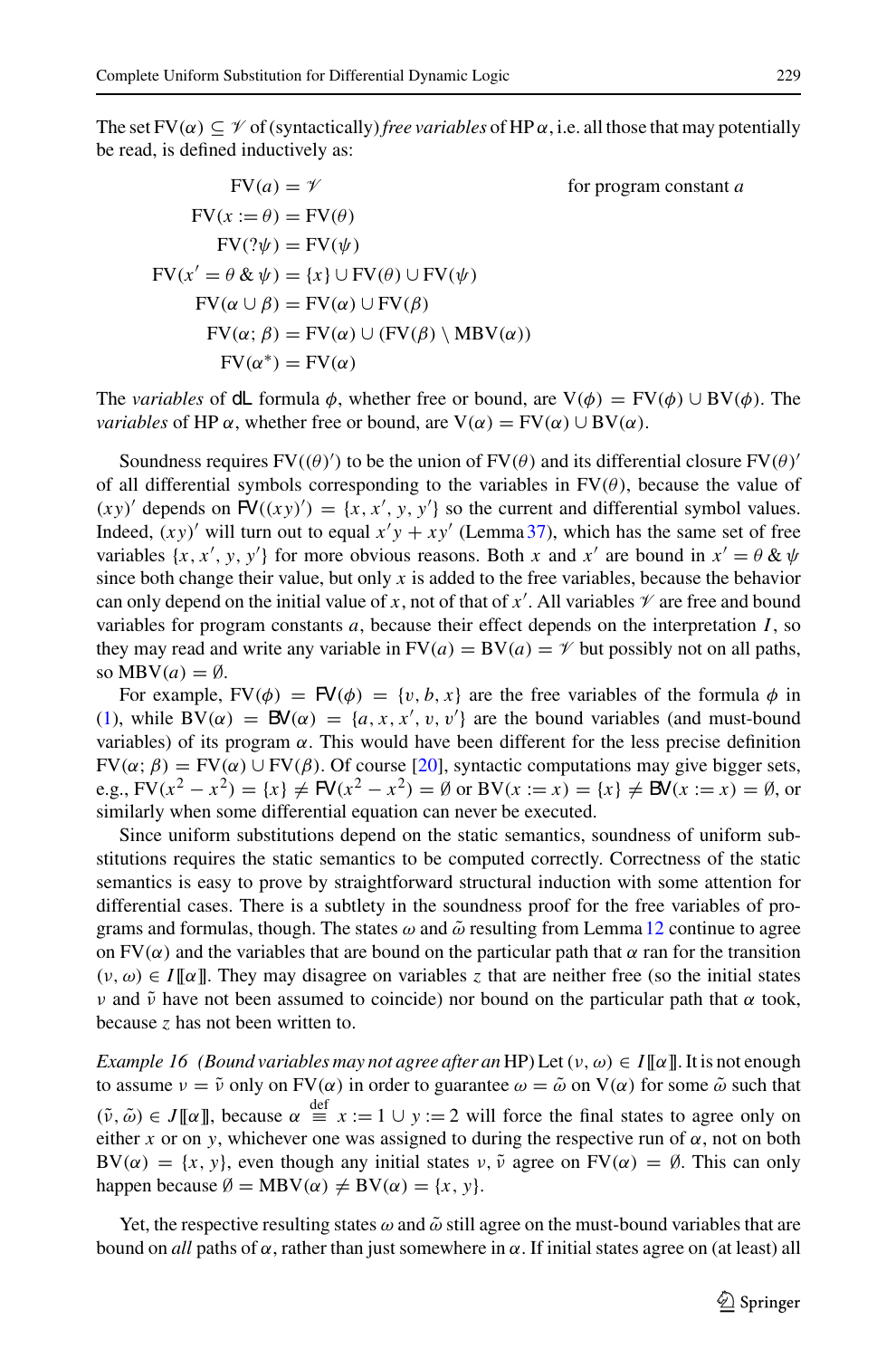free variables  $FV(\alpha)$  that HP  $\alpha$  may read, then the final states continue to agree on those (even if overwritten since) as well as on all variables that  $\alpha$  must write on all paths, i.e. MBV( $\alpha$ ). This is crucial for the soundness proof of the syntactic static semantics, because, e.g., free occurrences in  $\phi$  of must-bound variables of  $\alpha$  will not be free in  $\alpha | \phi$ , so the initial states will not have been assumed to agree initially. It is of similar significance that the resulting states continue to agree on any superset  $V \supseteq FV(\alpha)$  of the free variables that the initial states agreed on.

<span id="page-11-1"></span>**Lemma 17** (Soundness of static semantics) *The static semantics correctly computes supersets and, thus, Lemmas*  $9-12$  $9-12$  *hold for BV*( $\alpha$ ),  $FV(\theta)$ ,  $FV(\phi)$ ,  $FV(\alpha)$ *:* 

$$
BV(\alpha) \supseteq BV(\alpha) \quad FV(\theta) \supseteq \mathsf{FV}(\theta) \quad FV(\phi) \supseteq \mathsf{FV}(\phi) \quad FV(\alpha) \supseteq \mathsf{FV}(\alpha)
$$

In particular, the final states  $\omega$  and  $\tilde{\omega}$  agree on  $V(\alpha)$  if the initial states  $\nu$  and  $\tilde{\nu}$  agree on  $V(\alpha)$ and even if the initial states only agree on  $V(\alpha) \setminus MBV(\alpha)$ .

This concludes the static semantics of dL, which computes syntactically what kind of state change formulas  $\phi$  and HPs  $\alpha$  may cause (captured in BV( $\phi$ ), BV( $\alpha$ )) and what part of the state their values and behavior depends on  $(FV(\phi), FV(\alpha))$ . Lemma [17](#page-11-1) will be used implicitly in the sequel when referring to Lemmas [9](#page-7-2)[–12.](#page-7-1)

## <span id="page-11-0"></span>**3 Uniform Substitutions**

The uniform substitution rule  $US_1$  from first-order logic  $[2, §35, 40]$  $[2, §35, 40]$  substitutes *all* occurrences of predicate  $p(\cdot)$  by a formula  $\psi(\cdot)$ , i.e. it replaces all occurrences of  $p(\theta)$ , for any (vectorial) argument term  $\theta$ , by the corresponding  $\psi(\theta)$  simultaneously:

<span id="page-11-2"></span>
$$
\text{(US}_1) \ \frac{\phi}{\phi_{p(\cdot)}^{\psi(\cdot)}} \qquad \qquad \text{(US)} \ \frac{\phi}{\sigma(\phi)}
$$

Soundness of rule US<sub>1</sub> [\[16](#page-45-4)] requires all relevant substitutions of  $\psi(\theta)$  for  $p(\theta)$  to be *admissible*, i.e. that no  $p(\theta)$  occurs in the scope of a quantifier or modality binding a variable of  $\psi(\theta)$  other than the occurrences in  $\theta$ ; see [\[2,](#page-45-5) §35, 40]. A precise definition of admissibility is the key ingredient and will be developed from the static semantics.

This section develops rule US as a more general and constructive definition with a precise substitution algorithm and precise admissibility conditions that allow symbols from more syntactic categories to be substituted. The **dL** calculus uses uniform substitutions that affect terms, formulas, and programs. A *uniform substitution*  $\sigma$  is a mapping from expressions of the form  $f(\cdot)$  to terms  $\sigma f(\cdot)$ , from  $p(\cdot)$  to formulas  $\sigma p(\cdot)$ , from  $C(\cdot)$  to formulas  $\sigma C(\cdot)$ , and from program constants *a* to HPs σ*a*. Vectorial extensions are accordingly for uniform substitutions of other arities  $k \geq 0$ . Here  $\cdot$  is a reserved function symbol of arity zero and \_ a reserved quantifier symbol of arity zero, which mark the positions where the respective argument, e.g., argument  $\theta$  to  $p(\cdot)$  in the formula  $p(\theta)$ , will end up in the replacement  $\sigma p(\cdot)$ used for  $p(\theta)$ .

<span id="page-11-3"></span>*Example 18 (Uniform substitutions with or without clashes)* The uniform substitution  $\sigma =$  $\{f \mapsto x + 1, p(\cdot) \mapsto (\cdot \neq x)\}$  substitutes all occurrences of function symbol f (of arity 0) by  $x + 1$  and simultaneously substitutes all occurrences of  $p(\theta)$  with predicate symbol p of any argument  $\theta$  by the corresponding ( $\theta \neq x$ ). Whether that uniform substitution is sound depends on admissibility of  $\sigma$  for the formula  $\phi$  in US as will be defined in Definition [19.](#page-12-0) It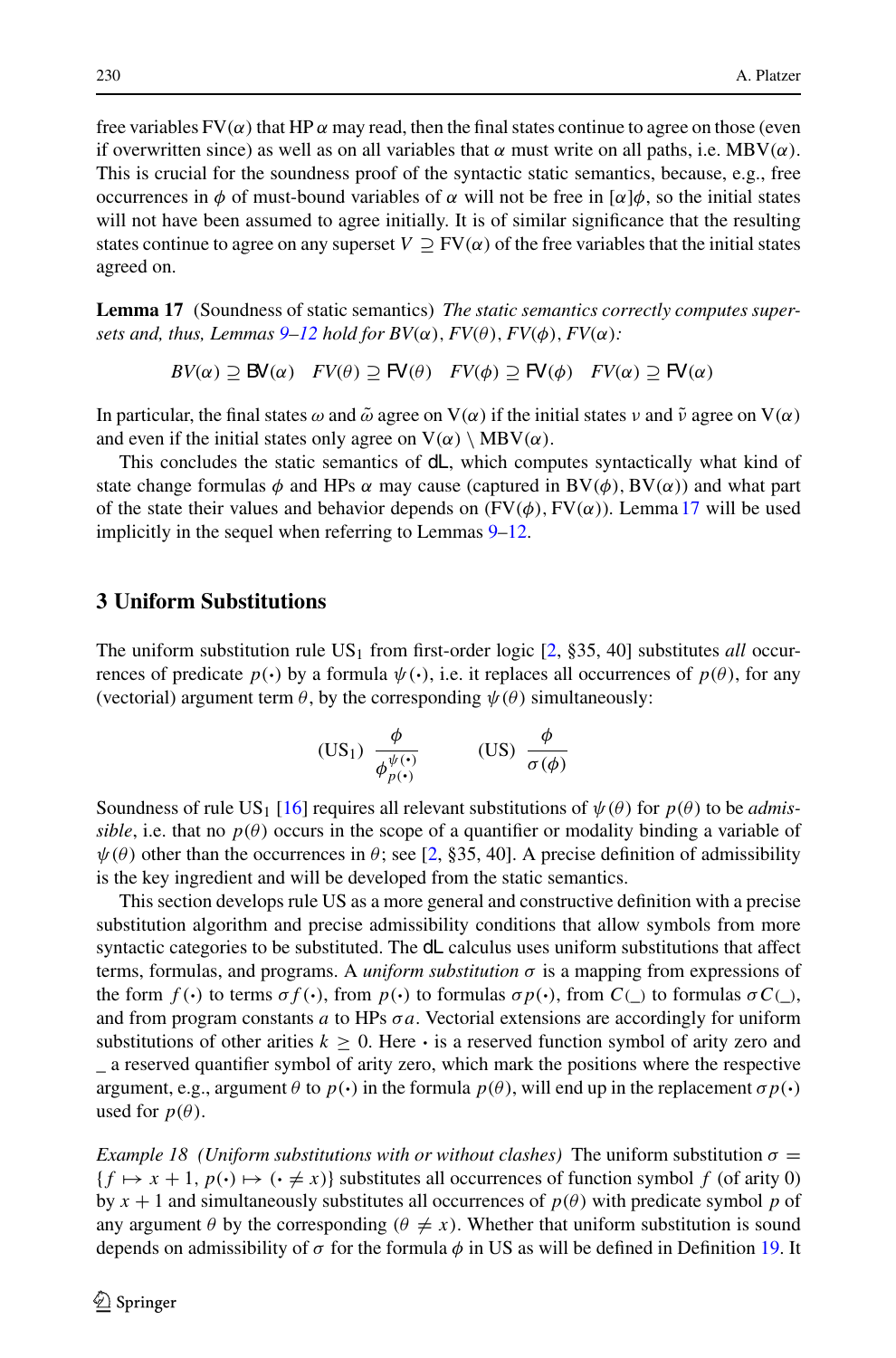will turn out to be admissible (and thus sound) for

$$
\text{US}_{y} = \frac{[y := f]p(2y) \leftrightarrow [y := f]p(2f)}{[y := x + 1]2y \neq x \leftrightarrow [y := x + 1]2(x + 1) \neq x} \quad \sigma = \{f \mapsto x + 1, p(\cdot) \mapsto (\cdot \neq x)\}
$$

but will turn out to be in-admissible (and, in fact, would be unsound) for:

$$
\operatorname{clash}_{\mathcal{I}} \frac{[x := f]p(x) \leftrightarrow p(f)}{[x := x + 1]x \neq x \leftrightarrow x + 1 \neq x} \quad \sigma = \{f \mapsto x + 1, p(\cdot) \mapsto (\cdot \neq x)\}\
$$

Here,  $\sigma$  is not admissible, because  $\sigma$  has a free variable x in its replacement for  $p(\cdot)$  that it introduces into a context where *x* is bound by the modality  $[x := \dots]$ , so the *x* in replacement  $\cdot \neq x$  for  $p(\cdot)$  would refer to different values in the occurrences of p.

Figure [1](#page-13-0) defines the result  $\sigma(\phi)$  of applying to a dL formula  $\phi$  the *uniform substitution*  $\sigma$  that uniformly replaces all occurrences of a function  $f$  by a term (instantiated with its respective argument of  $f$ ) and all occurrences of a predicate  $p$  or a quantifier  $C$  symbol by a formula (instantiated with its argument) as well as of a program constant *a* by a program. A uniform substitution can replace any number of such function, predicate, and quantifier symbols or program constants simultaneously. The notation  $\sigma f(\cdot)$  denotes the replacement for  $f(\cdot)$  according to  $\sigma$ , i.e. the value  $\sigma f(\cdot)$  of function  $\sigma$  at  $f(\cdot)$ . By contrast,  $\sigma(\phi)$  denotes the result of applying  $\sigma$  to  $\phi$  according to Fig. [1](#page-13-0) (likewise for  $\sigma(\theta)$  and  $\sigma(\alpha)$ ). The notation  $f \in \sigma$  signifies that  $\sigma$  replaces  $f$ , i.e.  $\sigma f(\cdot) \neq f(\cdot)$ . Finally,  $\sigma$  is a total function when augmented with  $\sigma g(\cdot) = g(\cdot)$  for all  $g \notin \sigma$ , so that the case  $g \notin \sigma$  in Fig. [1](#page-13-0) is subsumed by case  $f \in \sigma$ . Corresponding notation is used for predicate symbols, quantifier symbols, and program constants. The cases  $g \notin \sigma$ ,  $p \notin \sigma$ ,  $C \notin \sigma$ ,  $b \notin \sigma$  follow from the other cases but are listed explicitly for clarity. Arguments are put in for the placeholder **·** recursively by uniform substitution  $\{\cdot \mapsto \sigma(\theta)\}\$  in Fig. [1,](#page-13-0) which is defined since it replaces the function symbol  $\cdot$  of arity 0 by  $\sigma(\theta)$ , or accordingly for quantifier symbol  $\bar{\ }$  of arity 0.

<span id="page-12-0"></span>**Definition 19** *(Admissible uniform substitution)* A uniform substitution  $σ$  is *U*-admissible *for*  $\phi$  (or  $\theta$  or  $\alpha$ , respectively) with respect to the variables  $U \subseteq \mathcal{V}$  iff  $\mathsf{FV}(\sigma|_{\Sigma(\phi)}) \cap U = \emptyset$ , where  $\sigma|_{\Sigma(\phi)}$  is the restriction of  $\sigma$  that only replaces symbols that occur in  $\phi$ , and  $\mathsf{FV}(\sigma) =$  $\bigcup_{f \in \sigma} \mathsf{FV}(\sigma f(\cdot)) \cup \bigcup_{p \in \sigma} \mathsf{FV}(\sigma p(\cdot))$  are the *free variables* that  $\sigma$  introduces. A uniform substitution  $\sigma$  is *admissible for*  $\phi$  (or  $\theta$  or  $\alpha$ , respectively) iff the bound variables *U* of each operator of  $\phi$  are not free in the substitution on its arguments, i.e.  $\sigma$  is *U*-admissible. These admissibility conditions are listed explicitly in Fig. [1,](#page-13-0) which defines the result  $\sigma(\phi)$  of applying  $\sigma$  to  $\phi$ .

The substitution  $\sigma$  is said to *clash* and its result  $\sigma(\phi)$  (or  $\sigma(\theta)$  or  $\sigma(\alpha)$ ) is not defined if  $\sigma$ is not admissible, in which case rule US is not applicable either. All subsequent applications of uniform substitutions are required to be defined (no clash). If a uniform substitution is admissible using the syntactic  $FV(\phi)$  and  $BV(\alpha)$  from Sect. [2.4,](#page-8-0) then it is also admissible using the static semantics  $FV(\phi)$  and  $FV(\alpha)$  from Sect. [2.3](#page-6-0) by Lemma [17,](#page-11-1) so that the syntactic computations can be used soundly.

*Example 20 (Admissibility)* The first use of US in Example [18](#page-11-3) is admissible, because no free variable of the substitution is introduced into a context in which that variable is bound. The second, unsound attempt in Example [18](#page-11-3) clashes, because it is not admissible, since  $x \in FV(\sigma)$  but also  $x \in BV(x := x + 1)$ . Occurrences of such bound variables that result from the arguments of the predicates or functions are exempt:

$$
\frac{[x := f]p(x) \leftrightarrow p(f)}{[x := x + 1]x \neq y \leftrightarrow x + 1 \neq y} \quad \sigma = \{f \mapsto x + 1, p(\cdot) \mapsto (\cdot \neq y)\}
$$

 $\circled{2}$  Springer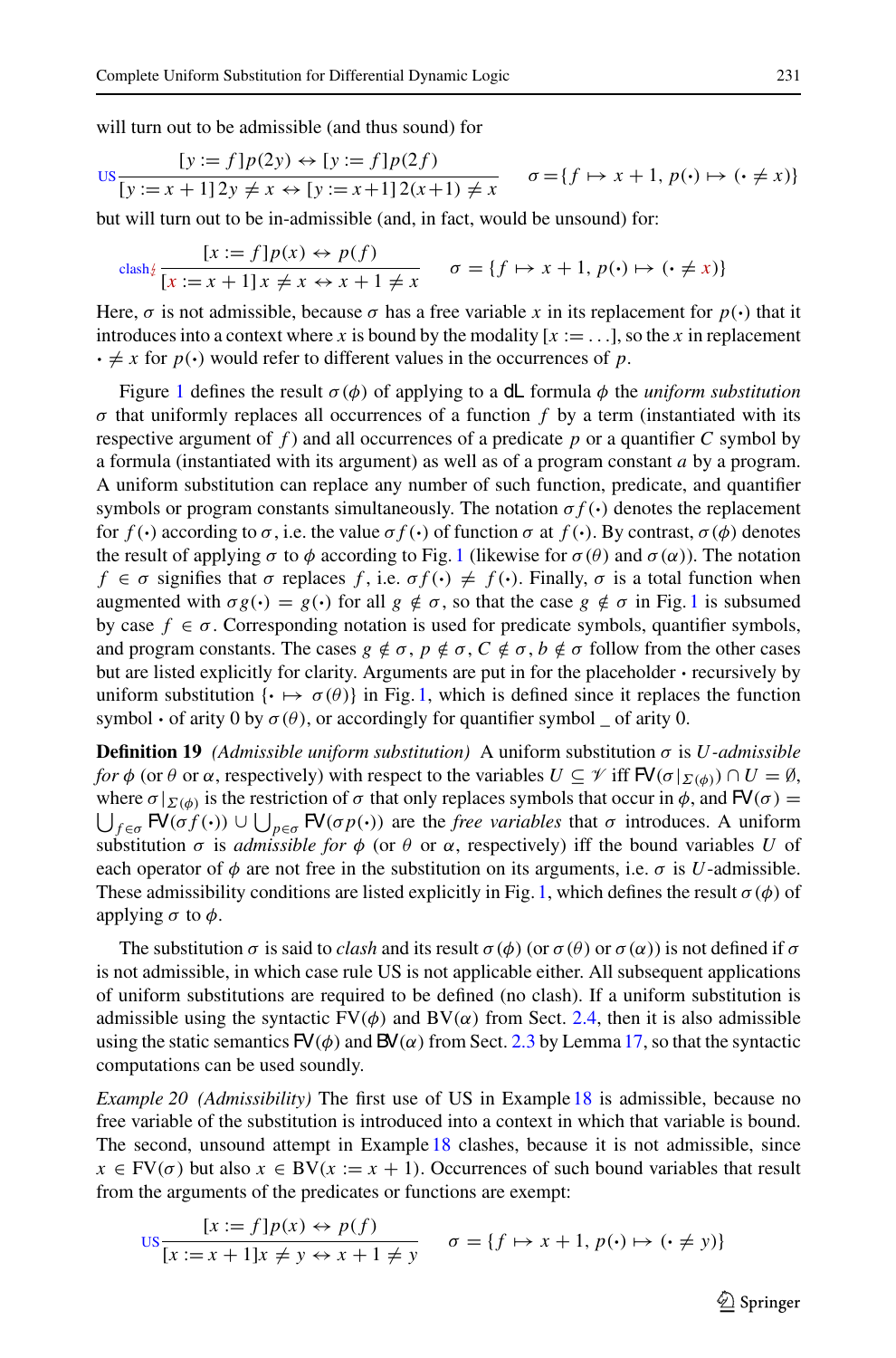$\sigma(x) = x$  for variable  $x \in \mathcal{V}$  $\sigma(f(\theta)) = (\sigma(f))(\sigma(\theta)) \stackrel{\text{def}}{=} {\{\cdot \mapsto \sigma(\theta)\}}(\sigma f(\cdot))$  for function symbol  $f \in \sigma$  $\sigma(g(\theta)) = g(\sigma(\theta))$  for function symbol  $g \notin \sigma$  $\sigma(\theta + n) = \sigma(\theta) + \sigma(n)$  $\sigma(\theta \cdot \eta) = \sigma(\theta) \cdot \sigma(\eta)$  $\sigma((\theta)') = (\sigma(\theta))'$ if  $\sigma$  is  $\mathcal V$ -admissible for  $\theta$  $\sigma(\theta > \eta) \equiv \sigma(\theta) > \sigma(\eta)$  $\sigma(p(\theta)) \equiv (\sigma(p))(\sigma(\theta)) \stackrel{\text{def}}{=} {\{\cdot \mapsto \sigma(\theta)\}}(\sigma p(\cdot))$  for predicate symbol  $p \in \sigma$ <br> $\sigma(q(\theta)) \equiv q(\sigma(\theta))$  $\sigma(q(\theta)) \equiv q(\sigma(\theta))$  for predicate symbol  $q \notin \sigma$  $\sigma(C(\phi)) \equiv \sigma(C)(\sigma(\phi)) \stackrel{\text{def}}{=} \{\_\mapsto \sigma(\phi)\} (\sigma(C\cup)) \text{ if } \sigma \text{ is } \mathcal{V} \text{-admissible for } \phi, C \in \sigma$  $\sigma(C(\phi)) \equiv C(\sigma(\phi))$  if  $\sigma$  is *V*-admissible for  $\phi$ ,  $C \notin \sigma$  $\sigma(\neg \phi) \equiv \neg \sigma(\phi)$  $\sigma(\phi \land \psi) \equiv \sigma(\phi) \land \sigma(\psi)$ <br>  $\sigma(\forall x \phi) = \forall x \sigma(\phi)$  $\sigma(\forall x \phi) = \forall x \sigma(\phi)$  if  $\sigma$  is {*x*}-admissible for  $\phi$ <br>  $\sigma(\exists x \phi) = \exists x \sigma(\phi)$  if  $\sigma$  is {*x*}-admissible for  $\phi$  $\sigma(\exists x \phi) = \exists x \sigma(\phi)$  if  $\sigma$  is {*x*}-admissible for  $\phi$ <br>  $\sigma([\alpha]\phi) = [\sigma(\alpha)]\sigma(\phi)$  if  $\sigma$  is **BV**( $\sigma(\alpha)$ )-admissible if  $\sigma$  is  $\mathsf{BV}(\sigma(\alpha))$ -admissible for  $\phi$  $\sigma(\langle \alpha \rangle \phi) = \langle$  $\sigma(\alpha)\phi = \langle \sigma(\alpha) \rangle \sigma(\phi)$  if  $\sigma$  is  $\mathbf{B}\mathbf{V}(\sigma(\alpha))$ -admissible for  $\phi$ <br>  $\sigma(a) \equiv \sigma a$  for program constant  $a \in \sigma$  $\sigma(a) \equiv \sigma a$  for program constant  $a \in \sigma$ <br>  $\sigma(b) \equiv b$  for program constant  $b \notin \sigma$ for program constant  $b \notin \sigma$  $\sigma(x := \theta) \equiv x := \sigma(\theta)$  $\sigma(x' = \theta \& \psi) \equiv x' = \sigma(\theta) \& \sigma(\psi)$  if  $\sigma$  is {*x*, *x'*  $\mathcal{C}$ }-admissible for  $\theta$ ,  $\psi$  $\sigma$ (? $\psi$ )  $\equiv$  ? $\sigma$ ( $\psi$ )  $\sigma(\alpha \cup \beta) \equiv \sigma(\alpha) \cup \sigma(\beta)$ <br>  $\sigma(\alpha; \beta) \equiv \sigma(\alpha); \sigma(\beta)$  $\sigma(\alpha; \beta) \equiv \sigma(\alpha); \sigma(\beta)$  if  $\sigma$  is **BV**( $\sigma(\alpha)$ )-admissible for  $\beta$ <br>  $\sigma(\alpha^*) \equiv (\sigma(\alpha))^*$  if  $\sigma$  is **BV**( $\sigma(\alpha)$ )-admissible for  $\alpha$ if  $\sigma$  is **BV**( $\sigma(\alpha)$ )-admissible for  $\alpha$ 

<span id="page-13-0"></span>**Fig. 1** Recursive application of uniform substitution  $\sigma$ 

#### **3.1 Uniform Substitution Lemmas**

Soundness of rule US requires proving that validity is preserved when replacing symbols with their uniform substitutes. The key to its soundness proof is to relate this syntactic change to a semantic change of the interpretations such that validity of its premise in all interpretations implies validity of the premise in the semantically modified interpretation, which is then equivalent to validity of its syntactical substitute in the conclusion. The semantic substitution corresponding to (or adjoint to)  $\sigma$  modifies the interpretation of function, predicate and quantifier symbols as well as program constants semantically in the same way that  $\sigma$  replaces them syntactically. When  $\sigma$  is admissible, the value of an expression in the adjoint interpretation agrees with the value of its uniform substitute in the original interpretation. This link to the static semantics proves the following correspondence of syntactic and semantic substitution.

Let  $I^d$  denote the interpretation that agrees with interpretation *I* except for the interpretation of function symbol  $\cdot$  which is changed to  $d \in \mathbb{R}$ . Correspondingly  $I^R$  denotes the interpretation that agrees with *I* except that quantifier symbol \_ is  $R \subseteq \mathcal{S}$ .

**Definition 21** *(Substitution adjoints)* The *adjoint* to substitution  $\sigma$  is the operation that maps *I*, *v* to the *adjoint* interpretation  $\sigma_v^* I$  in which the interpretation of each function symbol  $f \in \sigma$ , predicate symbol  $p \in \sigma$ , quantifier symbol  $C \in \sigma$ , and program constant  $a \in \sigma$  is modified according to  $\sigma$ :

$$
\sigma_v^* I(f) : \mathbb{R} \to \mathbb{R}; d \mapsto I^d \nu \llbracket \sigma f(\cdot) \rrbracket
$$
  

$$
\sigma_v^* I(p) = \{d \in \mathbb{R} : v \in I^d \llbracket \sigma p(\cdot) \rrbracket\}
$$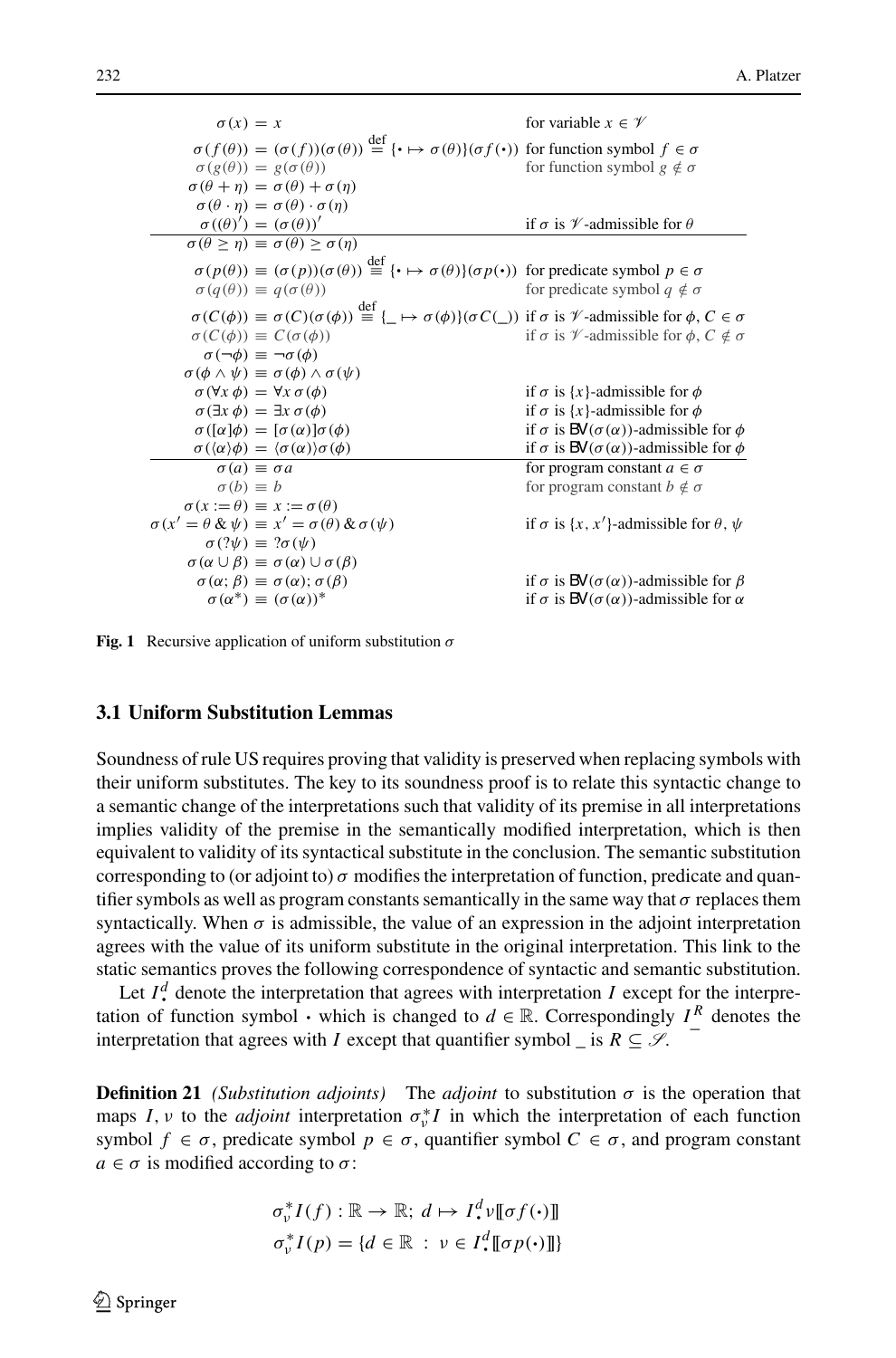$$
\sigma_v^* I(C) : \wp(\mathcal{S}) \to \wp(\mathcal{S}); R \mapsto I^R \llbracket \sigma C \cup \rrbracket
$$
  

$$
\sigma_v^* I(a) = I \llbracket \sigma a \rrbracket
$$

<span id="page-14-2"></span>**Corollary 22** (Admissible adjoints) *If*  $v = \omega$  *on*  $\mathbb{F}( \sigma)$ *, then*  $\sigma_v^* I = \sigma_{\omega}^* I$ *. If*  $\sigma$  *is U* $admissible$  *for*  $\theta$  *(or*  $\phi$  *or*  $\alpha$ *, respectively)* and  $\nu = \omega$  *on*  $U^{\mathsf{G}}$ *, then* 

$$
\sigma_v^* I[\![\theta]\!] = \sigma_o^* I[\![\theta]\!] \text{ i.e. } \sigma_v^* I\mu[\![\theta]\!] = \sigma_o^* I\mu[\![\theta]\!] \text{ for all states } \mu
$$

$$
\sigma_v^* I[\![\phi]\!] = \sigma_o^* I[\![\phi]\!]
$$

$$
\sigma_v^* I[\![\alpha]\!] = \sigma_o^* I[\![\alpha]\!]
$$

Substituting equals for equals is sound by the compositional semantics of dL. The more general uniform substitutions are still sound, because the semantics of uniform substitutes of expressions agrees with the semantics of the expressions themselves in the adjoint interpretations. The semantic modification of adjoint interpretations has the same effect as the syntactic uniform substitution.

<span id="page-14-4"></span>**Lemma 23** (Uniform substitution for terms) *The uniform substitution* σ *and its adjoint interpretation*  $\sigma_v^* I$ , *v for I*, *v have the same semantics for all* terms  $\theta$ *:* 

$$
I\mathfrak{v}[\![\sigma(\theta)]\!]=\sigma_{\mathfrak{v}}^*I\mathfrak{v}[\![\theta]\!]
$$

The uniform substitute of a formula is true at  $\nu$  in an interpretation iff the formula itself is true at  $\nu$  in its adjoint interpretation. Uniform substitution lemmas are proved by simultaneous induction for formulas and programs, as they are mutually recursive.

<span id="page-14-0"></span>**Lemma 24** (Uniform substitution for formulas) *The uniform substitution* σ *and its adjoint interpretation*  $σ<sub>v</sub><sup>∗</sup> I$ , *ν for I*, *ν have the same semantics for all* formulas *φ*:

$$
v \in I[\![\sigma(\phi)]\!] \text{ iff } v \in \sigma_v^* I[\![\phi]\!]
$$

<span id="page-14-3"></span>The uniform substitute of a program has a run from  $\nu$  to  $\omega$  in an interpretation iff the program itself has a run from  $\nu$  to  $\omega$  in its adjoint interpretation.

**Lemma 25** (Uniform substitution for programs) *The uniform substitution* σ *and its adjoint interpretation*  $\sigma_v^* I$ , *ν for I*, *ν have the same semantics for all* programs α*:* 

$$
(\nu, \omega) \in I[\![\sigma(\alpha)]\!]\; iff (\nu, \omega) \in \sigma_{\nu}^* I[\![\alpha]\!]
$$

#### **3.2 Soundness**

The uniform substitution lemmas are the key insights for the soundness of proof rule US, which is only applicable if its uniform substitution is defined. A proof rule is*sound* iff validity of all its premises implies validity of its conclusion.

<span id="page-14-1"></span>**Theorem 26** (Soundness of uniform substitution) *The proof rule US is sound.*

$$
(US) \frac{\phi}{\sigma(\phi)}
$$

*Proof* Let the premise  $\phi$  of US be valid, i.e.  $\nu \in I[\![\phi]\!]$  for all interpretations and states *I*, ν. To show that the conclusion is valid, consider any interpretation and state *I*, ν and show  $v \in I[\![\sigma(\phi)]\!]$ . By Lemma [24,](#page-14-0)  $v \in I[\![\sigma(\phi)]\!]$  iff  $v \in \sigma_v^*I[\![\phi]\!]$ . Now  $v \in \sigma_v^*I[\![\phi]\!]$  holds, because  $v \in I[\![\phi]\!]$  for all *I*,  $v$ , including for  $\sigma_v^* I$ ,  $v$ , by premise. The rule US<sub>1</sub> is the special case of US where  $\sigma$  only substitutes predicate symbol  $p$ .  $\Box$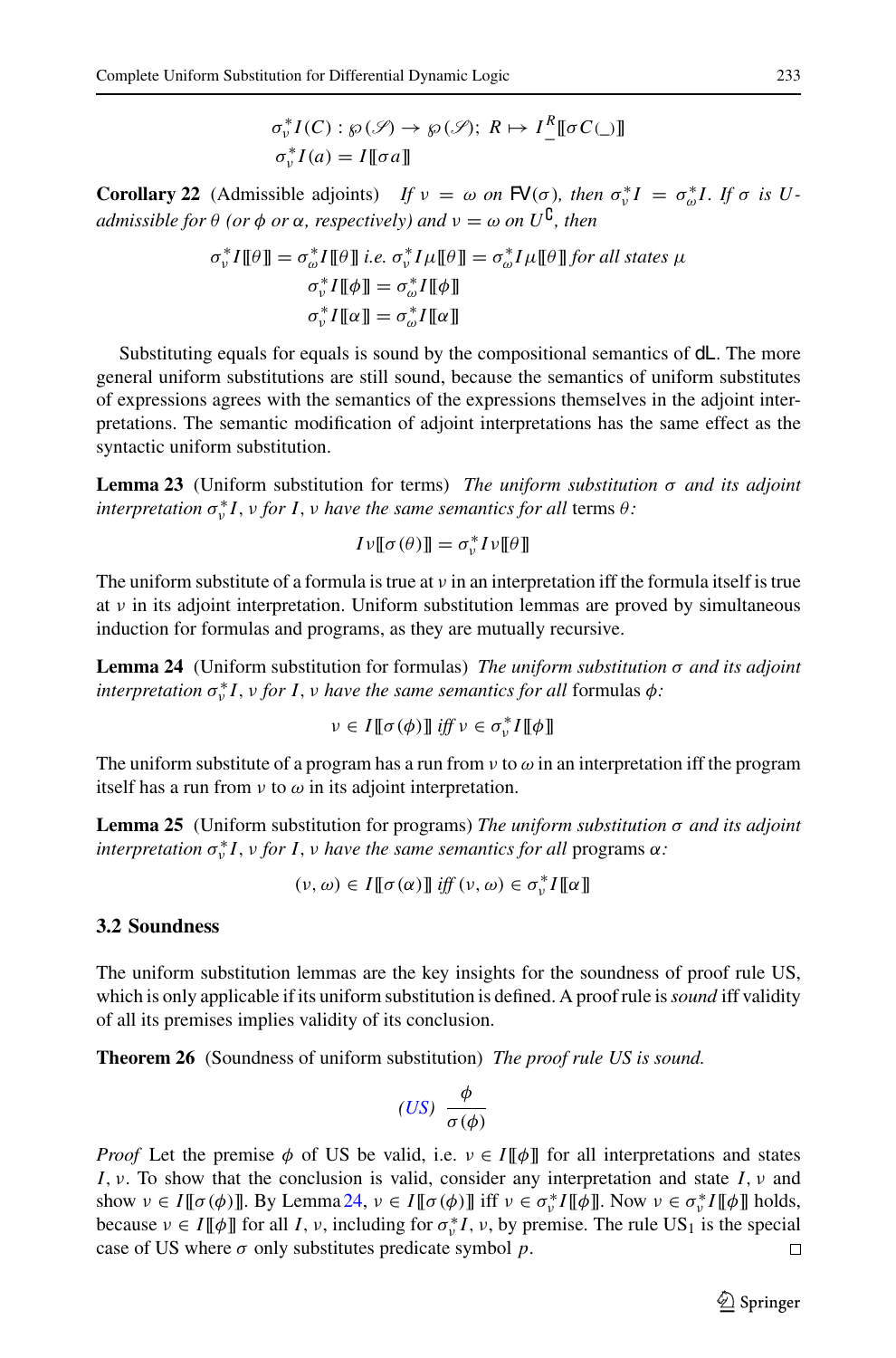Uniform substitutions can also be used to soundly instantiate locally sound proof rules or whole proofs just like proof rule US soundly instantiates axioms or other valid formulas (Theorem[26\)](#page-14-1). An inference or proof rule is *locally sound* iff its conclusion is valid in any interpretation *I* in which all its premises are valid. All locally sound proof rules are sound. The use of Theorem [27](#page-15-0) in a proof is marked USR.

<span id="page-15-0"></span>**Theorem 27** (Soundness of uniform substitution of rules) *All uniform substitution instances* (with  $\mathsf{F}V(\sigma) = \emptyset$ ) of locally sound inferences are locally sound:

<span id="page-15-1"></span>
$$
\frac{\phi_1 \cdots \phi_n}{\psi} \text{ locally sound } \text{implies } \frac{\sigma(\phi_1) \cdots \sigma(\phi_n)}{\sigma(\psi)} \text{ locally sound}
$$

*Proof* Let  $\mathscr D$  be the inference on the left and let  $\sigma(\mathscr D)$  be the substituted inference on the right. Assume  $\mathscr D$  to be locally sound. To show that  $\sigma(\mathscr D)$  is locally sound, consider any *I* in which all premises of  $\sigma(\mathcal{D})$  are valid, i.e.  $I \models \sigma(\phi_i)$  for all *j*. That is,  $v \in I[[\sigma(\phi_i)]]$  for all v and all *j*. By Lemma [24,](#page-14-0)  $v \in I[\![\sigma(\phi_j)]\!]$  is equivalent to  $v \in \sigma_v^*I[\![\phi_j]\!]$ , which, thus, also holds for all v and all *j*. By Corollary [22,](#page-14-2)  $\sigma_v^* I[\![\phi_j]\!] = \sigma_o^* I[\![\phi_j]\!]$  for any  $\omega$ , since  $\mathsf{FV}(\sigma) = \emptyset$ . Fix an arbitrary state  $\omega$ . Then  $\nu \in \sigma_{\omega}^* I[\![\sigma(\phi_j)]\!]$  holds for all  $\nu$  and all  $j$  for the same (arbitrary)  $\omega$  that determines  $\sigma_{\omega}^* I$ .

Consequently, all premises of  $\mathcal{D}$  are valid in the same  $\sigma_{\omega}^* I$ , i.e.  $\sigma_{\omega}^* I \models \phi_j$  for all *j*. Thus,  $\sigma_{\omega}^* I \models \psi$  by local soundness of  $\mathscr{D}$ . That is,  $\nu \in \sigma_v^* I \llbracket \psi \rrbracket = \sigma_{\omega}^* I \llbracket \psi \rrbracket$  by Corollary [22](#page-14-2) for all *ν*. By Lemma [24,](#page-14-0) *ν* ∈  $\sigma_v^* I[\![\psi]\!]$  is equivalent to *ν* ∈ *I*[[σ(ψ)]], which continues to hold for all *ν*. Thus,  $I \models \sigma(\psi)$ , i.e. the conclusion of  $\sigma(\mathscr{D})$  is valid in *I*, hence  $\sigma(\mathscr{D})$  is locally sound. Consequently, all uniform substitution instances  $\sigma(\mathscr{D})$  of locally sound inferences  $\mathscr{D}$  with  $FV(\sigma) = \emptyset$  are locally sound.  $\Box$ 

If  $\psi$  has a proof (i.e. *n* = 0), USR preserves local soundness even if  $\mathsf{FV}(\sigma) \neq \emptyset$ , because US proves  $\sigma(\psi)$  from the provable  $\psi$ , which makes this inference locally sound, since local soundness is equivalent to soundness for  $n = 0$  premises. If  $\psi$  has a proof, uniform substitution of rules USR for  $n = 0$  premises is identical to rule US.

*Example 28 (Uniform substitutions are only globally sound)* Rule US itself is only sound but not locally sound, so it cannot have been used on any unproved premises at any point during a proof that is to be instantiated by proof rule USR from Theorem[27.](#page-15-0) The following sound proof on the left with a modus ponens (marked MP) has an unproved premise on which US has been used at some point during the proof:

$$
\frac{\ast}{1 = 0 \to [x' = 2]x < 5} \quad \frac{f(x) = 0}{1 = 0} \quad \text{USR not applicable} \quad \frac{0 = 0}{[x' = 2]x < 5}
$$

This use of US, which substitutes 1 for  $f(\cdot)$ , makes the left proof sound but *not* locally sound. That prevents rule USR of Theorem[27](#page-15-0) from (unsoundly) concluding the uniform substitution instance on the right with  $\sigma = \{f(\cdot) \mapsto 0\}$ . Rule US assumes that its premise is valid (in all interpretations *I*), but the (clashing) substitution instance on the right only proves one choice for f to satisfy premise  $f(x) = 0$ . Rule US can still be used in the proof of a premise that proves without endangering local soundness, because proved premises are valid in all interpretations by soundness.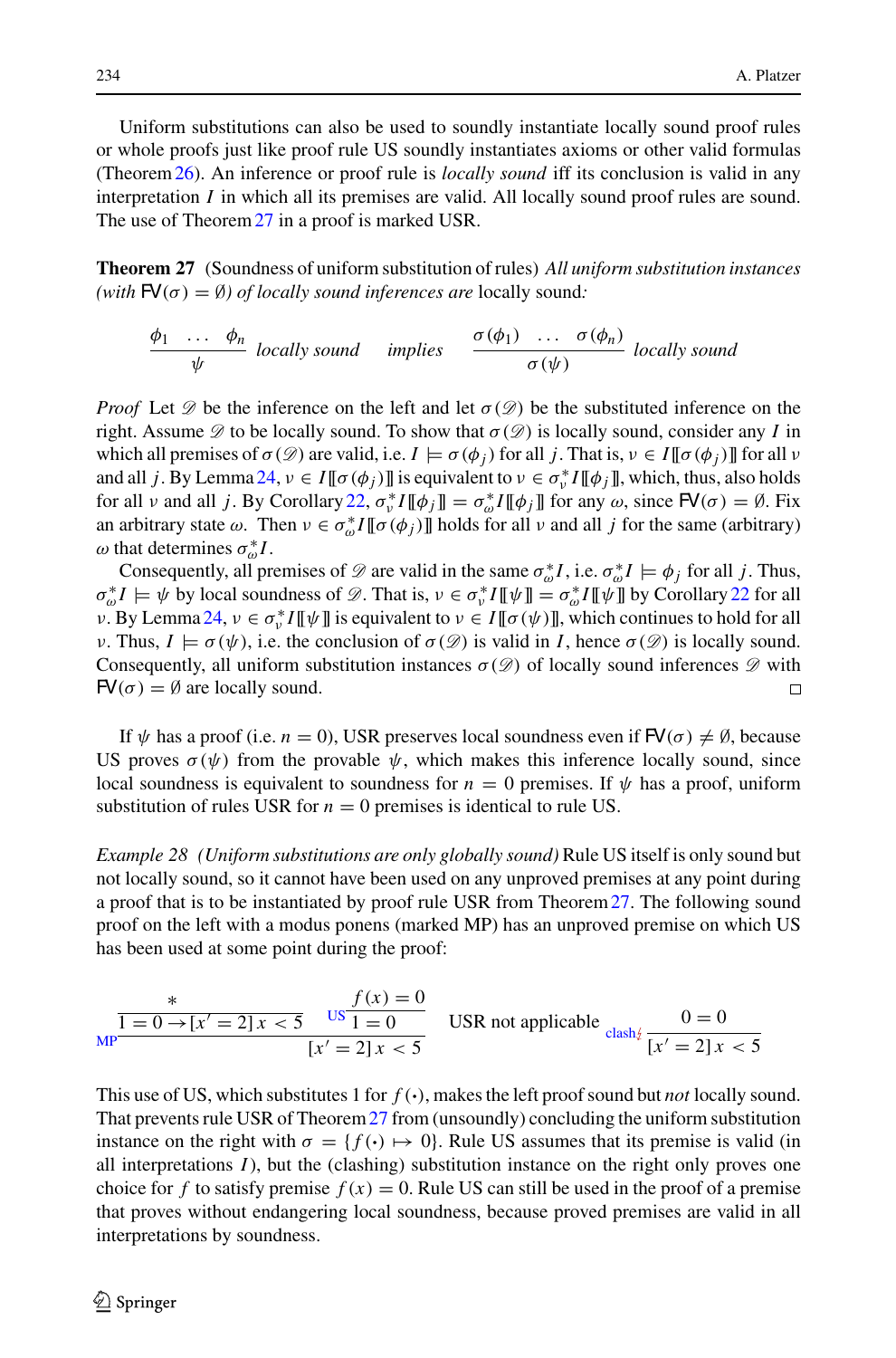<span id="page-16-11"></span><span id="page-16-9"></span><span id="page-16-8"></span><span id="page-16-5"></span><span id="page-16-4"></span><span id="page-16-3"></span><span id="page-16-1"></span>

| $\langle \cdot \rangle$ | $\langle a \rangle p(\bar{x}) \leftrightarrow \neg[a] \neg p(\bar{x})$                             | G         | $p(\bar{x})$<br>$[a]p(\bar{x})$                                                          |
|-------------------------|----------------------------------------------------------------------------------------------------|-----------|------------------------------------------------------------------------------------------|
| $[:=]$                  | $[x := f]p(x) \leftrightarrow p(f)$                                                                | A         | p(x)                                                                                     |
| $\lceil$ ?]             | $[?q]p \leftrightarrow (q \rightarrow p)$                                                          |           | $\forall x p(x)$                                                                         |
| $[\cup]$                | $[a \cup b]p(\bar{x}) \leftrightarrow [a]p(\bar{x}) \wedge [b]p(\bar{x})$                          | MP        | $p \rightarrow q$ p                                                                      |
| $\lceil$ :1             | $[a; b]p(\bar{x}) \leftrightarrow [a][b]p(\bar{x})$                                                | CQ        | $\begin{cases}\n q \\  f(\bar{x}) = g(\bar{x})\n\end{cases}$                             |
| $\mathsf{I}^*$ ]        | $[a^*]p(\bar{x}) \leftrightarrow p(\bar{x}) \wedge [a][a^*]p(\bar{x})$                             |           | $p(f(\bar{x})) \leftrightarrow p(g(\bar{x}))$<br>$p(\bar{x}) \leftrightarrow q(\bar{x})$ |
| K                       | $[a](p(\bar{x}) \rightarrow q(\bar{x})) \rightarrow ([a]p(\bar{x}) \rightarrow [a]q(\bar{x}))$     | <b>CE</b> | $C(p(\bar{x})) \leftrightarrow C(q(\bar{x}))$                                            |
| Ι                       | $[a^*](p(\bar{x}) \rightarrow [a]p(\bar{x})) \rightarrow (p(\bar{x}) \rightarrow [a^*]p(\bar{x}))$ |           |                                                                                          |
| V                       | $p \rightarrow [a] p$                                                                              |           |                                                                                          |

<span id="page-16-10"></span><span id="page-16-7"></span><span id="page-16-6"></span><span id="page-16-2"></span>

#### <span id="page-16-0"></span>**4 Differential Dynamic Logic Axioms**

Proof rules and axioms for a Hilbert-type axiomatization of  $dL$  from prior work [\[14](#page-45-1)] are shown in Fig. [2,](#page-16-2) except that, thanks to proof rule US, axioms and proof rules now reduce to the finite list of concrete dL formulas in Fig. [2](#page-16-2) as opposed to an infinite collection of axioms from a finite list of axiom schemata along with schema variables, side conditions, and implicit instantiation rules. Soundness of the axioms follows from soundness of corresponding axiom schemata [\[7](#page-45-15)[,14\]](#page-45-1), but is easier to prove standalone, because it is a finite list of formulas without the need to prove soundness for all their instances. Soundness of axioms, thus, reduces to validity of one formula as opposed to validity of all formulas that can be generated by the instantiation mechanism complying with the respective side conditions for that axiom schema. The proof rules in Fig. [2](#page-16-2) are *axiomatic rules*, i.e. pairs of concrete dL formulas to be instantiated by USR. Soundness of axiomatic rules reduces to proving that their concrete conclusion formula is a consequence of their premise formula. Further,  $\bar{x}$  is the vector of all relevant variables, which is finite-dimensional, or considered as a built-in vectorial term. Proofs in the uniform substitution dL calculus use US (and variable renaming such as  $\forall x \ p(x)$  to  $\forall y \ p(y)$  to instantiate the axioms from Fig. [2](#page-16-2) to the required form.

Diamond axiom  $\langle \cdot \rangle$  expresses the duality of the  $[\cdot]$  and  $\langle \cdot \rangle$  modalities. Assignment axiom  $[:=]$  expresses that  $p(x)$  holds after the assignment  $x := f$  iff  $p(f)$  holds initially. *Test axiom* [?] expresses that *p* holds after the test  $?q$  iff *p* is implied by *q*, because test  $?q$  only runs when *q* holds. *Choice axiom* [∪] expresses that  $p(\bar{x})$  holds after all runs of  $a \cup b$  iff  $p(\bar{x})$ holds after all runs of *a* and after all runs of *b*. *Sequential composition axiom* [;] expresses that  $p(\bar{x})$  holds after all runs of *a*; *b* iff, after all runs of *a*, it is the case that  $p(\bar{x})$  holds after all runs of *b*. *Iteration axiom* [<sup>\*</sup>] expresses that  $p(\bar{x})$  holds after all repetitions of *a* iff it holds initially and, after all runs of *a*, it is the case that  $p(\bar{x})$  holds after all repetitions of *a*. Axiom K is the *modal modus ponens* from modal logic [\[9\]](#page-45-16). *Induction axiom* I expresses that if, no matter how often *a* repeats,  $p(\bar{x})$  holds after all runs of *a* if it was true before, then, if  $p(\bar{x})$  holds initially, it holds after all repetitions of *a*. *Vacuous axiom* V expresses that arity 0 predicate symbol *p* continues to hold after all runs of *a* if it was true before.

*Gödel's generalization* rule G expresses that  $p(\bar{x})$  holds after all runs of *a* if  $p(\bar{x})$  is valid. Accordingly ∀ is the ∀*-generalization* rule. MP is *modus ponens*. *Congruence* rules CQ, CE are not needed but included to efficiently use axioms in any context. Congruence rule CT derives from CQ using  $p(\cdot) \stackrel{\text{def}}{=} (c(\cdot) = c(g(\bar{x})))$  and reflexivity: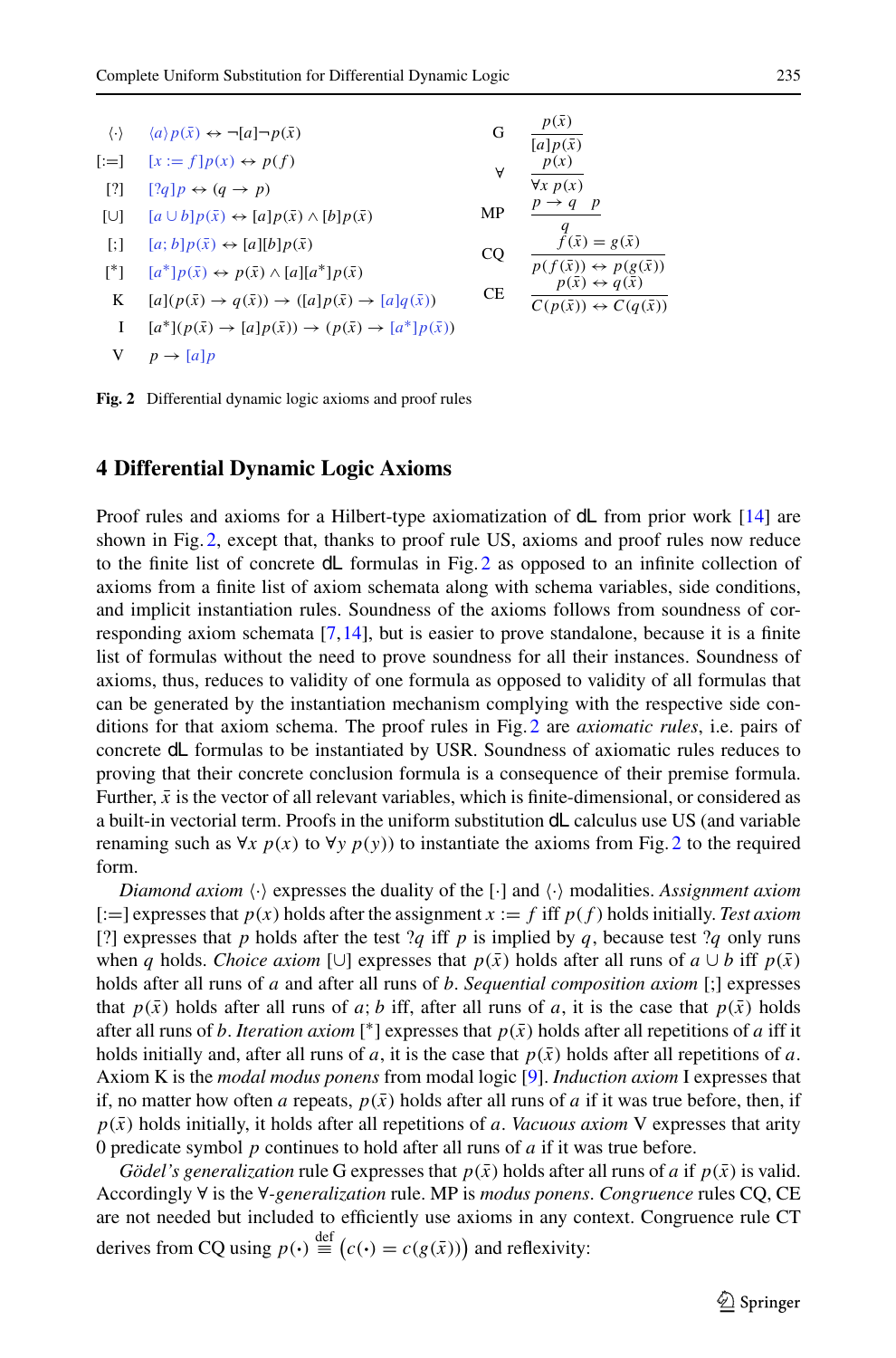$$
(CT) \frac{f(\bar{x}) = g(\bar{x})}{c(f(\bar{x})) = c(g(\bar{x}))}
$$

*Remark* 29 The use of variable vector  $\bar{x}$  is not essential but simplifies concepts. An equivalent axiomatization is obtained when considering  $p(\bar{x})$  to be a quantifier symbol of arity 0 in the axiomatization, or as *C*(*true*) with a quantifier symbol of arity 1. Neither replacements of quantifier symbols nor (vectorial) placeholders  $\cdot$  for the substitutions  $\{p(\cdot) \mapsto \psi\}$  that are used for  $p(\bar{x})$  cause any free variables in the substitution. The mnemonic notation  $\sigma =$  $\{p(\bar{x}) \mapsto \phi\}$  adopted for such uniform substitutions reminds that the variables  $\bar{x}$  are not free in  $\sigma$  even if they occur in the replacement  $\phi$ .

Sound axioms are just valid formulas, so true in all states. For example, in any state where  $[a][b]p(\bar{x})$  is true,  $[a; b]p(\bar{x})$  is true, too, by equivalence axiom [;]. Using axiom [;] to replace one by the other is a truth-preserving transformation, i.e. in any state in which one is true, the other is true, too. Sound rules are validity-preserving, i.e. the conclusion is valid if the premises are valid, which is weaker than truth-preserving transformation. For proof search, the dL axioms are meant to be used to reduce the *axiom key* (marked blue) to the structurally simpler remaining conditions (right-hand sides of equivalences and the conditions assumed in implications).

*Real Quantifiers.* Besides (decidable) real arithmetic (whose use is denoted R), complete axioms for first-order logic can be adopted to express universal instantiation ∀i (if *p* is true of all *x*, it is also true of constant function symbol f), distributivity  $\forall \rightarrow$ , and vacuous quantification  $V_\forall$  (predicate p of arity zero does not depend on x).

<span id="page-17-0"></span>
$$
(\forall i) \quad (\forall x \ p(x)) \to p(f)
$$
  

$$
(\forall \to) \quad \forall x \ (p(x) \to q(x)) \to (\forall x \ p(x) \to \forall x \ q(x))
$$
  

$$
(\forall \forall) \quad p \to \forall x \ p
$$

<span id="page-17-1"></span>*The Significance of Clashes.* This section illustrates how uniform substitutions tell sound instantiations apart from unsound proof attempts. Rule US clashes exactly when the substitution introduces a free variable into a bound context, which would be unsound. Example [18](#page-11-3) on p. 13 already showed that even an occurrence of  $p(x)$  in a context where x is bound does not permit mentioning  $x$  in the replacement except in the  $\cdot$  places. US can directly handle even nontrivial binding structures, though, e.g. from  $[:=]$  with the substitution  $\sigma = \{f \mapsto x^2, p(\cdot) \mapsto [(z := \cdot + z)^*; z := \cdot + yz]y \ge \cdot\}$ :

$$
\frac{[x := f]p(x) \leftrightarrow p(f)}{[x := x^2][(z := x + z)^*; z := x + yz]y \ge x \leftrightarrow [(z := x^2 + z)^*; z := x^2 + yz]y \ge x^2}
$$

It is soundness-critical that US clashes when trying to instantiate *p* in V<sup>∀</sup> with a formula that mentions the bound variable *x*:

$$
c \operatorname{lash}_{\mathcal{U}} \frac{p \to \forall x \ p}{x \ge y \to \forall x \ (x \ge y)} \qquad \{p \mapsto x \ge y\}
$$

It is soundness-critical that US clashes when substituting  $p$  in vacuous program axiom V with a formula with a free occurrence of a variable bound by the replacement of *a*:

$$
\operatorname{clash}_{\mathcal{I}} \frac{p \to [a]p}{x \ge y \to [x' = -1]x \ge y} \quad \{a \mapsto x' = -1, \, p \mapsto x \ge y\}
$$

 $\circledcirc$  Springer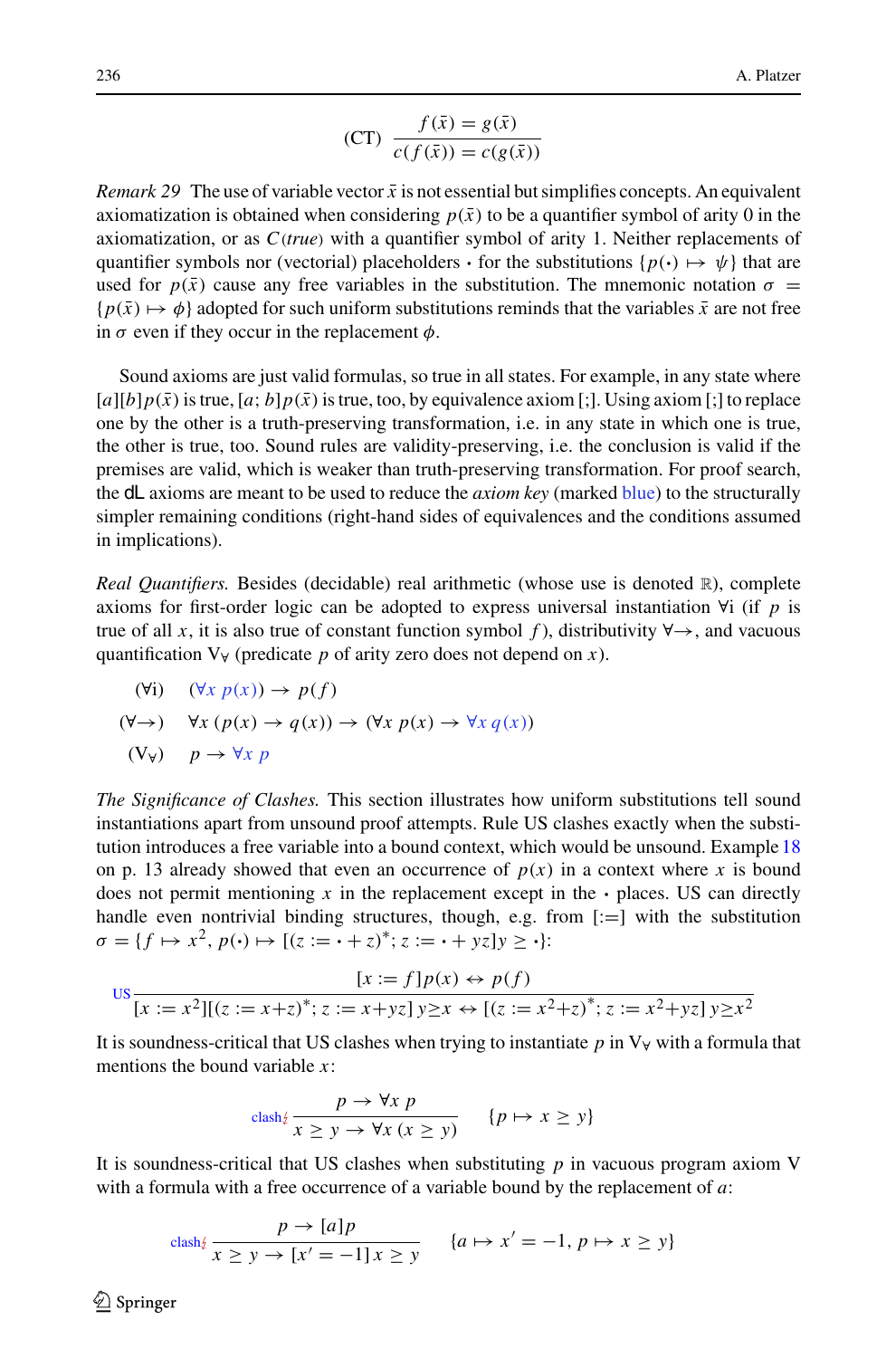Additional free variables are acceptable, though, e.g. in replacements for *p* as long as they are not bound in the particular context into which they will be substituted:

$$
\text{US} \frac{p \to [a]p}{y \ge 0 \to [x' = -1]y \ge 0} \quad \{a \mapsto x' = -1, p \mapsto y \ge 0\}
$$

Complex formulas are acceptable as replacements for *p* if their free variables are not bound in the context, e.g., using  $\sigma = \{a \mapsto x' := 5x, p \mapsto [x' = x^2 - 2x + 2]x \ge 1\}$ :

$$
\frac{p \to [a]p}{[x'=x^2 - 2x + 2]x \ge 1 \to [x':=5x][x'=x^2 - 2x + 2]x \ge 1}
$$

But it is soundness-critical that US clashes when substituting a formula with a free dependence on  $x'$  for  $p$  into a context where  $x'$  will be bound after the substitution:

 $\lim_{x \to a}$   $p \to [a]$ *p*  $\frac{1}{(x-1)^2 \ge 0}$   $\to$   $\frac{1}{x}$   $\frac{1}{x}$   $\frac{1}{x-1}$   $\frac{1}{x^2}$   $\to$   $\frac{1}{x^2}$   $\to$   $\frac{1}{x^2}$   $\to$   $\frac{1}{x-1}$   $\to$   $\frac{1}{x^2}$   $\to$   $\frac{1}{x^2}$   $\to$   $\frac{1}{x^2}$   $\to$   $\frac{1}{x^2}$   $\to$   $\frac{1}{x^2}$   $\to$   $\frac{1}{x^2}$ 

Gödel's generalization rule G uses  $p(\bar{x})$  instead of the p that V uses, so its USR instance allows all variables  $\bar{x}$  to occur in the replacement without causing a clash:

$$
G, \text{USR} \frac{(-x)^2 \ge 0}{[x' = -1](-x)^2 \ge 0} \qquad \{a \mapsto x' = -1, \, p(\bar{x}) \mapsto (-x)^2 \ge 0\}
$$

Intuitively, the argument  $\bar{x}$  in this uniform substitution instance of G was not introduced as part of the substitution but merely put in for the placeholder  $\cdot$  instead. Let  $\bar{x} = (x, y)$ , US {*a* → *x* := *x* + 1, *b* → *x* := 0;  $y' = -2$ ,  $p(\bar{x})$  →  $x \ge y$ } derives from [∪]:

$$
us \frac{[a \cup b]p(\bar{x}) \leftrightarrow [a]p(\bar{x}) \land [b]p(\bar{x})}{[x := x + 1 \cup (x := 0; y' = -2)]x \ge y \leftrightarrow [x := x + 1]x \ge y \land [x := 0; y' = -2]x \ge y}
$$

With  $\bar{x} = (x, y)$  and  $\{a \mapsto x := x + 1 \cup y := 0, b \mapsto y' = -1, p(\bar{x}) \mapsto x \ge y\}$ , US yields:

$$
\frac{[a;b]p(\bar{x}) \leftrightarrow [a][b]p(\bar{x})}{[(x := x + 1 \cup y := 0); y' = -1]x \ge y \leftrightarrow [x := x + 1 \cup y := 0][y' = -1]x \ge y}
$$

Not all axioms fit to the uniform substitution framework, though. The Barcan schema was used in a completeness proof for the Hilbert-type calculus for differential dynamic logic [\[14\]](#page-45-1) (but not in the completeness proof for its sequent calculus [\[12\]](#page-45-0)):

$$
(B) \ \forall x \ [\alpha] p(x) \to [\alpha] \forall x \ p(x) \quad (x \notin \alpha)
$$

Axiom schema B is unsound without the restriction  $x \notin \alpha$ , though, so that the following formula, which cannot enforce  $x \notin a$ , would be an unsound axiom

<span id="page-18-0"></span>
$$
\forall x [a] p(x) \rightarrow [a] \forall x p(x)
$$
 (2)

Indeed, the effect of program constant *a* might depend on the value of *x* or it might write to  $x$ . In [\(2\)](#page-18-0), *x* cannot be written by *a* without violating soundness:

$$
\forall x \ [a] p(x) \rightarrow [a] \forall x \ p(x)
$$
\n
$$
\{\forall x \ [x := 0] \ x \ge y \rightarrow [x := 0] \forall x \ (x \ge y) \qquad \{a \mapsto x := 0, \ p(\cdot) \mapsto \cdot \ge 0\}
$$

nor can *x* be read by  $\alpha$  in [\(2\)](#page-18-0) without violating soundness:

$$
\oint \frac{\forall x \left[ a \right] p(x) \rightarrow [a] \forall x \ p(x)}{\forall x \left[ ?(y = x^2) \right] y = x^2 \rightarrow [? (y = x^2)] \forall x \ y = x^2} \qquad \{a \mapsto ?(y = x^2), \ p(\cdot) \mapsto y = \cdot^2\}
$$

 $\circled{2}$  Springer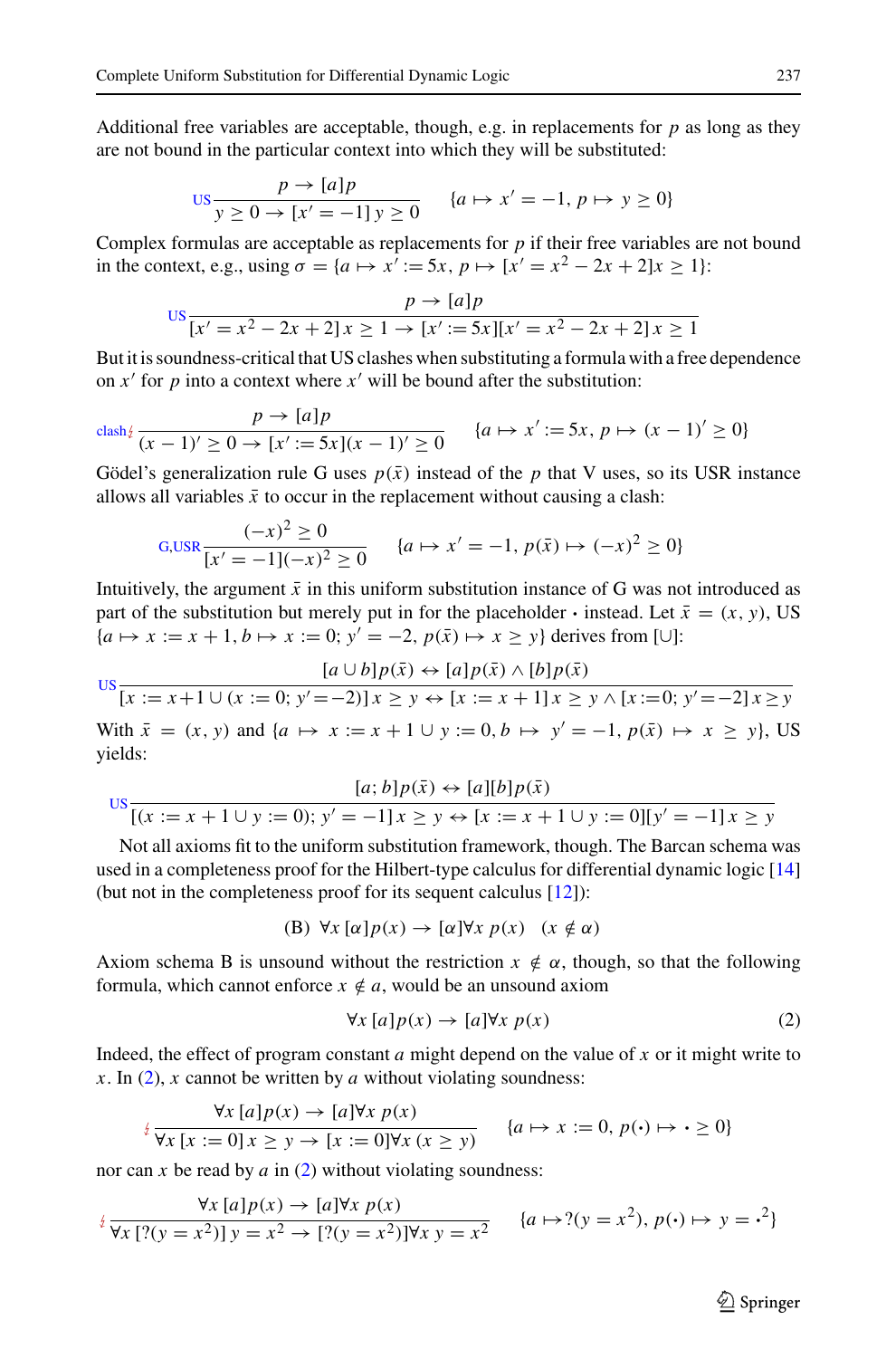<span id="page-19-12"></span><span id="page-19-11"></span><span id="page-19-10"></span><span id="page-19-9"></span><span id="page-19-8"></span>DW [*x*- $[x' = f(x) \& q(x)]q(x)$  $DC$  $([x' = f(x) \& q(x)]p(x) \leftrightarrow [x' = f(x) \& q(x) \land r(x)]p(x)) \leftarrow [x' = f(x) \& q(x)]r(x)$ DE  $[x' = f(x) \& q(x)]p(x, x') \leftrightarrow [x' = f(x) \& q(x)][x' := f(x)]p(x, x')$  $DI$  $([x' = f(x) \& q(x)]p(x) \leftrightarrow [?q(x)]p(x)) \leftarrow (q(x) \rightarrow [x' = f(x) \& q(x)](p(x))')$ DG  $[x' = f(x) \& q(x)]p(x) \leftrightarrow \exists y [x' = f(x), y' = a(x)y + b(x) \& q(x)]p(x)$ DS  $[x' = f & q(x)]p(x) \leftrightarrow \forall t \ge 0 ((\forall 0 ≤ s ≤ t q(x + fs)) \rightarrow [x := x + ft]p(x))$ *c*- $' (f)' = 0$ *x*- $(x)' = x'$  $+^{\prime}$  $(f(\bar{x}) + g(\bar{x}))' = (f(\bar{x}))' + (g(\bar{x}))'$  $\cdot$ <sup>'</sup>  $f' = (f(\bar{x}) \cdot g(\bar{x}))' = (f(\bar{x}))' \cdot g(\bar{x}) + f(\bar{x}) \cdot (g(\bar{x}))'$  $\circ'$  $[y := g(x)][y' := 1]((f(g(x)))' = (f(y))' \cdot (g(x))')$ 

<span id="page-19-7"></span><span id="page-19-6"></span><span id="page-19-5"></span><span id="page-19-4"></span><span id="page-19-3"></span><span id="page-19-1"></span>**Fig. 3** Differential equation axioms and differential axioms

Thus, the completeness proof for differential dynamic logic from prior work [\[14](#page-45-1)] does not carry over. A more general completeness result for differential game logic [\[16](#page-45-4)] implies, however, that Barcan schema B is unnecessary for completeness.

#### <span id="page-19-0"></span>**5 Differential Equations and Differential Axioms**

Section [4](#page-16-0) leverages uniform substitutions to obtain a finite list of axioms without sideconditions. They lack axioms for differential equations, though. Classical calculi for dL have axiom schema ['] from p. 2 for replacing differential equations with time quantifiers and discrete assignments for their solutions. In addition to being limited to simple solvable differential equations, such axiom schemata have quite nontrivial soundness-critical side conditions.

This section leverages US and the new differential forms in  $dL$  to obtain a logically internalized version of differential invariants and related proof rules for differential equations [\[13,](#page-45-9)[15](#page-45-10)] as axioms (without schema variables or side-conditions). These axioms can prove properties of more general "unsolvable" differential equations. They can also prove all properties of differential equations that can be proved with solutions [\[15](#page-45-10)] while guaranteeing correctness of the solution as part of the proof.

#### **5.1 Differentials: Invariants, Cuts, Effects, and Ghosts**

Figure [3](#page-19-1) shows axioms for proving properties of differential equations (DW–DS), and differential axioms for differentials  $(+', ', \circ')$  which are equations of differentials. Axiom  $x'$ identifying  $(x)' = x'$  for variables  $x \in \mathcal{V}$  and axiom *c'* for functions *f* and number literals of arity 0 are used implicitly to save space. Some axioms use reverse implication notation  $\phi \leftarrow \psi$  instead of the equivalent  $\psi \rightarrow \phi$  for emphasis.

*Differential weakening* axiom DW internalizes that differential equations never leave their evolution domain  $q(x)$ . The evolution domain  $q(x)$  holds after all evolutions of  $x' = f(x) \& q(x)$ , because differential equations cannot leave their evolution domains. DW derives<sup>3</sup>  $[x' = f(x) \& q(x)]p(x) \leftrightarrow [x' = f(x) \& q(x)](q(x) \rightarrow p(x))$ , which allows to

<span id="page-19-13"></span><span id="page-19-2"></span><sup>&</sup>lt;sup>3</sup> The implication  $[x' = f(x) \& q(x)](q(x) \rightarrow p(x)) \rightarrow [x' = f(x) \& q(x)]p(x)$  derives by K from DW. The converse implication  $[x' = f(x) \& q(x)]p(x) \rightarrow [x' = f(x) \& q(x)](q(x) \rightarrow p(x))$  derives by K since G derives  $[x' = f(x) \& q(x)](p(x) \rightarrow (q(x) \rightarrow p(x)))$  from the tautology  $p(x) \rightarrow (q(x) \rightarrow p(x))$ .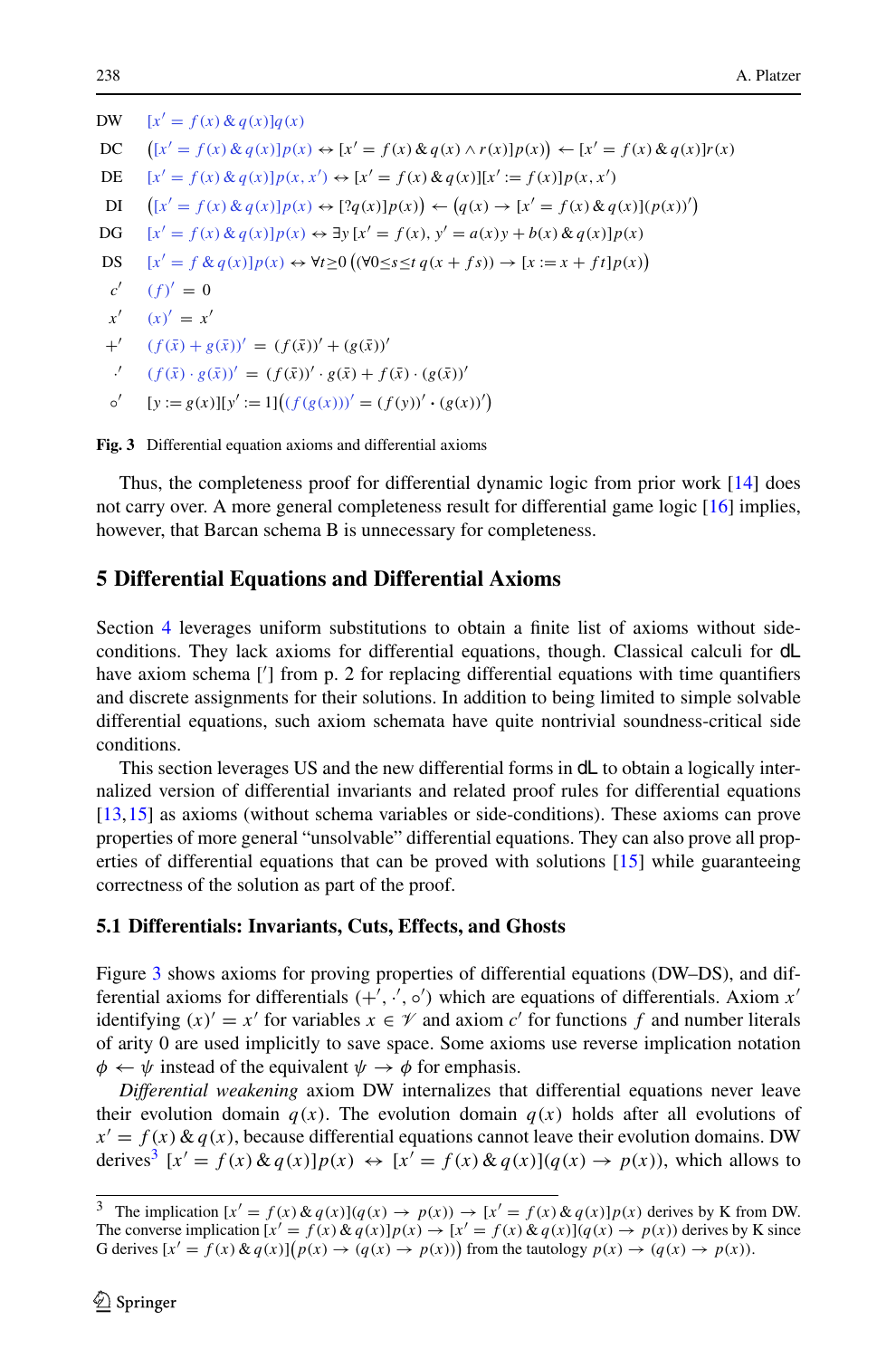export the evolution domain to the postcondition and is also called DW. Its (right) assumption is best proved by G yielding premise  $q(x) \rightarrow p(x)$ . The *differential cut* axiom DC is a cut for differential equations. It internalizes that differential equations always staying in  $r(x)$ also always stay in  $p(x)$  iff  $p(x)$  always holds after the differential equation that is restricted to the smaller evolution domain  $\& q(x) \wedge r(x)$ . DC is a differential variant of modal modus ponens axiom K.

*Differential effect* axiom DE internalizes that the effect on differential symbols along a differential equation is a differential assignment assigning the right-hand side  $f(x)$  to the left-hand side *x'*. The differential assignment  $x' := f(x)$  in DE instantaneously mimics the (continuous) effect that the differential equation  $x' = f(x) \& q(x)$  has on  $x'$ , thereby selecting the appropriate vector field for subsequent differentials. Axiom DI internalizes *differential invariants* [\[13](#page-45-9)], i.e. that  $p(x)$  holds always after a differential equation  $x' = f(x) \& q(x)$ iff it holds after  $?q(x)$ , provided its differential  $(p(x))'$  always holds after the differential equation  $x' = f(x) \& q(x)$ . This axiom reduces future truth to present truth when the truth of  $p(x)$  does not change along the differential equation because  $(p(x))'$  holds all along. The differential equation also vacuously stays in  $p(x)$  if it starts outside  $q(x)$ , since it is stuck then. The assumption of DI is best proved by DE to select the appropriate vector field  $x' = f(x)$  for the differential  $(p(x))'$  and a subsequent DW, G to make the evolution domain constraint  $q(x)$  available as an assumption when showing  $(p(x))'$ . The condition  $[?q(x)]p(x)$  in DI is equivalent to  $q(x) \rightarrow p(x)$  by axiom [?]. While a general account of  $(p(x))'$  is possible [\[17](#page-45-17)], this article focuses on atomic postconditions with the equivalences  $(\theta \ge \eta)' \equiv (\theta > \eta)' \equiv (\theta)' \ge (\eta)'$  and  $(\theta = \eta)' \equiv (\theta \ne \eta)' \equiv (\theta)' = (\eta)'$ , etc. for DI axioms. Note  $(\theta \neq \eta)'$  cannot be  $(\theta)' \neq (\eta)'$ , because different rates of change from different initial values do not imply the values would remain different. Conjunctions can be handled separately by  $[\alpha](p(\bar{x}) \wedge q(\bar{x})) \leftrightarrow [\alpha]p(\bar{x}) \wedge [\alpha]q(\bar{x})$  which derives from K. Disjunctions split into separate disjuncts, which is equivalent to classical differential invariants [\[13\]](#page-45-9) but easier. Axiom DG internalizes *differential ghosts* [\[15\]](#page-45-10), i.e. that additional differential equations can be added whose solutions exist long enough, which can enable new invariants that are not otherwise provable [\[15\]](#page-45-10). Axiom DS solves constant differential equations, and, as Sect. [5.2](#page-21-0) will demonstrate, more complex solvable differential equations with the help of DG, DC, DI. Vectorial generalizations to systems of differential equations are possible for the axioms in Fig. [3.](#page-19-1)

The differential a[x](#page-19-7)ioms for differentials  $(+',',\circ',c',x')$  $(+',',\circ',c',x')$  $(+',',\circ',c',x')$  axiomatize differentials of polynomials. They are related to corresponding rules for time-derivatives, except that those would be ill-defined in a local state, so it is crucial to work with differentials that have a local semantics in individual states. Uniform substitutions correctly maintain that *y* does not occur in replacements for  $a(x)$ ,  $b(x)$  for DG and that *x* does not occur in replacements for *f* in DS, which are both soundness-critical. Occurrences of *x* in replacements for *f* are acceptable when using axiom  $[:=]$  on  $[x' := f]p(x') \leftrightarrow p(f)$ .

Most axioms in Figs. [2](#page-16-2) and [3](#page-19-1) are independent, because there is exactly one axiom per operator. Exceptions in Fig. [2](#page-16-2) are K, I, V, but there is a complete calculus without  $[$ <sup>\*</sup> $]$ , V  $[14]$ and one without G, K, I, V that uses two extra rules instead [\[16\]](#page-45-4). The congruence rules CQ, CE are redundant and can be proved on a per-instance basis as well. Axiom DW is the only one that can use the evolution domain, axiom DC the only one that can change the evolution domain, and axiom DG the only one that can change differential equations. Axiom DE is the only one that can use the right-hand side of the differential equation. Axiom DI is the only axiom that relates truth of a postcondition after a differential equation to truth at the initial state. Finally, axiom DS is needed for proving diamond properties of differential equations, because it is the only one (besides the limited DW) that does not reduce a property of a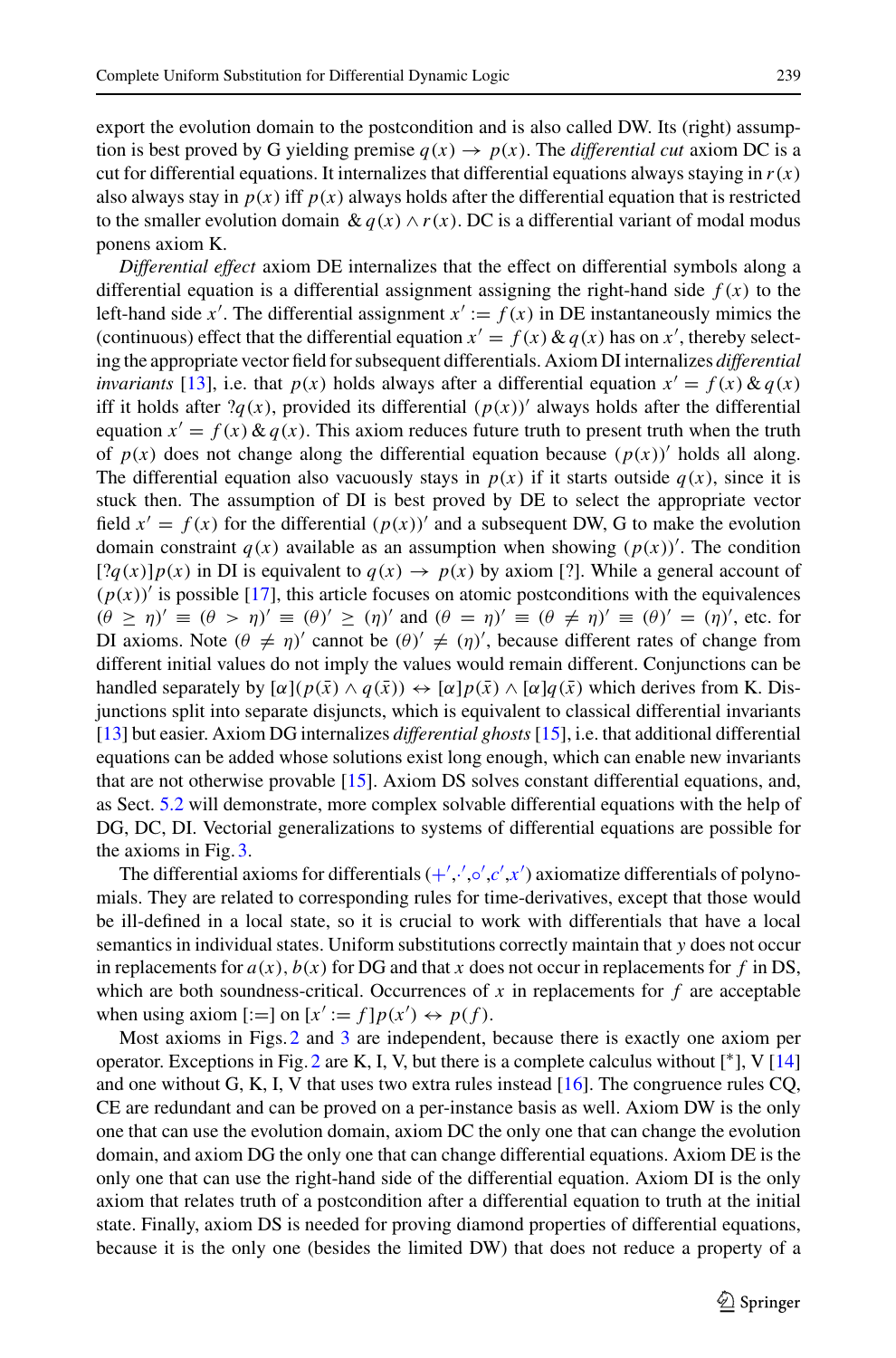differential equation to another property of a differential equation and, thus, the only axiom that ultimately proves them without the help of G, V, K, which are not sound for  $\langle \alpha \rangle$ .

#### <span id="page-21-0"></span>**5.2 Example Proofs**

This section illustrates how the uniform substitution calculus for dL can be used to realize a number of different reasoning techniques from the same proof primitives. While the same flexibility enables these different techniques also for proofs of hybrid systems, the following examples focus on differential equations to additionally illustrate how the differential equation axioms in Fig. [3](#page-19-1) are meant to be combined.

<span id="page-21-1"></span>*Example 30 (Contextual equivalence proof)* The following proof proves a property of a differential equation using differential invariants without having to solve that differential equation. One use of rule US is shown explicitly, other uses of US are similar to obtain and use the other axiom instances. CE is used together with MP.

|                                                                               | *                                                                                               |
|-------------------------------------------------------------------------------|-------------------------------------------------------------------------------------------------|
|                                                                               | $(f(\bar{x})\cdot g(\bar{x}))' = (f(\bar{x}))'\cdot g(\bar{x}) + f(\bar{x})\cdot (g(\bar{x}))'$ |
| $\ast$                                                                        | US<br>$(x \cdot x)' = (x)' \cdot x + \overline{x \cdot (x)'}$                                   |
| $x^3 \cdot x + x \cdot x^3 > 0$                                               | $(x \cdot x)' = x' \cdot x + x \cdot x'$                                                        |
| $[:=]$ $\overline{[x]}: = x^3 \overline{[x' \cdot x + x \cdot x]} \ge 0$      | $\frac{CQ}{(x \cdot x)}$ $(0 \leftrightarrow x' \cdot x + x \cdot x' > 0$                       |
| G $\sqrt{x^2 - x^3}$ $\sqrt{x^2 - x^3}$ $\sqrt{x^2 - x^3}$ $\sqrt{x^2 - x^3}$ | $(x \cdot x \geq 1)' \leftrightarrow x' \cdot x + x \cdot x' \geq 0$                            |
| CE                                                                            | $[x' = x^3][x' := x^3](x \cdot x > 1)'$                                                         |
| DE                                                                            | $\sqrt{x' = x^3(x \cdot x > 1)' }$                                                              |
| ÐI                                                                            | $x \cdot x > 1 \rightarrow [x' = x^3]x \cdot x > 1$                                             |

Previous calculi [\[13](#page-45-9)[,15\]](#page-45-10) collapse this proof into a single proof step with complicated builtin operator implementations that silently perform the same reasoning in a non-transparent way. The approach presented here combines separate axioms to achieve the same effect in a modular way, with axioms of individual responsibilities internalizing separate logical reasoning principles in *differential-form* dL. Tactics combining the axioms as indicated make the axiomatic way equally convenient. Clever proof structuring, cuts or MP uses enable proofs in which the main argument remains as fast [\[13,](#page-45-9)[15](#page-45-10)] while the additional premises subsequently check soundness. Inferences in context such as those portrayed in CE, CQ are impossible in sequent calculus [\[12\]](#page-45-0).

<span id="page-21-2"></span>*Example 31 (Flat proof)* Rules CQ, CE simplify the proof in Example [30](#page-21-1) substantially but are not needed because a proof without contextual equivalence is possible:

$$
\begin{array}{cccc}\n & & & & & \\
 & & & & & \n\frac{\sqrt{x}}{(f(\bar{x}) \cdot g(\bar{x}))' = (f(\bar{x}))' \cdot g(\bar{x}) + f(\bar{x}) \cdot (g(\bar{x}))' \cdot g(\bar{x}))'}{(x \cdot x)' = (x)' \cdot x + x \cdot (x)' \\
 & & & & (x \cdot x)' = (x)' \cdot x + x \cdot (x)' \\
 & & & & (x \cdot x)' \ge 0 \leftrightarrow x' \cdot x + x \cdot x' \ge 0 \\
 & & & & (x \cdot x)' \ge 0 \leftrightarrow x' \cdot x + x \cdot x' \ge 0 \\
 & & & & (x \cdot x)' \ge 0 \leftrightarrow x' \cdot x + x \cdot x' \ge 0 \\
 & & & & (x \cdot x)' = x^3 \cdot x \\
 & & & & (x \cdot x)' \ge 0 \leftrightarrow x' \cdot x + x \cdot x' \ge 0\n\end{array}
$$

 $\circledcirc$  Springer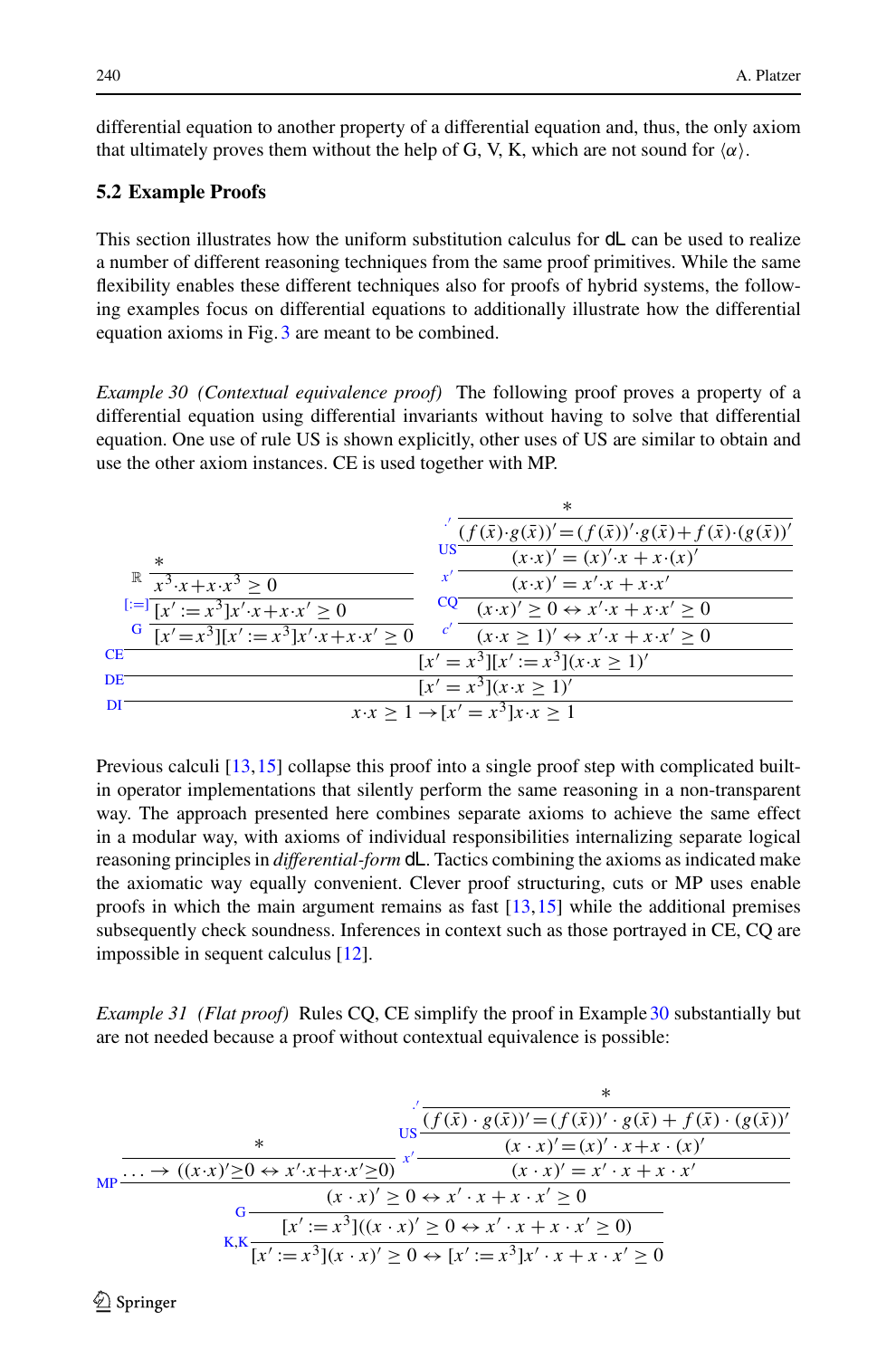|           | $^{\ast}$                                                                                                                                                                                                                                                                                                                                                                                                                   |
|-----------|-----------------------------------------------------------------------------------------------------------------------------------------------------------------------------------------------------------------------------------------------------------------------------------------------------------------------------------------------------------------------------------------------------------------------------|
|           | $x^3$ $\cdot x + x \cdot x^3 > 0$                                                                                                                                                                                                                                                                                                                                                                                           |
| see above | $x^i := \sqrt{x}$ $\overline{x}$ $\overline{x}$ $\overline{x}$ $\overline{x}$ $\overline{x}$ $\overline{x}$ $\overline{x}$ $\overline{x}$ $\overline{x}$ $\overline{x}$ $\overline{x}$ $\overline{x}$ $\overline{x}$ $\overline{x}$ $\overline{x}$ $\overline{x}$ $\overline{x}$ $\overline{x}$ $\overline{x}$ $\overline{x}$ $\overline{x}$ $\overline{x}$ $\overline{x}$ $\overline{x}$ $\overline{x}$ $\overline{x}$ $\$ |
| MP        | $[x' := x^3](x \cdot x)' \ge 0$                                                                                                                                                                                                                                                                                                                                                                                             |
| G         | $[x' = x^3][x' := x^3](x \cdot x)' > 0$                                                                                                                                                                                                                                                                                                                                                                                     |
| DE        | $\sqrt{x'} = x^3(x \cdot x)' \ge 0$                                                                                                                                                                                                                                                                                                                                                                                         |
|           | $\frac{1}{x}$ $\cdot x > 1 \rightarrow [x' = x^3]$ $x \cdot x \ge 1$                                                                                                                                                                                                                                                                                                                                                        |

<span id="page-22-0"></span>*Example 32 (Parametric proof)* The proofs in Examples [30](#page-21-1) and [31](#page-21-2) use (implicit) cuts with equivalences that predict the outcome of the right premise, which is conceptually simple but inconvenient for proof search. More constructively, a direct proof can use a free function symbol  $j(x, x')$  to obtain a straightforward parametric proof, instead:

$$
\frac{j(x, x^{3}) \geq 0}{G [x' := x^{3}](x, x') \geq 0} \qquad \frac{(x \cdot x)' = j(x, x')}{(x' := x^{3}](x', x') \geq 0} \qquad \frac{CQ(x \cdot x)' \geq 0 \leftrightarrow j(x, x') \geq 0}{(x \cdot x \geq 1)' \leftrightarrow j(x, x') \geq 0}
$$
\nCE\n
$$
\frac{[x' = x^{3}][x' := x^{3}](x \cdot x \geq 1)'}{[x' = x^{3}](x \cdot x \geq 1)'}
$$
\nDIF\n
$$
x \cdot x \geq 1 \rightarrow [x' = x^{3}](x \cdot x \geq 1)
$$

After conducting this proof with two open premises, the free function symbol  $j(x, x')$  can be instantiated as needed by a uniform substitution (USR from Theorem[27\)](#page-15-0). The above proof justifies the locally sound inference on the left whose two open premises and conclusions are instantiated by USR leading to the new sound proof on the right:

$$
\frac{j(x, x^3) \ge 0 \quad (x \cdot x)' = j(x, x')}{x \cdot x \ge 1 \to [x' = x^3]x \cdot x \ge 1} \text{ implies } \frac{x^3 \cdot x + x \cdot x^3 \ge 0 \quad (x \cdot x)' = x' \cdot x + x \cdot x'}{x \cdot x \ge 1 \to [x' = x^3]x \cdot x \ge 1}
$$

After the instantiation of  $j(x, x')$  by USR, the right proof completes as follows:

$$
\frac{\frac{\ast}{\sqrt{\left(f(\bar{x}) \cdot g(\bar{x})\right)' = (f(\bar{x}))' \cdot g(\bar{x}) + f(\bar{x}) \cdot (g(\bar{x}))'}}{\frac{\text{us}}{\sqrt{\left(x \cdot x\right)' = (x') \cdot x + x \cdot (x)'} \cdot x + x \cdot (x')}}{\frac{\text{us}}{\sqrt{\left(x \cdot x\right)' = (x') \cdot x + x \cdot (x')}}}
$$
\n
$$
\frac{\frac{\ast}{\sqrt{\left(x \cdot x\right)' = (x' \cdot x + x \cdot (x')}}}{\frac{\cdot}{\sqrt{\left(x \cdot x\right)' = x' \cdot x + x \cdot x'}}}{\frac{\cdot}{\sqrt{\left(x \cdot x\right)' = x^3}}}
$$

This technique helps invariant search, where a free predicate symbol  $p(\bar{x})$  is instantiated lazily by USR once all conditions become clear. This reduction saves considerable proof effort compared to eager invariant instantiation in sequent calculi [\[12](#page-45-0)].

<span id="page-22-1"></span>*Example 33 (Forward computation proof)* The proof in Examples [32](#page-22-0) involves less search than the proofs of the same formula in Examples [30](#page-21-1) and [31.](#page-21-2) But it still ultimately requires foresight to identify the appropriate instantiation of  $j(x, x')$  for which the proof closes. For invariant search, such proof search is essentially unavoidable [\[14\]](#page-45-1) even if the technique in Example [32](#page-22-0) maximally postpones the search.

When used from left to right, the differential axioms  $c', x' + ', \cdot', \circ'$  compute deterministically and always simplify terms by pushing differential operators inside. For example, all backwards proof search in the right branch of the last proof of Example [32](#page-22-0) can be replaced by a deterministic forward computation proof starting from reflexivity  $(x \cdot x)' = (x \cdot x)'$  and drawing on axiom instances (used in a term context via CT) as needed in a forward proof, until the desired output shape is identified: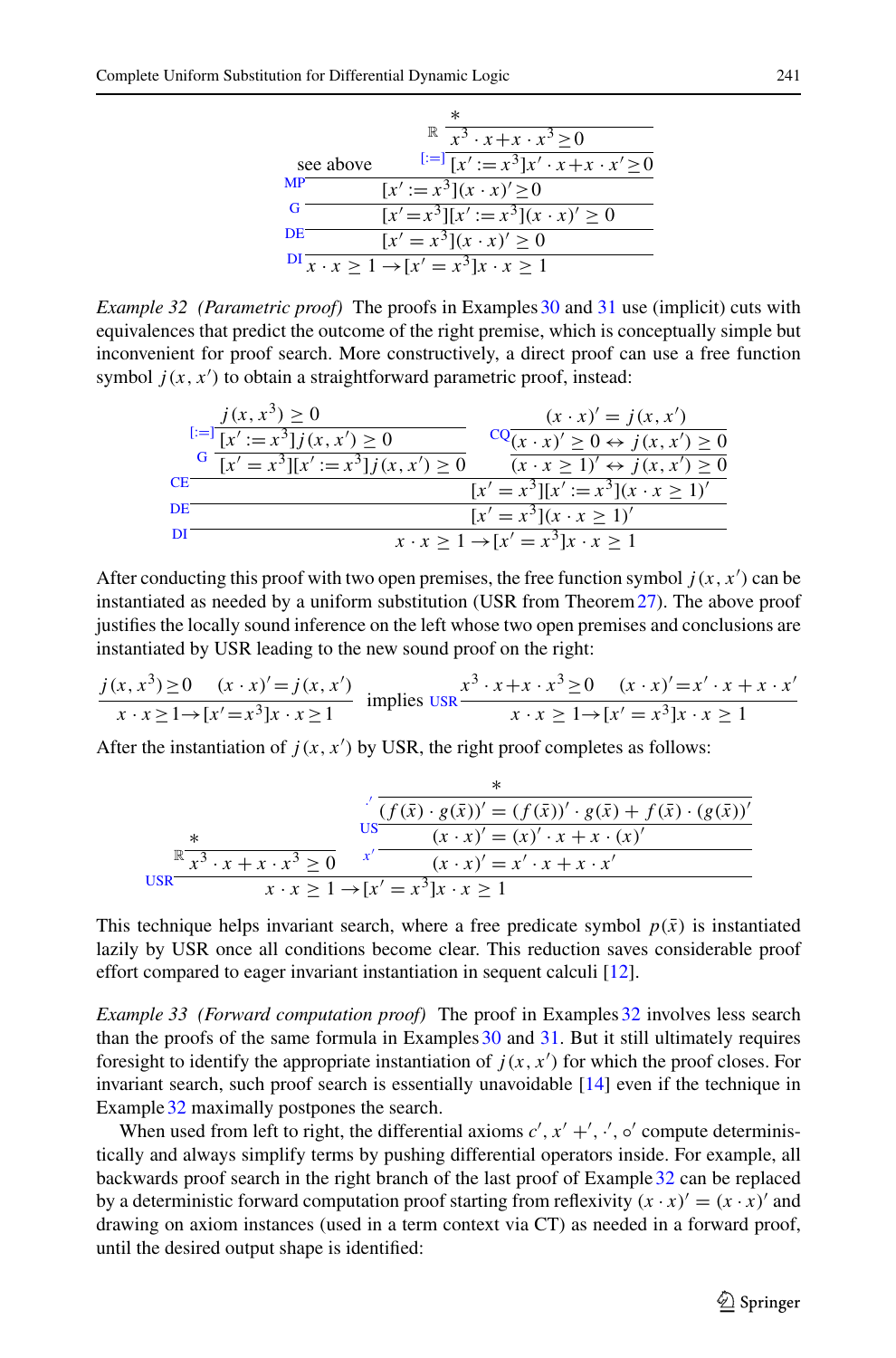$$
\begin{array}{l}\n\mathbb{R}\frac{\pi}{(x \cdot x)' = (x \cdot x)'} \\
\int_{0}^{\infty} \frac{(x \cdot x)' = (x')' \cdot x + x \cdot (x)'}{(x \cdot x)' = x' \cdot x + x \cdot x'}\n\end{array}
$$

Efficient proof search combines this forward computation proof technique with the backward proof search from Example [32](#page-22-0) with advantages similar to other combinations of computation and axiomatic reasoning [\[5](#page-45-18)]. Even the remaining positions where axioms still match can be precomputed as a simple function of the axiom that has been applied, e.g., from its fixed pattern of occurrences of differential operators.

*Example 34 (Axiomatic differential equation solver)* Axiomatic equivalence proofs for solving differential equations involve DG for introducing a time variable *t*, DC to cut the solutions in, DW to export the solution to the postcondition, inverse DC to remove the evolution domain constraints again, inverse DG (or the universal strengthening of DG with ∀*y* instead of ∃*y* from Theorem[38\)](#page-25-1) to remove the original differential equations, and finally DS to solve the differential equation for time:

| $\mathbb{R} \overline{\phi \rightarrow \forall s \geq 0 (x_0 + \frac{a}{2}s^2 + v_0 s \geq 0)}$                                                 |                  |
|-------------------------------------------------------------------------------------------------------------------------------------------------|------------------|
| $[:=]\phi \rightarrow \forall s \ge 0 \ [t := 0 + 1s]x_0 + \frac{a}{2}t^2 + v_0t \ge 0$                                                         |                  |
| $\frac{DS}{\phi} \rightarrow [t' = 1]x_0 + \frac{a}{2}t^2 + v_0t \ge 0$                                                                         |                  |
| $DG \overline{\phi} \rightarrow [v' = a, t' = 1]x_0 + \frac{a}{2}t^2 + v_0t \ge 0$                                                              |                  |
| $DG \overline{\phi} \rightarrow [x' = v, v' = a, t' = 1]x_0 + \frac{a}{2}t^2 + v_0t \ge 0$                                                      |                  |
| $\frac{DC}{\phi} \rightarrow [x' = v, v' = a, t' = 1 \& v = v_0 + at]x_0 + \frac{a}{2}t^2 + v_0t \ge 0$                                         |                  |
| $\frac{DC}{\phi \to [x' = v, v' = a, t' = 1 \& v = v_0 + at \land x = x_0 + \frac{a}{2}t^2 + v_0t]x_0 + \frac{a}{2}t^2 + v_0t \ge 0$            |                  |
| $F_{0,0}^{G,K}\phi \rightarrow [x'=v, v'=a, t'=1 \& v=v_0+at \wedge x=x_0+\frac{a}{2}t^2+v_0t](x=x_0+\frac{a}{2}t^2+v_0t \rightarrow x \geq y)$ |                  |
| $\frac{DW}{\phi} \to [x' = v, v' = a, t' = 1 \& v = v_0 + at \wedge x = x_0 + \frac{a}{2}t^2 + v_0t]x \geq y$                                   |                  |
| $DC \overline{\phi \rightarrow [x' = v, v' = a, t' = 1 \& v = v_0 + at]x \geq y}$                                                               | $\triangleright$ |
| $DC\overline{\phi} \rightarrow [x' = v, v' = a, t' = 1]x \geq y$                                                                                |                  |
| $\phi \rightarrow \exists t$ [x' = v, v' = a, t' = 1]x > y                                                                                      |                  |
| $\overline{\mathrm{DG}}\overline{\phi\rightarrow [x'=v,v'=a]x\geq y}$                                                                           |                  |

where  $\phi$  is  $a \ge 0 \land v = v_0 \ge 0 \land x = x_0 \ge 0$ . The existential quantifier for *t* is instantiated by 0 (suppressed in the proof for readability reasons). The 4 uses of DC lead to 2 additional premises (marked by  $\triangleright$ ) proving that  $v = v_0 + at$  and then  $x = x_0 + \frac{a}{2}t^2 + v_0t$  are differential invariants (using DI, DE, DW). Shortcuts using only DW instead are possible. But the elaborate proof above generalizes to  $\langle \rangle$  because it is an equivalence proof. The additional premises for DC with  $v = v_0 + at$  prove as follows:

|           | $\ast$                                                                                                        |  |
|-----------|---------------------------------------------------------------------------------------------------------------|--|
|           | <sup>+'</sup> $(f(\bar{x}) + g(\bar{x}))' = (f(\bar{x}))' + (g(\bar{x}))'$                                    |  |
|           | US.<br>$(v_0 + at)' = (v_0)' + (at)'$                                                                         |  |
|           | $(v_0 + at)' = 0 + a(t')$<br>$\ast$                                                                           |  |
|           | $\mathbb{R} \quad \overline{a} = 0 + a \cdot 1$<br>$\frac{CQ}{v'} = (v_0 + at)' \leftrightarrow v' = 0 + at'$ |  |
|           | $[:=]$ $[v' := a][t' := 1]v' = 0 + at'$<br>$(v = v_0 + at)' \leftrightarrow v' = 0 + at'$                     |  |
| <b>CE</b> | $[v' := a][t' := 1](v = v_0 + at)'$                                                                           |  |
| G         | $[x'=v, v'=a, t'=1][v':=a][t':=1](v=v_0+at)'$                                                                 |  |
| DE        | $[x' = v, v' = a, t' = 1](v = v_0 + at)'$                                                                     |  |
| ÐI        | $\phi \rightarrow [x' = v, v' = a, t' = 1]v = v_0 + at$                                                       |  |
|           |                                                                                                               |  |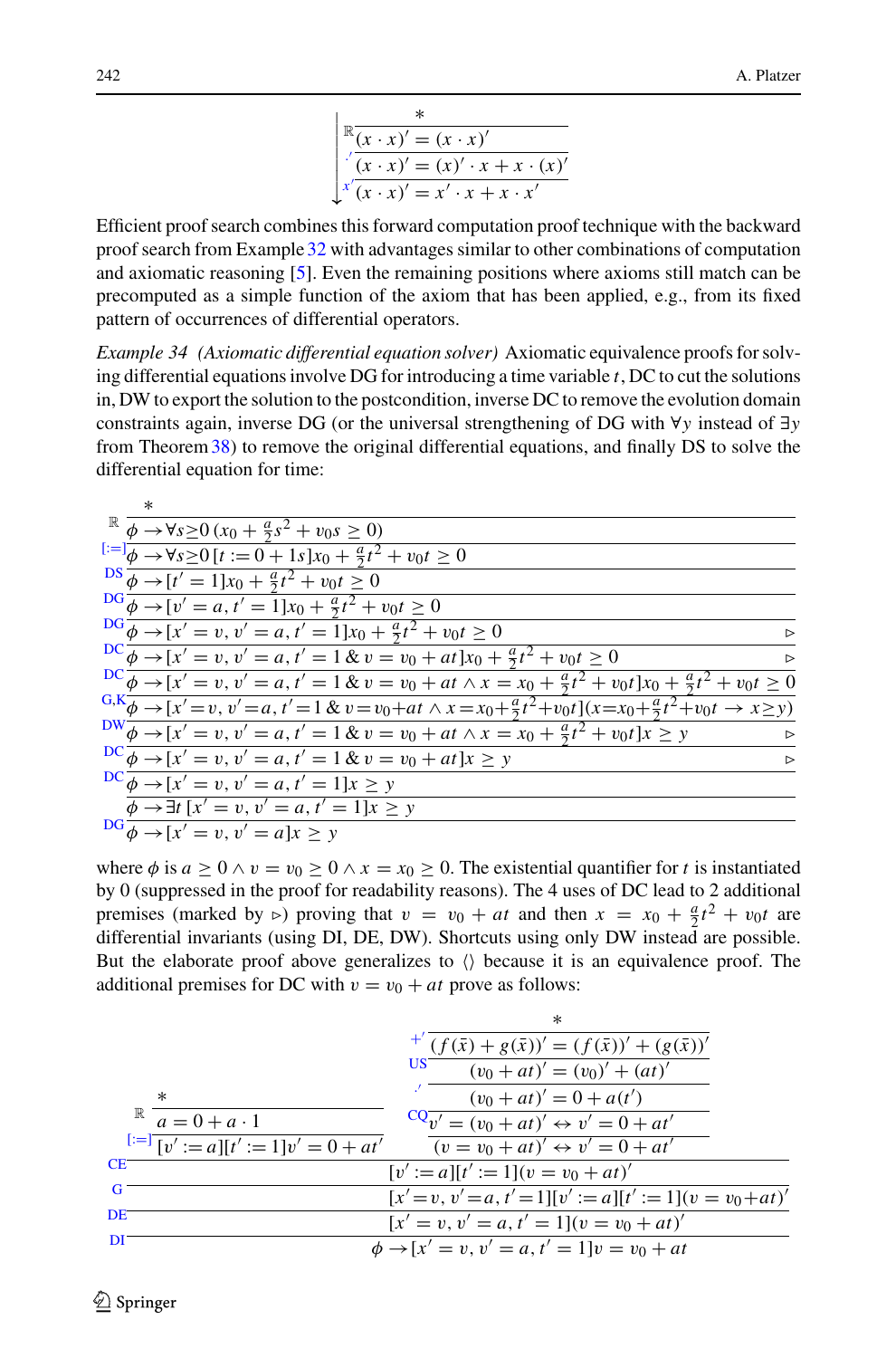|                                                                                                                                      | $2\frac{a}{2}tt' + v_0t' = att' + v_0t'$                                         |
|--------------------------------------------------------------------------------------------------------------------------------------|----------------------------------------------------------------------------------|
| $*$                                                                                                                                  | <sup>+','</sup> $(x_0 + \frac{a}{2}t^2 + v_0t)' = att' + v_0t'$                  |
| $\mathbb{R} \overline{v = v_0 + at} \rightarrow v = at \cdot 1 + v_0 \cdot 1$                                                        | $CQ \over x' = (x_0 + \frac{a}{2}t^2 + v_0t)' \leftrightarrow x' = att' + v_0t'$ |
| $\sqrt{t} = v_0 + at \rightarrow [x' := v][t' := 1]x' = att' + v_0t'$                                                                | $(x = x_0 + \frac{a}{2}t^2 + v_0t)' \leftrightarrow x' = att' + v_0t'$           |
| CE                                                                                                                                   | $v = v_0 + at \rightarrow [x' := v][t' := 1](x = x_0 + \frac{a}{2}t^2 + v_0t)'$  |
| $\frac{d}{dx}(x' = v, v' = a, t' = 1 \& v = v_0 + at](v = v_0 + at \rightarrow [x' := v][t' := 1](x = x_0 + \frac{a}{2}t^2 + v_0t')$ |                                                                                  |
| $\frac{DW}{dx}[x' = v, v' = a, t' = 1 \& v = v_0 + at][x' := v][t' := 1](x = x_0 + \frac{a}{2}t^2 + v_0t)'$                          |                                                                                  |
| DE $[x' = v, v' = a, t' = 1 & v = v_0 + at](x = x_0 + \frac{a}{2}t^2 + v_0t)'$                                                       |                                                                                  |
| $\frac{d}{dx} \frac{d}{dx} + \frac{1}{2}x' = v, v' = a, t' = 1 \& v = v_0 + at \,  x = x_0 + \frac{a}{2}t^2 + v_0t'$                 |                                                                                  |
|                                                                                                                                      |                                                                                  |

After that, the additional premises for DC with  $x = x_0 + \frac{a}{2}t^2 + v_0t$  prove as follows:

This axiomatic differential equation solving technique is not limited to differential equation systems that can be solved in full, but also works when only part of the differential equations have definable solutions. Contrast this constructive formal proof with the unverified use of a differential equation solver in axiom schema ['] from p. 2.

#### **5.3 Differential Substitution Lemmas**

In similar ways how the uniform substitution lemmas are the key ingredients that relate syntactic and semantic substitution for the soundness of proof rule US, this section proves the key ingredients relating syntax and semantics of differentials that will be used for the soundness proofs of the differential axioms. Differentials  $(\eta)'$  have a local semantics in isolated states, which is crucial for well-definedness. The DI axiom relates truth along a differential equation to initial truth with truth of differentials along a differential equation. The key insight for its soundness is that the analytic time-derivative of the value of a term *η* along any differential equation  $x' = \theta \& \psi$  agrees with the values of its differential  $(\eta)$ along that differential equation. Recall from Definition [7](#page-5-2) that  $I, \varphi \models x' = \theta \land \psi$  indicates that the function  $\varphi$  solves the differential equation  $x' = \theta \& \psi$  in interpretation *I*, of which the only important part for the next lemma is that it gives  $x'$  the value of the time-derivative of x along the solution  $\varphi$ .

<span id="page-24-0"></span>**Lemma 35** (Differential) *If*  $I, \varphi \models x' = \theta \land \psi$  *holds for some solution*  $\varphi : [0, r] \rightarrow \mathcal{S}$  *of any duration r* > 0*, then for all times*  $0 < \zeta < r$  *and all terms n with*  $\mathsf{FV}(n) \subseteq \{x\}$ *:* 

$$
I\varphi(\zeta)\mathbb{I}(\eta)'\mathbb{I}=\frac{\mathrm{d}I\varphi(t)\mathbb{I}\eta\mathbb{I}}{\mathrm{d}t}(\zeta)
$$

The differential effect axiom DE axiomatizes the effect of differential equations on the differential symbols. The key insight for its soundness is that differential symbol  $x'$  already has the value  $\theta$  along the differential equation  $x' = \theta$  such that the subsequent differential assignment  $x' := \theta$  that assigns the value of  $\theta$  to  $x'$  has no effect on the truth of the postcondition. The differential substitution resulting from a subsequent use of axiom  $[:=]$  is crucial to relay the values of the time-derivatives of the state variables *x* along a differential equation by way of their corresponding differential symbol x', though. In combination, this makes it possible to soundly substitute the right-hand side of a differential equation for its left-hand side in a proof.

<span id="page-24-1"></span>**Lemma 36** (Differential assignment) *If*  $I, \varphi \models x' = \theta \land \psi$  *where*  $\varphi : [0, r] \rightarrow \mathcal{S}$  *is a solution of any duration*  $r > 0$ *, then* 

$$
I, \varphi \models \phi \leftrightarrow [x' := \theta] \phi
$$

 $\circled{2}$  Springer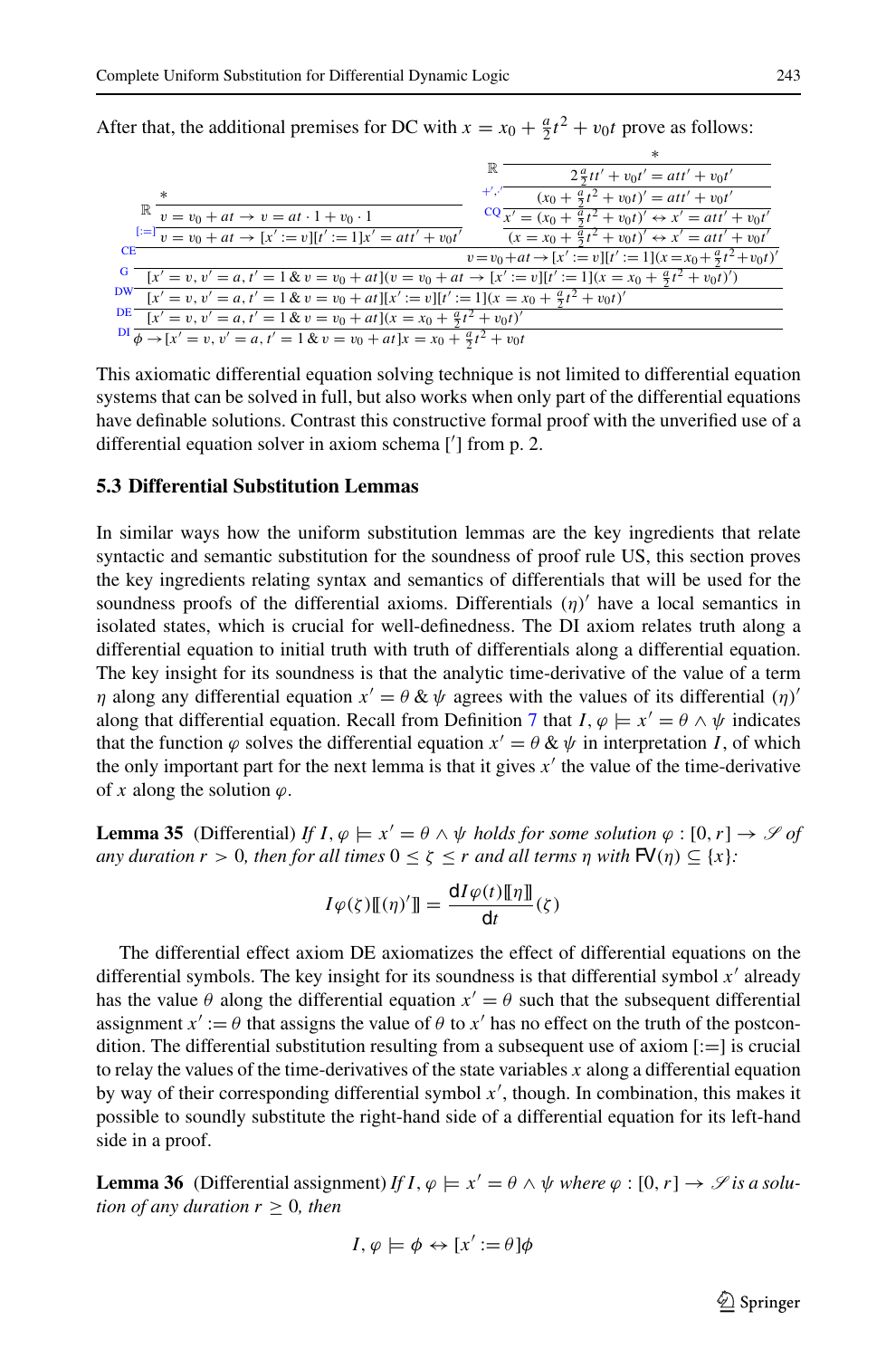The final insights for differential invariant reasoning for differential equations are syntactic ways of computing differentials, which can be internalized as axioms  $(c', x' + ', \cdot', \circ')$ , since differentials are represented syntactically in differential-form dL. It is the local semantics as differential forms that makes it possible to soundly capture the interaction of differentials with arithmetic operators by local equations.

<span id="page-25-0"></span>**Lemma 37** (Derivations) *The following equations of differentials are valid:*

<span id="page-25-7"></span><span id="page-25-6"></span><span id="page-25-5"></span><span id="page-25-4"></span><span id="page-25-3"></span>
$$
(f)' = 0
$$
 for arity 0 functions or numbers f (3)

$$
(x)' = x'
$$
 for variables  $x \in \mathcal{V}$  (4)

$$
(\theta + \eta)' = (\theta)' + (\eta)'
$$
  
\n
$$
(\theta \cdot \eta)' = (\theta)' \cdot \eta + \theta \cdot (\eta)'
$$
  
\n(5)

$$
[y := \theta][y' := 1] \big( (f(\theta))' = (f(y))' \cdot (\theta)'\big) \qquad \text{for } y, y' \notin \mathbf{P} \mathbf{V}(\theta) \tag{7}
$$

#### **5.4 Soundness**

The uniform substitution calculus for differential-form dL is *sound*, i.e. all formulas that it proves from valid premises are valid. The soundness argument is entirely modular. The concrete dL axioms in Figs. [2](#page-16-2) and [3](#page-19-1) are valid formulas and the axiomatic proof rules (i.e. pairs of formulas) in Fig. [2](#page-16-2) are locally sound, which implies soundness. The uniform sub-stitution rule is sound so only concludes valid formulas from valid premises (Theorem [26\)](#page-14-1), which implies that dL axioms (and other provable dL formulas) can only be instantiated soundly by rule US. Uniform substitution instances of locally sound axiomatic proof rules (and other locally sound inferences) are locally sound (Theorem[27\)](#page-15-0), which implies that dL axiomatic proof rules in Fig. [2](#page-16-2) can only be instantiated soundly by uniform substitutions (USR).

The soundness proof follows a high-level strategy that is similar to earlier proofs [\[13](#page-45-9)[–15\]](#page-45-10), but ends up in stronger results since all axioms for differential equations are equivalences now. The availability of differentials and differential assignments as syntactic elements in differential-form dL as well as the instantiation support from uniform substitutions makes those soundness proofs significantly more modular, too. For example, what used to be a single proof rule for differential invariants [\[13](#page-45-9)] can now be decomposed into separate modular axioms.

<span id="page-25-1"></span>**Theorem 38** (Soundness) *The uniform substitution calculus for* dL *is* sound*, that is, every formula that is provable by the* dL *axioms and proof rules is valid, i.e. true in all states of all interpretations. The axioms in Figs[.2](#page-16-2) and [3](#page-19-1) are valid formulas and the axiomatic proof rules in Fig[.2](#page-16-2) are locally sound.*

*Proof* The axioms (and most proof rules) in Fig. [2](#page-16-2) are special instances of corresponding axiom schemata and proof rules for differential dynamic logic  $[14]$  and, thus, sound.<sup>4</sup> All proof rules in Fig. [2](#page-16-2) (but not US itself) are even locally sound, which implies soundness, i.e. that their conclusions are valid (in all  $I$ ) if their premises are. In preparation for a completeness argument, note that rules  $\forall$ , MP can be augmented soundly to use  $p(\bar{x})$  instead of  $p(x)$  or  $p$ , respectively, such that the  $\mathsf{F}V(\sigma) = \emptyset$  requirement of Theorem [27](#page-15-0) will be met during USR instances of all axiomatic proof rules. The axioms in Fig. [3](#page-19-1) are new and need new soundness arguments.

<span id="page-25-2"></span>The uniform substitution proof calculus improves modularity and gives stronger equivalence formulations of axioms, though.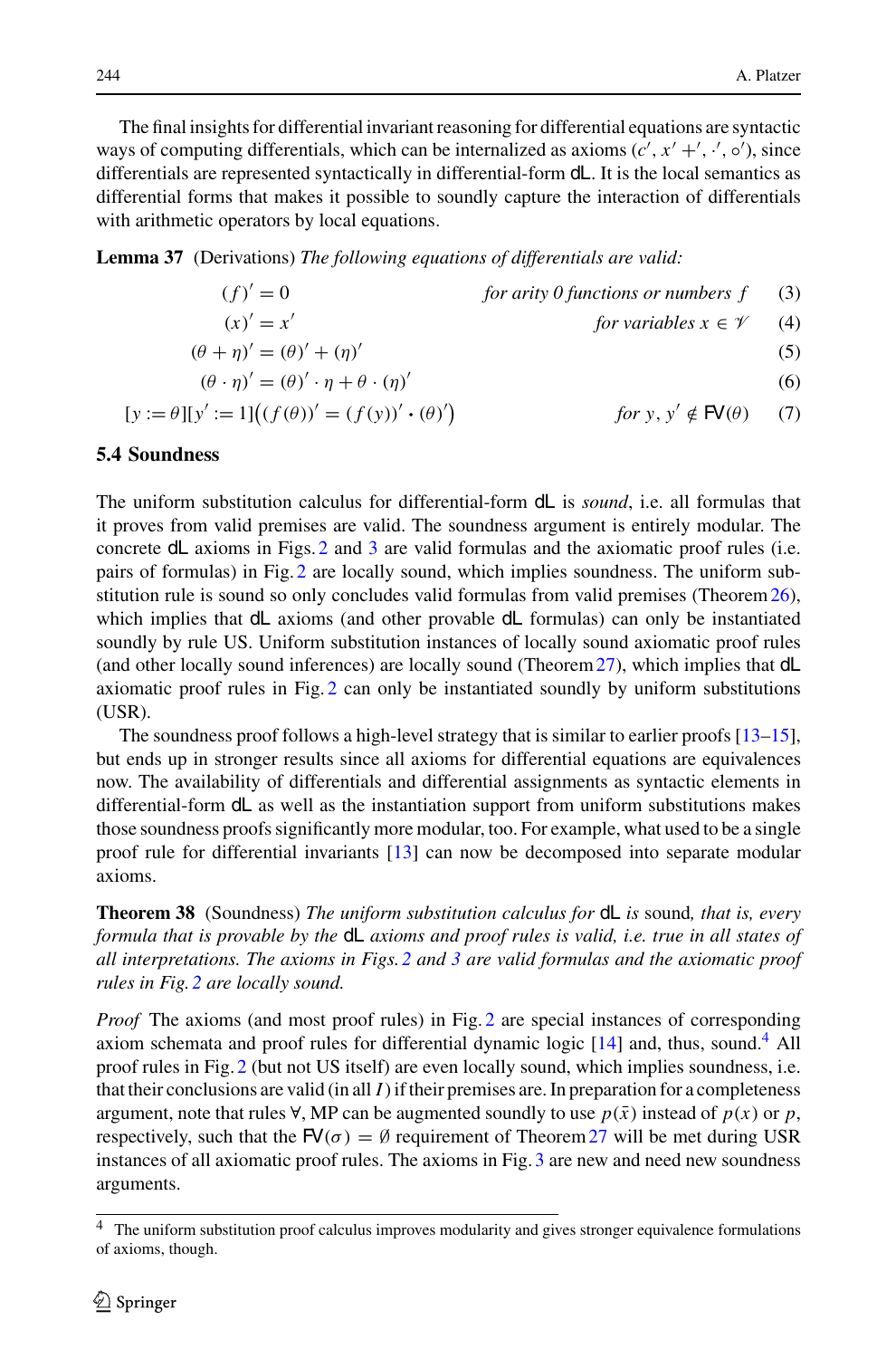- DW Soundness of DW uses that differential equations never leave their evolution domain by Definition [7.](#page-5-2) To show  $v \in I[[[x] = f(x) \& q(x)]q(x)]$ , consider any  $\varphi : [0, r] \to \mathcal{S}$ of any duration  $r \ge 0$  solving  $I, \varphi \models x' = f(x) \land q(x)$ . Then  $I, \varphi \models q(x)$  especially  $\varphi(r)$  ∈ *I*  $\llbracket q(x) \rrbracket$ .
- DC Soundness of DC is a stronger version of soundness for the differential cut rule [\[13\]](#page-45-9). DC is a differential version of the modal modus ponens K. Only the direction " $\leftarrow$ " of the equivalence in DC needs the outer assumption  $[x' = f(x) \& q(x)]r(x)$ , but the proof of the conditional equivalence in DC is simpler:

$$
[x'=f(x) \& q(x)]r(x) \rightarrow ([x'=f(x) \& q(x)]p(x) \leftrightarrow [x'=f(x) \& q(x) \land r(x)]p(x))
$$

The core is that if  $[x' = f(x) \& q(x)]r(x)$ , so  $r(x)$  holds after that differential equation, and if  $p(x)$  holds after the differential equation  $x' = f(x) \& q(x) \land r(x)$  that is additionally restricted to  $r(x)$ , then  $p(x)$  holds after the differential equation  $x' = f(x) \& q(x)$ with no additional restriction. Let  $v \in I[[[x] = f(x) \& q(x)]r(x)]$ . Since all restrictions of solutions are solutions, this is equivalent to  $I, \varphi \models r(x)$  for all  $\varphi$  of any duration solving  $I, \varphi \models x' = f(x) \land q(x)$  and starting in  $\varphi(0) = \nu$  on  $\{x'\}^{\mathsf{U}}$ . So, for all  $\varphi$  starting in  $\varphi(0) = \nu$  on  $\{x'\}^{\mathsf{U}}$ :  $I, \varphi \models x' = f(x) \land q(x)$  is equivalent to  $I, \varphi \models x' = f(x) \land q(x) \land r(x)$ . Hence,  $v \in I[[[x' = f(x) \& q(x) \land r(x)] p(x)]]$  is equivalent to  $v \in I[[[x] = f(x) \& q(x)] p(x)]$ .

- DE Axiom DE is new to differential-form **dL**. Its soundness proof exploits Lemma [36.](#page-24-1) Consider any state  $v$ . Then  $v \in I[[[x] = f(x) \& q(x)]p(x, x')]$  iff  $\varphi(r) \in I[[p(x, x')]$  for all solutions  $\varphi : [0, r] \to \mathscr{S}$  of *I*,  $\varphi \models x' = f(x) \land q(x)$  of any duration *r* starting in  $\varphi(0) = \nu$  on  $\{x'\}^{\mathsf{L}}$ . That is equivalent to: for all  $\varphi$ , if  $I, \varphi \models x' = f(x) \land q(x)$  then  $I, \varphi \models p(x, x')$ . By Lemma [36,](#page-24-1)  $I, \varphi \models p(x, x')$  iff  $I, \varphi \models [x' := f(x)] p(x, x')$ , so that is equivalent to  $\varphi(r) \in I[[[x] := f(x)]p(x, x')]$  for all solutions  $\varphi : [0, r] \to \mathscr{S}$  of  $I, \varphi \models x' = f(x) \land q(x)$  of any duration *r* starting in  $\varphi(0) = \nu$  on  $\{x'\}^{\mathsf{U}},$  which is, consequently, equivalent to  $v \in I[[[x] = f(x) \& q(x)][x] := f(x)]p(x, x')]$ .
- DI Soundness of DI has some relation to the soundness proof for differential invariants [\[13](#page-45-9)], yet proves an equivalence and is generalized to leverage differentials. If  $v \in I[[x'] = f(x) \& q(x)]p(x)]$  then the solution  $\varphi$  of duration 0 implies that  $\nu \in I[[p(x)]]$  since  $x' \notin \text{FV}(p(x))$  by Lemma [11,](#page-7-3) provided that  $\varphi(0) \in I[[q(x)]]$ , i.e.  $v \in I[[q(x)]]$  since  $x' \notin FV(q(x))$ , such that there is a solution at all. Thus,  $[x' = f(x) \& q(x)]p(x) \rightarrow [?q(x)]p(x)$  is valid even without the assumption. Converse  $(q(x) \to [x' = f(x) \& q(x)](p(x))') \to [?q(x)]p(x) \to [x' = f(x) \& q(x)]p(x)$  is

only shown for  $p(x) \stackrel{\text{def}}{=} g(x) \ge 0$ , where  $(p(x))' \equiv ((g(x))' \ge 0)$ , because the variations for other formulas are the same as the variations in previous work [\[13](#page-45-9)]. Consider a state v in which  $v \in I[[q(x) \to [x' = f(x) \& q(x)] (p(x))' ]$ . If  $v \notin I[[q(x)]]$ , there is nothing to show, because there is no solution of  $x' = f(x) \& q(x)$  for any duration since  $x' \notin FV(q(x))$ , so  $v \in I[[[x' = f(x) \& q(x)]p(x)]$  holds vacuously. Otherwise,  $v \in I[[q(x)]]$ , which implies  $v \in I[[[x' = f(x) \& q(x)](p(x))']$  by assumption. Assume  $\nu \in I[[[?q(x)]p(x)]]$ , so  $\nu \in I[[p(x)]]$  since  $\nu \in I[[q(x)]]$ . To show that  $\nu \in I[[[x] = f(x) \& q(x)]p(x)]$  consider any solution  $\varphi$  of any duration  $r \geq 0$ . The case  $r = 0$  follows from  $v \in I[[p(x)]]$  by Lemma [11](#page-7-3) since  $FV(p(x)) = \{x\}$  is disjoint from  $\{x'\}$ , which, unlike *x*, is changed by evolutions of any duration, including 0. That leaves the case  $r > 0$ .

Let  $\varphi$  be a solution of  $x' = f(x) \& q(x)$  according to Definition [7,](#page-5-2) so  $\nu = \varphi(0)$  on  ${x'}^{\text{U}}$  and  $I, \varphi \models x' = f(x) \& q(x)$ . Now  $v \in I[[[x' = f(x) \& q(x)] (p(x))'$  implies  $I, \varphi \models (p(x))'.$  As  $r > 0$ , Lemma [35](#page-24-0) implies  $0 \leq I\varphi(\zeta)[[(g(x))'] = \frac{dI\varphi(t)[[g(x)]]}{dt}(\zeta)$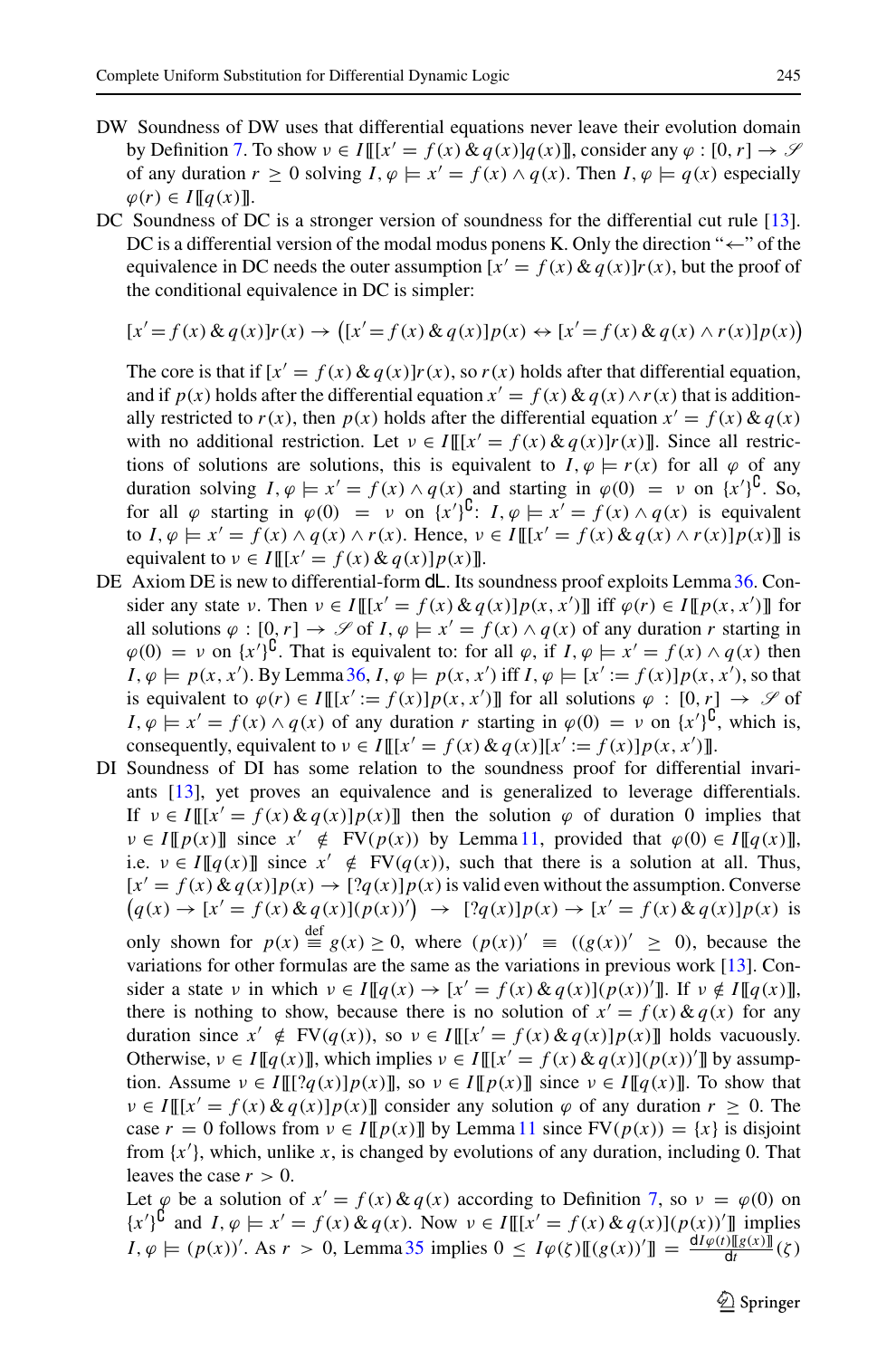for all  $\zeta$  since  $FV(g(x)) = \{x\}$ . Together with  $\varphi(0) \in I[[p(x)]]$  (by Lemma [11](#page-7-3) and  $FV(p(x)) \cap {x'} = \emptyset$  from  $v \in I[[p(x)]]$ , which is  $\varphi(0) \in I[[g(x) \ge 0]]$ , this implies  $\varphi(\zeta) \in I[[g(x)] \ge 0]$  for all  $\zeta$ , including *r*, by the mean-value theorem, since  $I\varphi(r)[[g(x)]] - I\varphi(0)[[g(x)]] = (r - 0)\frac{dI\varphi(t)[[g(x)]]}{dt}(x) \ge 0$  for some  $\zeta \in (0, r)$ . The mean-value theorem (Lemma [41](#page-31-0) in "Appendix") is applicable since the value  $I\varphi(t)[[g(x)]$  of term  $g(x)$  along  $\varphi$  is continuous in *t* on [0, *r*] and differentiable on  $(0, r)$ as compositions of the, by Definition [5](#page-4-1) smooth, evaluation function and the differentiable solution  $\varphi(t)$  of a differential equation.

DG Soundness of DG is a constructive variation of the soundness proof for differen-tial auxiliaries [\[15](#page-45-10)]. Let  $v \in I[\exists y [x' = f(x), y' = a(x)y + b(x) \& q(x)]p(x)]$ , that is,  $v_y^d \in I[[[x' = f(x), y' = a(x)y + b(x) \& q(x)]p(x)]$  for some value  $d \in \mathbb{R}$ . In order to show that  $v \in I[[[x] - f(x) \& q(x)]p(x)]$ , consider any  $\varphi : [0, r] \to \mathcal{S}$ such that  $I, \varphi \models x' = f(x) \land q(x)$  and  $\varphi(0) = \nu$  on  $\{x'\}^{\mathsf{L}}$ . By modifying the values of *y*, *y'* along  $\varphi$ , this function can be augmented to a solution  $\tilde{\varphi} : [0, r] \to \mathcal{S}$  such that  $I, \tilde{\varphi} \models x' = f(x) \land y' = a(x)y + b(x) \land q(x)$  and  $\tilde{\varphi}(0)(y) = d$  as shown below. The assumption then implies  $\tilde{\varphi}(r) \in I[[p(x)]]$ , which, by Lemma [11,](#page-7-3) is equivalent to  $\varphi(r) \in I[[p(x)]]$  since  $y, y' \notin FV(p(x))$  and  $\varphi(r) = \tilde{\varphi}(r)$  on  $\{y, y'\}^{\mathsf{U}}$ , which implies  $\nu \in I[[[x] = f(x) \& q(x)]p(x)]$ , since  $\varphi$  was arbitrary.

The construction of the modification  $\tilde{\varphi}$  of  $\varphi$  on {*y*, *y*<sup>'</sup>} proceeds as follows. By Picard-Lindelöf's theorem (Theorem[43](#page-31-1) in the "Appendix"), there is a unique solution *y* :  $[0, r] \rightarrow \mathbb{R}$  of the initial-value problem

<span id="page-27-0"></span>
$$
y(0) = d
$$
  
\n
$$
y'(t) = F(t, y(t)) \stackrel{\text{def}}{=} y(t) (I\varphi(t)[[a(x)]]) + I\varphi(t)[[b(x)]]
$$
\n(8)

because  $F(t, y)$  is continuous on  $[0, r] \times \mathbb{R}$  (since  $I\varphi(t)\llbracket a(x) \rrbracket$  and  $I\varphi(t)\llbracket b(x) \rrbracket$  are continuous in *t* as compositions of the, by Definition [5](#page-4-1) smooth, evaluation function and the continuous solution  $\varphi(t)$  of a differential equation) and because  $F(t, y)$  satisfies the Lipschitz condition

$$
||F(t, y) - F(t, z)|| = ||(y - z)(I\varphi(t)][a(x)]]|| \le ||y - z|| \max_{t \in [0, r]} I\varphi(t)[[a(x)]]
$$

where the maximum exists, because it is a maximum of a continuous function on the compact set [0, *r*]. The modification  $\tilde{\varphi}$  agrees with  $\varphi$  on {*y*, *y*<sup>'</sup>}<sup>U</sup>. On {*y*, *y*<sup>'</sup>}, the modification  $\tilde{\varphi}$  is defined as  $\tilde{\varphi}(t)(y) = y(t)$  and  $\tilde{\varphi}(t)(y') = F(t, y(t))$ , respectively, for the solution *y*(*t*) of [\(8\)](#page-27-0). In particular  $\tilde{\varphi}(t)(y')$  agrees with the time-derivative  $y'(t)$  of the value  $\tilde{\varphi}(t)(y) = y(t)$  of *y* along  $\tilde{\varphi}$ . By construction,  $\tilde{\varphi}(0)(y) = d$  and  $I, \tilde{\varphi} \models x' = f(x) \land y' = a(x)y + b(x) \land q(x)$ , because  $y' = a(x)y + b(x)$  holds along  $\tilde{\varphi}$  by [\(8\)](#page-27-0) and because  $\varphi(t) = \tilde{\varphi}(t)$  on  $\{y, y'\}^{\mathsf{U}}$  so that  $x' = f(x) \wedge q(x)$  continues to hold along  $\tilde{\varphi}$  by Lemma [10](#page-7-0) because *y*,  $y' \notin FV(x' = f(x) \land q(x))$ .

Conversely, let  $v \in I[[[x] - f(x) \& q(x)]p(x)]$ . This direction shows a stronger version of  $v \in I[\exists y [x' = f(x), y' = a(x)y + b(x) \& q(x)]p(x)]$  by showing for all terms  $\eta$ that  $v \in I[\![\forall y \, [x' = f(x), y' = \eta \& q(x)] p(x)]$ . Consider any  $d \in \mathbb{R}$  and term  $\eta$  and show  $v_y^d \in I[[[x] = f(x), y' = \eta \& q(x)]p(x)]$ . Consider any  $\varphi : [0, r] \to \mathscr{S}$  such that  $I, \varphi \models x' = f(x) \land y' = \eta \land q(x)$  with  $\varphi(0) = v_y^d$  on  $\{x', y'\}^{\complement}$ . Then the restriction  $\varphi|_{\{y,y'\}^{\complement}}$  of  $\varphi$  to  $\{y,y'\}^{\complement}$  with  $\varphi|_{\{y,y'\}^{\complement}}(t) = v_y^d$  on  $\{y,y'\}$  for all  $t \in [0,r]$  still solves  $I, \varphi|_{\{y, y'\}} \mathfrak{g} \models x' = f(x) \land q(x)$  by Lemma [10](#page-7-0) since  $\varphi|_{\{y, y'\}} \mathfrak{g} = \varphi$  on  $\{y, y'\}^{\mathfrak{g}}$ and *y*,  $y' \notin FV(x' = f(x) \land q(x))$ . It also satisfies  $\varphi|_{\{y, y'\}\mathcal{C}}(0) = v_y^d$  on  $\{x'\}^{\mathcal{C}},$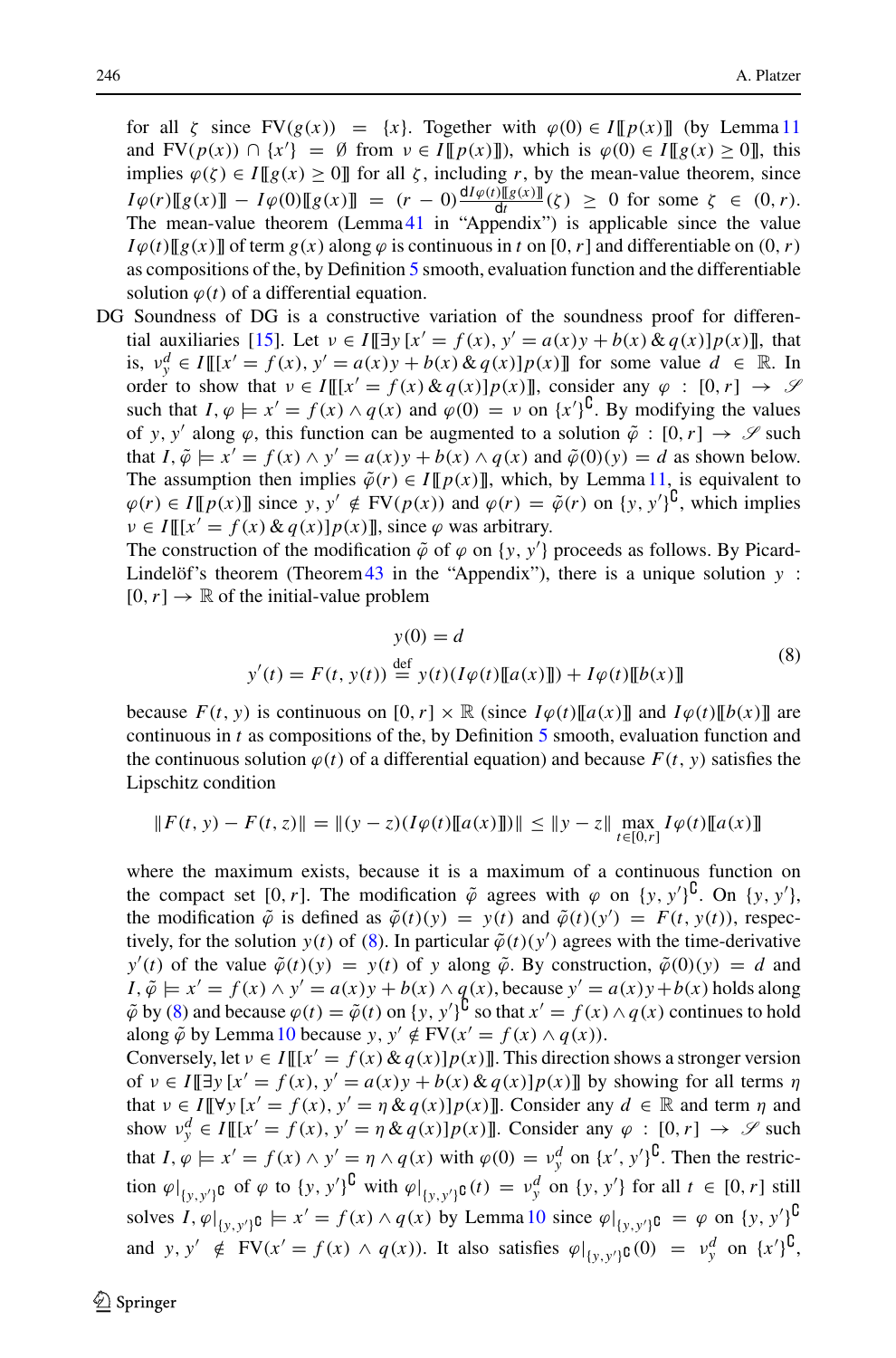because  $\varphi(0) = v_y^d$  on  $\{x', y'\}^L$  yet  $\varphi|_{\{y, y'\}^L}(t)(y') = v_y^d(y')$ . Thus, by assumption,  $\varphi|_{\{y,y'\}\mathfrak{g}}(r) \in I[[p(x)]]$ , which implies  $\varphi(r) \in I[[p(x)]]$  by Lemma [11,](#page-7-3) because  $\varphi = \varphi|_{\{y, y'\}}$  on  $\{y, y'\}$  and  $y, y' \notin FV(p(x)).$ 

- In particular, axiom DG continues to be sound when replacing ∃*y* by ∀*y*.
- DS Soundness of the solution axiom DS follows from existence and uniqueness of global solutions of constant differential equations. Consider any state  $\nu$ . By Theorem [43,](#page-31-1) there

is a unique global solution  $\varphi : [0, \infty) \to \mathscr{S}$  defined as  $\varphi(\zeta)(x) \stackrel{\text{def}}{=} I v_t^{\zeta} [x + ft]$  and  $\varphi(\zeta)(x') \stackrel{\text{def}}{=} \frac{d\varphi(t)(x)}{dt}(\zeta) = I(f)$  and  $\varphi(\zeta) = \nu$  on  $\{x, x'\}^{\complement}$ . This solution satisfies  $\varphi(0) =$  $v(x)$  on  $\{x'\}^{\mathsf{U}}$  and  $I, \varphi \models x' = f$ , i.e.  $\varphi(\zeta) \in I[\![x' = f]\!]$  for all  $0 \le \zeta \le r$ . All solutions of  $x' = f$  from initial state v are restrictions of  $\varphi$  to subintervals of  $[0, \infty)$ . The (unique) state  $\omega$  that satisfies ( $v_t^{\zeta}, \omega$ )  $\in I[[x := x + ft]]$  satisfies the agreement  $\omega = \varphi(\zeta)$  on  $\{x'\}^{\complement}$ , so that, by  $x' \notin FV(p(x))$ , Lemma [11](#page-7-3) implies that  $\omega \in I[\![p(x)]\!]$  iff  $\varphi(\zeta) \in I[\![p(x)]\!]$ . First consider axiom  $[x' = f]p(x) \leftrightarrow \forall t \ge 0 \ [x := x + ft]p(x)$  for the special case

 $q(x) \equiv true$ . If  $v \in I[[[x'-f]p(x)]]$ , then  $\varphi(\zeta) \in I[[p(x)]]$  for all  $\zeta \ge 0$ , because the restriction of  $\varphi$  to  $[0, \zeta]$  solves  $x' = f$  from  $\nu$ , thus  $\omega \in I[\![p(x)]\!]$  since  $\omega = \varphi(\zeta)$  on  $\{x'\}^{\complement}$  and  $x' \notin \text{FV}(p(x))$  by Lemma [11,](#page-7-3) which implies  $v_t^{\xi} \in I[[[x := x + ft]p(x)]]$ , so  $\nu \in I[\![\forall t \geq 0 \, [x := x + ft] p(x)]\!]$  as  $\zeta \geq 0$  was arbitrary.

Conversely,  $v \in I[\![\forall t \ge 0 \, [x := x + ft]p(x)]\!]$  implies  $v_t^{\xi} \in I[\![[x := x + ft]p(x)]\!]$  for all  $\zeta \geq 0$ , i.e.  $\omega \in I[[p(x)]]$  when  $(v_t^{\zeta}, \omega) \in I[[x := x + ft]]$ . Lemma [11](#page-7-3) again implies  $\varphi(\zeta) \in I[[p(x)]]$  for all  $\zeta \ge 0$  since  $x' \notin FV(p(x))$ , so  $\nu \in I[[[x' = f]p(x)]]$ , since all solutions are restrictions of  $\varphi$ .

Soundness of DS follows using that all solutions  $\varphi : [0, r] \to \mathscr{S}$  of  $x' = f(x) \& q(x)$ satisfy  $\varphi(\zeta) \in I[[q(x)]]$  for all  $0 \leq \zeta \leq r$ , which, using Lemma [11](#page-7-3) as above, is equivalent to  $v \in I$   $\forall 0 \leq s \leq t$   $q(x + fs)$   $\exists$  when  $v(t) = r$ .

- $+, \cdot, \circ', x'$  Soundness of the derivation axioms  $+, \cdot', \circ'$  as well as  $c', x'$  follows from Lemma  $37$ , since they are special instances of  $(5)$ ,  $(6)$  and  $(7)$  as well as  $(3)$  and  $(4)$ , respectively. For axiom  $\circ'$  observe that *y*,  $y' \notin FV(g(x))$ .
- G Let the premise  $p(\bar{x})$  be valid in some *I*, i.e.  $I \models p(\bar{x})$ , i.e.  $\omega \in I[\![p(\bar{x})]\!]$  for all  $\omega$ . Then, the conclusion  $[a]p(\bar{x})$  is valid in the same *I*, i.e.  $\nu \in I[[[a]p(\bar{x})]]$  for all  $\nu$ , because  $\omega \in I[[p(\bar{x})]]$  for all  $\omega$ , so also for all  $\omega$  with  $(\nu, \omega) \in I[[a]]$ . Thus, G is locally sound.
- ∀ Let the premise *p*(*x*) be valid in some *I*, i.e. *I*  $\models p(x)$ , i.e.  $ω ∈ I[[p(x)]]$  for all  $ω$ . Then, the conclusion  $\forall x \ p(x)$  is valid in the same *I*, i.e.  $\nu \in I[\![\forall x \ p(x)]\!]$  for all  $\nu$ , i.e.  $v_x^d \in I[\![p(x)]\!]$  for all  $d \in \mathbb{R}$ , because  $\omega \in I[\![p(x)]\!]$  for all  $\omega$ , so in particular for all  $\omega = v_x^d$  for any real  $d \in \mathbb{R}$ . Thus,  $\forall$  is locally sound.
- CQ Let the premise  $f(\bar{x}) = g(\bar{x})$  be valid in some *I*, i.e.  $I \models f(\bar{x}) = g(\bar{x})$ , which is  $\nu \in I[[f(\bar{x}) = g(\bar{x})]]$  for all  $\nu$ , i.e.  $I\nu[[f(\bar{x})]] = I\nu[[g(\bar{x})]]$  for all  $\nu$ . Consequently,  $I \nu \llbracket f(\bar{x}) \rrbracket \in I(p)$  iff  $I \nu \llbracket g(\bar{x}) \rrbracket \in I(p)$ . So,  $I \models p(f(\bar{x})) \leftrightarrow p(g(\bar{x})).$ Thus, CQ is locally sound.
- CE Let the premise  $p(\bar{x}) \leftrightarrow q(\bar{x})$  be valid in some *I*, i.e.  $I \models p(\bar{x}) \leftrightarrow q(\bar{x})$ , which is  $\nu \in I[[p(\bar{x}) \leftrightarrow q(\bar{x})]]$  for all  $\nu$ . Consequently,  $I[[p(\bar{x})]] = I[[q(\bar{x})]]$ . Thus,  $I[[C(p(\bar{x}))]] =$  $I(C)\big(I[\![p(\bar{x})]\!]\big) = I(C)\big(I[\![q(\bar{x})]\!]\big) = I[\![C(q(\bar{x}))]\!]$ . This implies  $I \models C(p(\bar{x})) \leftrightarrow C(q(\bar{x})),$ hence the conclusion is valid in *I*. Thus, CE is locally sound.
- MP Modus ponens MP is locally sound with respect to interpretation *I and* state ν, which implies local soundness. If  $v \in I \llbracket p \rightarrow q \rrbracket$  and  $v \in I \llbracket p \rrbracket$  then  $v \in I \llbracket q \rrbracket$ .
- US Rule USR preserves local soundness by Theorem  $27$  and rule US is sound by Theorem  $26$ , just not locally sound.  $\Box$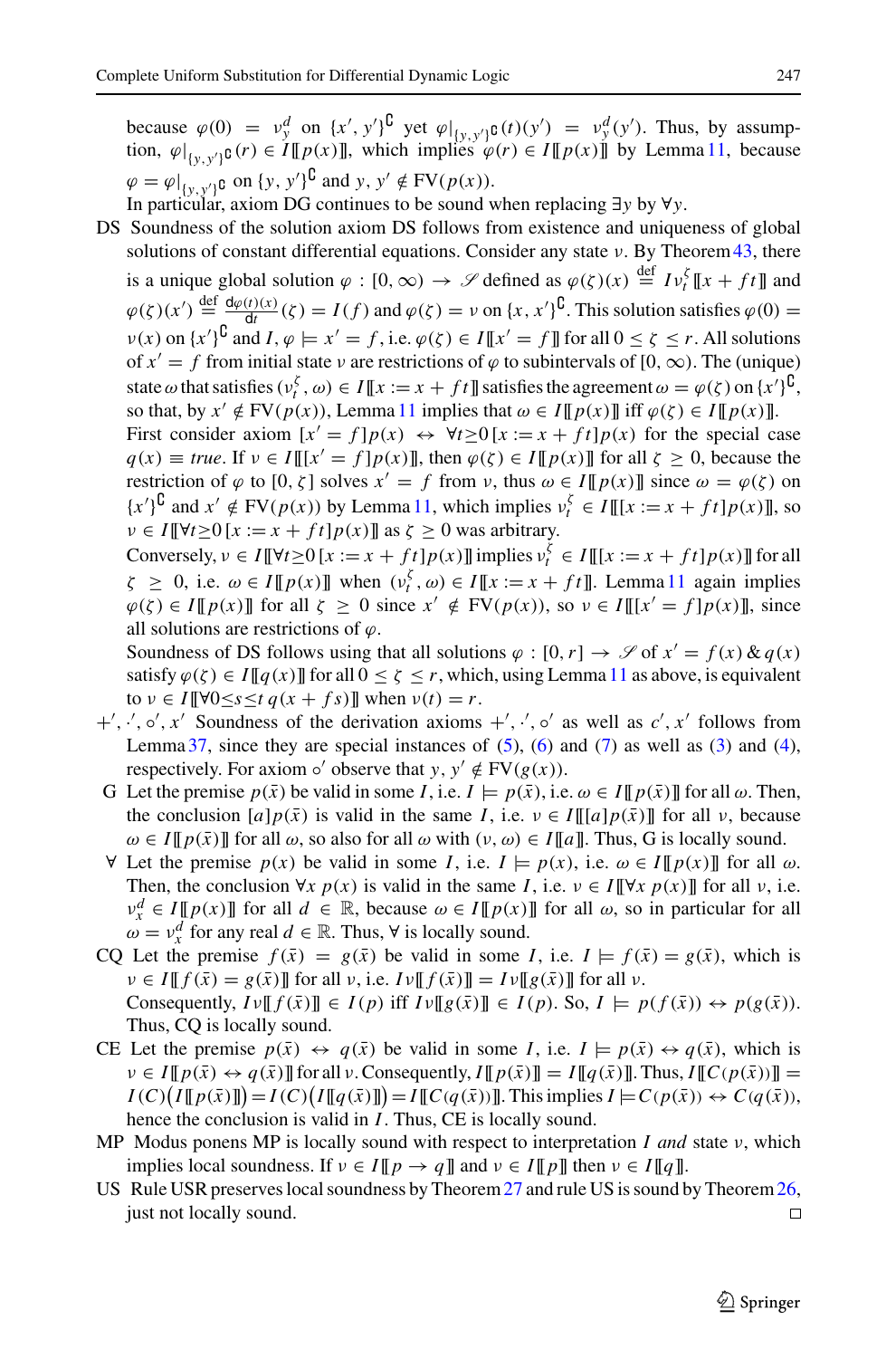Observe that uniform substitutions are not limited to merely instantiating dL axioms and axiomatic proof rules. Rule US can be used to instantiate any dL formula soundly (Theorem[26\)](#page-14-1), which, in particular, gives a simple mechanism for derived axioms and lemmas, which are just dL formulas that have a proof. Uniform substitutions can instantiate any locally sound proof as well (Theorem[27\)](#page-15-0), which, in particular, gives a simple mechanism for derived axiomatic rules, definitions, and invariant search with lazy instantiation of invariants. These are just proofs from the dL rules and axioms in Figs. [2](#page-16-2) and [3](#page-19-1) whose premises and conclusions are uniformly substituted to instantiate the requisite function or predicate symbols (recall Example [32\)](#page-22-0).

## **5.5 Completeness**

By Theorem[38,](#page-25-1) the dL calculus is *sound*, so every dL formula that is provable using the dL axioms and proof rules is valid, i.e. true in all states of all interpretations. The more intriguing converse whether the dL calculus is *complete*, i.e. can prove all dL formulas that are valid, has an answer, too. Previous calculi for dL were proved to be complete relative to differential equations  $[12,14]$  $[12,14]$  $[12,14]$  and also proved complete relative to discrete dynamics [\[14\]](#page-45-1). A generalization of the Hilbert calculus to hybrid games was even proved com-plete schematically [\[16\]](#page-45-4). The uniform substitution calculus for differential-form  $d\mathsf{L}$  is, to a large extent, a specialization of previous calculi tailored to significantly simplify soundness arguments. Yet, completeness does not transfer when restricting proof calculi. In fact, one key question is whether the restrictions imposed upon proofs for soundness purposes by the simple technique of uniform substitutions does also preserve completeness. Indeed, completeness can be shown to carry over from a previous schematic completeness proof for differential game logic [\[16](#page-45-4)] using expressiveness results from previous completeness proofs [\[12](#page-45-0)[,14](#page-45-1)] by augmenting the schematic completeness proof with instantiability proofs.

The first challenge is to prove that uniform substitutions are flexible enough to prove all required instances of the dL axioms and axiomatic proof rules. For simplicity, consider  $p(\bar{x})$  to be a quantifier symbol of arity 0. A dL formula  $\varphi$  is called *surjective* iff rule US can instantiate  $\varphi$  to any of its axiom schema instances, which are those formulas that are obtained by uniformly replacing program constants *a* by any hybrid programs and quantifier symbols *C*() by formulas. An axiomatic rule is called *surjective* iff USR can instantiate it to any of its proof rule schema instances.

<span id="page-29-0"></span>**Lemma 39** (Surjective axioms) If  $\varphi$  *is a* dL formula that is built only from quantifier symbols *of arity 0 and program constants but no function or predicate symbols, then*  $\varphi$  *is surjective. Axiomatic rules consisting of surjective* dL *formulas are surjective.*

Lemma [39](#page-29-0) generalizes to quantifier symbols with arguments that have no function or predicate symbols, since those are always  $\nu$ -admissible. Generalizations to function and predicate symbol instances are possible with adequate care. The axiom [?] is surjective, because it does not have any bound variables, so admissibility of its instances is obvious. Similarly rules MP and, with the twist from the proof of Theorem [38,](#page-25-1) rule  $\forall$  become surjective. Axioms  $\forall i$ , ∀→, V<sup>∀</sup> can be augmented for surjectivity in similar ways, where V<sup>∀</sup> is surjective when *p* is instantiated such that *x* does not occur free, which is a soundness-critical restriction, and ∀i is instantiated respecting its shape.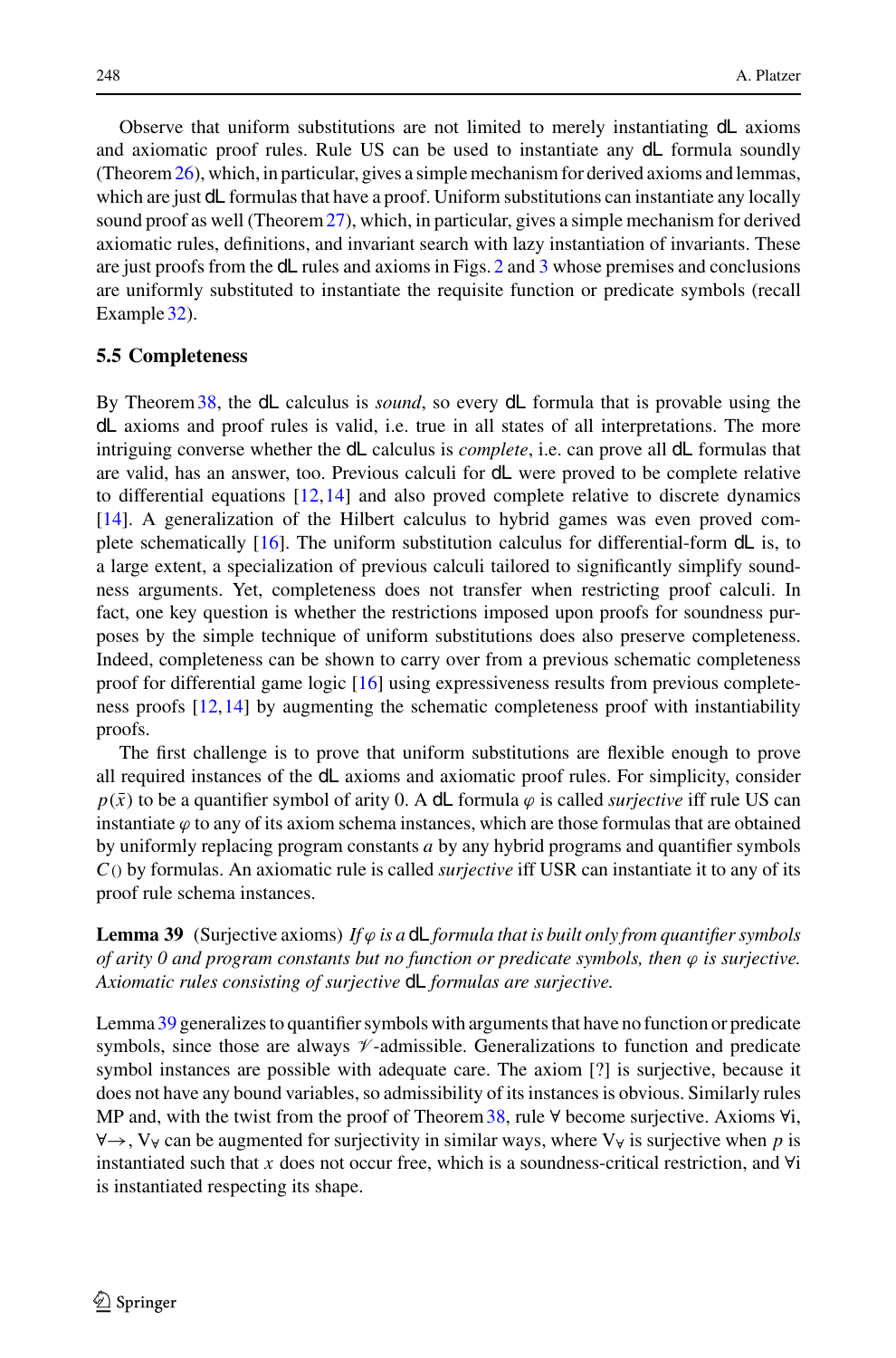A previous schematic completeness result [\[16](#page-45-4)] shows completeness relative to any differ-entially expressive<sup>[5](#page-30-0)</sup> logic. Lemma [39](#page-29-0) makes it easy to augment this proof to show that the schema instantiations required for completeness are provable by US, USR from axioms or axiomatic rules. Both the first-order logic of differential equations [\[12](#page-45-0)] and discrete dynamic logic [\[14](#page-45-1)] are differentially expressive for dL.

<span id="page-30-1"></span>**Theorem 40** (Relative completeness) *The* dL *calculus is a* sound and complete axiomatization *of hybrid systems relative to* any *differentially expressive logic L, i.e. every valid* dL *formula is provable in the* dL *calculus from L tautologies.*

With the expected exceptions of loops and differential equations, the proof of Theorem [40](#page-30-1) confirms that successive unification with axiom keys gives a complete proof strategy. The search for applicable positions is deterministic using recursive computations as in Example [33.](#page-22-1) Loops and differential equations need corresponding (differential) invariant search using parametric predicates  $j(x, x')$  as in Example [32.](#page-22-0)

This result proves that a very simple mechanism, essentially the single proof rule of uniform substitution, makes it possible to prove differential dynamic logic formulas from a parsimonious soundness-critical core with a few concrete formulas as axioms and without losing the completeness that axiom schema calculi enjoy.

#### **6 Conclusions**

Uniform substitutions lead to a simple and modular proof calculus that is entirely based on axioms and axiomatic rules, instead of soundness-critical schema variables with sideconditions in axiom schemata and proof rules. The US calculus is straightforward to implement, since axioms are just formulas and axiomatic rules are just pairs of formulas and since the uniform substitutions themselves have a straightforward recursive definition. The key ingredient enabling such modularity for differential equations are differential forms that have a local semantics and make it possible to reduce reasoning about *differential equations* to local reasoning about (inequalities or) *equations of differentials*. The increased modularity also enables flexible reasoning by fast contextual equivalence that uniform substitutions provide almost for free.

Overall, uniform substitutions lead to a simple and modular, sound and complete proof calculus for differential dynamic logic that is entirely based on axioms and axiomatic rules. Prover implementations merely reduce to uniform substitutions using the static semantics, starting from one copy of each axiom and axiomatic rule. This leads to significantly simpler and more parsimonious implementations. The soundness-critical core of the uniform substi-tution prover KeYmaera X [\[6](#page-45-19)], for example, is 2.5% of the size of the core of the sequent calculus prover KeYmaera [\[19](#page-45-3)], which, even if implemented in a different programming language, has more complex implementations of proof rules and schema variable matching or built-in operators.

**Acknowledgements** I am grateful to the anonymous reviewers for their helpful feedback. This material is based upon work supported by the National Science Foundation by NSF CAREER Award CNS-1054246.

**Open Access** This article is distributed under the terms of the Creative Commons Attribution 4.0 International License [\(http://creativecommons.org/licenses/by/4.0/\)](http://creativecommons.org/licenses/by/4.0/), which permits unrestricted use, distribution, and

<span id="page-30-0"></span><sup>5</sup> A logic *L* closed under first-order connectives is *differentially expressive* (for dL) if every dL formula φ has an equivalent  $\phi^{\flat}$  in *L* and all equivalences of the form  $\langle x' = \theta \rangle G \leftrightarrow (\langle x' = \theta \rangle G)^{\flat}$  for *G* in *L* are provable in its calculus.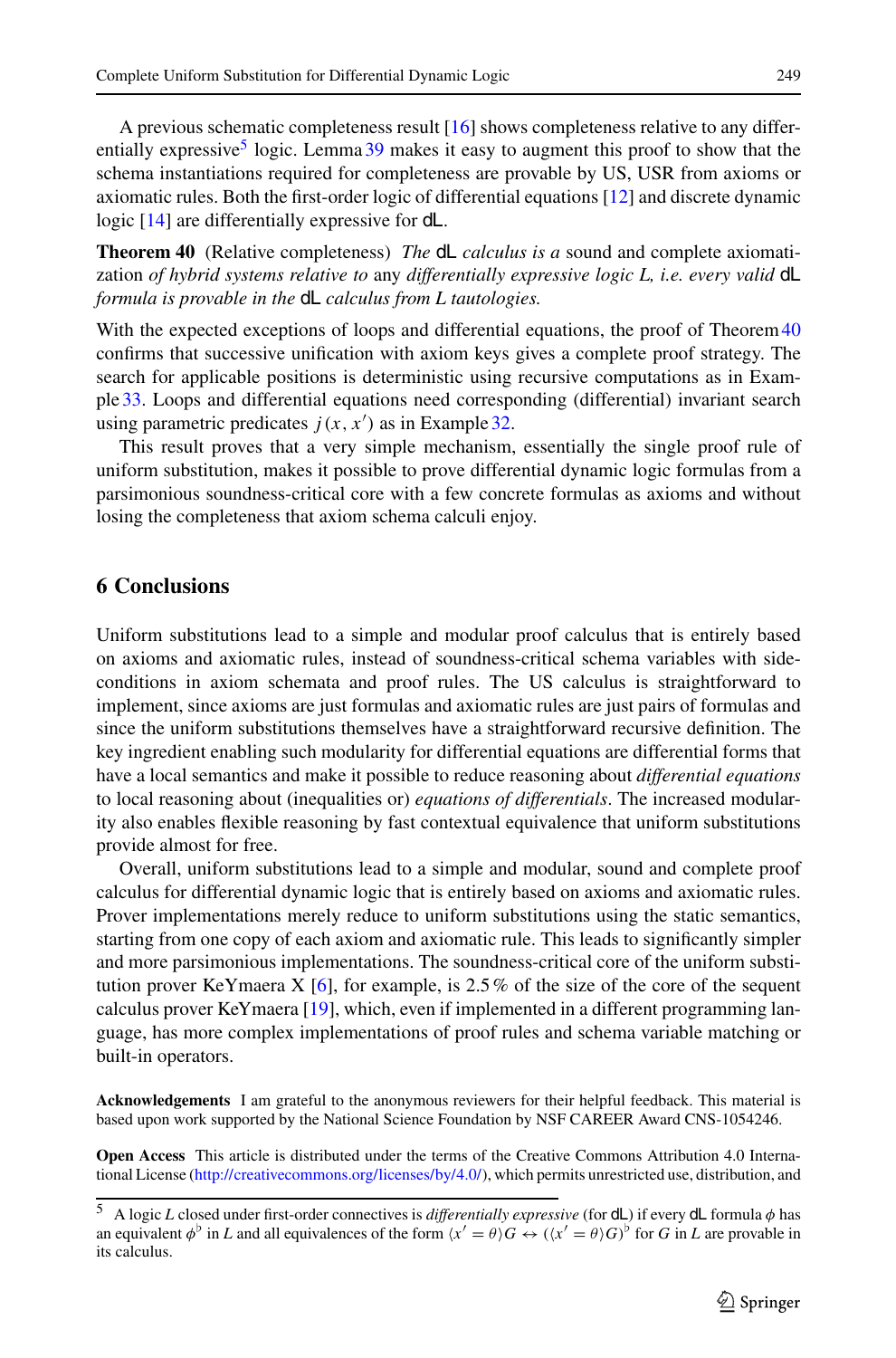reproduction in any medium, provided you give appropriate credit to the original author(s) and the source, provide a link to the Creative Commons license, and indicate if changes were made.

#### **Appendix: Proofs**

This section lists the proofs of the remaining results. The proofs use the following classical results, where ∇*g* denotes the gradient of the function *g* so the vector of all partial derivatives (if it exists).

<span id="page-31-0"></span>**Lemma 41** (Mean-value theorem [\[22,](#page-46-0) §10.10]) If  $f : [a, b] \rightarrow \mathbb{R}$  is continuous and *differentiable in*  $(a, b)$ *, then there is*  $a \xi \in (a, b)$  *such that* 

$$
f(b) - f(a) = f'(\xi)(b - a)
$$

<span id="page-31-2"></span>**Lemma 42** (Chain rule [\[23](#page-46-1), §3.10]) *If*  $f: U \to \mathbb{R}^m$  *is differentiable at*  $t \in U \subseteq \mathbb{R}$  *and*  $g: V \to \mathbb{R}$ , with  $f(U) \subseteq V \subseteq \mathbb{R}^m$ , is differentiable at  $f(t) \in V$ , then  $g \circ f: U \to \mathbb{R}$  is *differentiable at t with derivative*

$$
(g \circ f)'(t) = (\nabla g)\big(f(t)\big) \cdot f'(t) = \sum_{j=1}^{m} \frac{\partial g}{\partial y_j} \big(f(t)\big) f'_j(t)
$$

<span id="page-31-1"></span>**Theorem 43** (Global uniqueness theorem of Picard–Lindelöf [\[24,](#page-46-2) §10.VII]) Let f: [0, *a*]  $\times$  $\mathbb{R}^n \to \mathbb{R}^n$  be a continuous function that is Lipschitz continuous with respect to y and let  $y_0 \in \mathbb{R}^n$ . Then, there is a unique solution of the following initial value problem on [0, *a*]

$$
y'(t) = f(t, y)
$$
  $y(0) = y_0$ 

*Proof of Lemma 9.* First prove that  $\mathbf{B}V(\alpha)$  has the bound effect property. Consider any  $(v, \omega) \in I[\![\alpha]\!]$  and  $x \notin \mathbb{B}\mathsf{V}(\alpha)$  then  $v(x) = \omega(x)$  by Definition [8.](#page-6-1)

Suppose there was a set  $V \nsubseteq \mathsf{BV}(\alpha)$  satisfying the bound effect property for  $\alpha$ . Then there is a variable  $x \in BV(\alpha) \setminus V$ , which implies that there are *I* and there are  $(v, \omega) \in I[[\alpha]]$  such that  $v(x) \neq \omega(x)$ . But, then *V* does not have the bound effect property, as  $(v, \omega) \in I[\![\alpha]\!]$  but<br>it is not the case that  $v = \omega$  on  $V^{\complement}$ , since  $V^{\complement} \supset \{x\}$  vet  $v(x) \neq \omega(x)$ . it is not the case that  $v = \omega$  on  $V^{\mathsf{U}}$ , since  $V^{\mathsf{U}} \supseteq \{x\}$  yet  $v(x) \neq \omega(x)$ .

*Proof of Lemma 10.* To prove that  $FV(\theta)$  has the coincidence property, it is enough to show by induction that, for any set of variables  $S \subseteq \mathsf{FV}(\theta)^{\mathsf{G}}$ , the state  $\nu'$  in between  $\nu$  and  $\tilde{\nu}$  that is defined as  $v' = v$  on *S* and as  $v' = \tilde{v}$  on  $S^{\mathsf{G}}$  agrees with  $\tilde{v}$  in the value  $Iv'[\![\theta]\!] = I\tilde{v}[\![\theta]\!]$ . 0. For  $S = \emptyset$ , there is nothing to show as  $v' = \tilde{v}$ .

1. For  $S \cup \{z\}$  with a variable  $z \notin \mathsf{FV}(\theta)$ , abbreviate the modified state  $v_z^{v(z)}$  by  $v_z'$ , which satisfies  $v'_z = v'$  on  $\{z\}^{\mathcal{L}},$  so  $Iv'_z[\![\theta]\!] = IV'[\![\theta]\!] = I\tilde{v}[\![\theta]\!]$ , because  $z \notin \mathsf{FV}(\theta)$  and by induction hypothesis.

When *S* is the set of all variables where  $\nu$  and  $\tilde{\nu}$  differ, which is  $S \subseteq \mathsf{FV}(\theta)^\mathsf{U}$  by assumption, this implies  $v' = v$  so  $Iv[[\theta]] = I\tilde{v}[[\theta]]$ . Finally, if  $I = J$  on  $\Sigma(\theta)$  then also  $I\tilde{v}[[\theta]] = J\tilde{v}[[\theta]]$ by an induction.

Suppose there was a set  $V \not\supseteq \mathsf{FV}(\theta)$  satisfying the coincidence property for  $\theta$ . Then there is a variable  $x \in \mathbb{F}(\theta) \setminus V$ , which implies that there are  $I, v = \tilde{v}$  on  $\{x\}^{\mathbb{U}}$  such that  $I \nu \llbracket \theta \rrbracket \neq I \tilde{\nu} \llbracket \theta \rrbracket$ . Then *V* does not have the coincidence property, as  $\nu = \tilde{\nu}$  on *V* but  $I \nu \llbracket \theta \rrbracket \neq I \tilde{\nu} \llbracket \theta \rrbracket$ .  $\Box$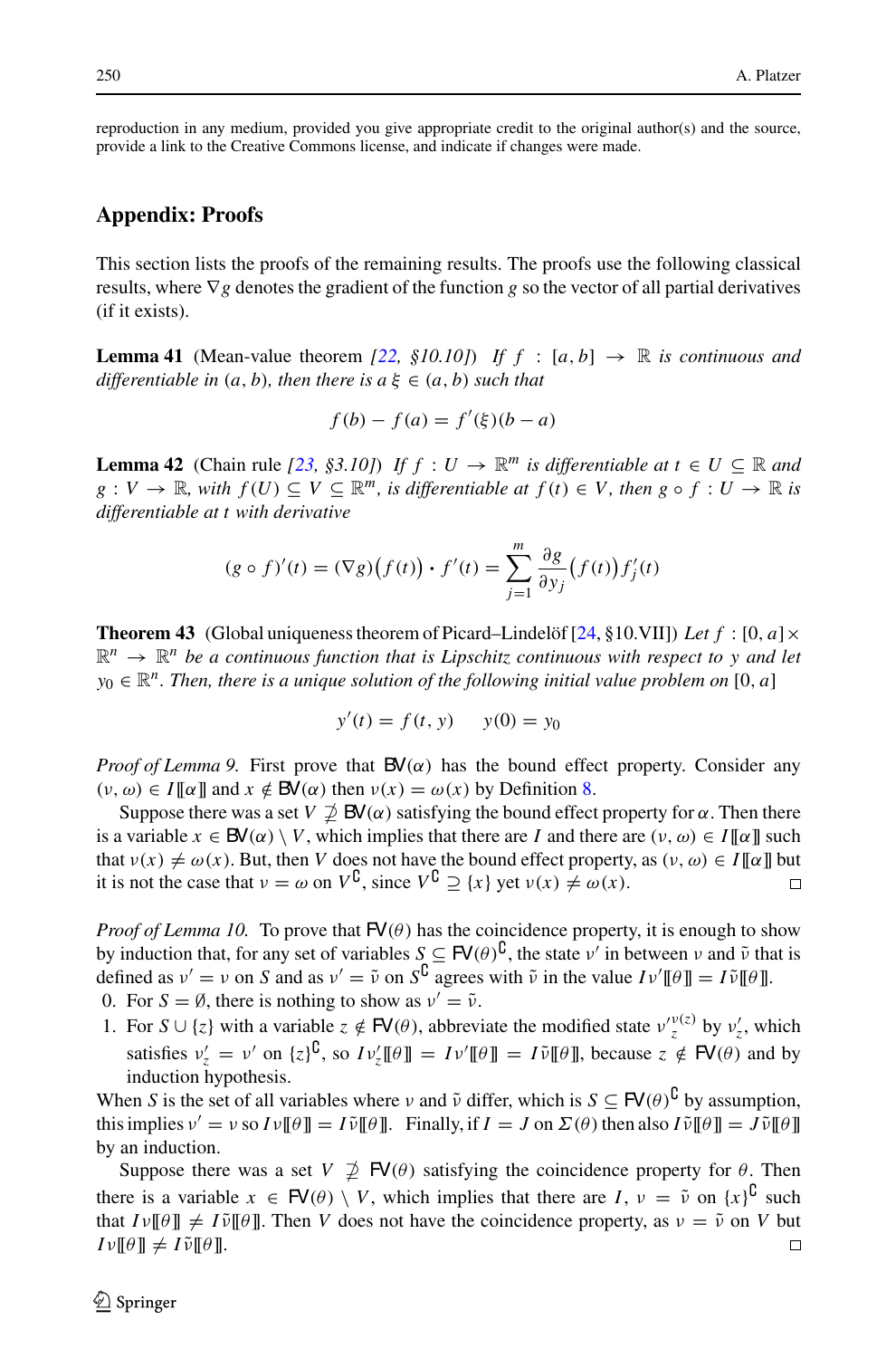*Proof of Lemma 11.* To prove that  $FV(\phi)$  has the coincidence property, it is enough to show by induction that, for any set of variables  $S \subseteq \mathsf{FV}(\phi)^{\mathsf{U}}$ , the state  $v'$  in between  $v$  and  $\tilde{v}$  that is defined as  $v' = v$  on *S* and as  $v' = \tilde{v}$  on  $S^G$  agrees with  $\tilde{v}$  in the truth-value  $v' \in I[\![\phi]\!]$  iff  $\tilde{\nu} \in I[\![\phi]\!].$ 

- 0. For  $S = \emptyset$ , there is nothing to show as  $v' = \tilde{v}$ .
- 1. For  $S \cup \{z\}$  with a variable  $z \notin \mathsf{FV}(\phi)$ , abbreviate the modified state  $v_z^{v_1(z)}$  by  $v_z'$ , which satisfies  $v'_z = v'$  on  $\{z\}^{\mathbf{L}}$ , so  $v'_z \in I[\![\phi]\!]$  iff  $v' \in I[\![\phi]\!]$ , because  $z \notin \mathsf{FV}(\phi)$ , iff  $\tilde{v} \in I[\![\phi]\!]$ by induction hypothesis.

When *S* is the set of all variables where  $\nu$  and  $\tilde{\nu}$  differ, which is  $S \subseteq \mathsf{FV}(\phi)^{\mathsf{C}}$  by assumption, this implies  $v' = v$  so  $v \in I[\![\phi]\!]$  iff  $\tilde{v} \in I[\![\phi]\!]$ . Finally, if  $I = J$  on  $\Sigma(\phi)$  then also  $\tilde{v} \in I[\![\phi]\!]$ iff  $\tilde{v} \in J$   $\llbracket \phi \rrbracket$  by an induction.

Suppose there was a set  $V \ncong \mathsf{FV}(\phi)$  satisfying the coincidence property for  $\phi$ . Then there is a variable  $x \in \mathbb{F}(\phi) \setminus V$ , which implies that there are  $I, v = \tilde{v}$  on  $\{x\}^{\mathbb{U}}$  such that  $v \in I[\![\phi]\!] \not\supset \tilde{\nu}$ . Then *V* does not have the coincidence property, as  $v = \tilde{\nu}$  on *V* but  $v \in I[\![\phi]\!] \not\supset \tilde{\nu}$ .  $v \in I[\![\phi]\!] \not\ni \tilde{v}.$ 

*Proof of Lemma 12.* To prove that  $FV(\alpha)$  has the coincidence property, it is enough to show by induction for all  $S \subseteq \text{FV}(\alpha)^{\mathsf{C}}$  that the state  $v'$  in between  $\tilde{v}$  and  $v$  that is defined as  $v' = \tilde{v}$  on *S* and as  $v' = v$  on  $S^{\mathsf{U}}$  has a state  $\omega'$  that agrees with  $\omega' = \omega$  on  $S^{\mathsf{U}}$  such that  $(v', \omega') \in I[\![\alpha]\!]$ as well.

- 0. For  $S = \emptyset$ , there is nothing to show for  $v' = v$  and  $\omega' = \omega$ , because  $(v, \omega) \in I[\![\alpha]\!]$ .
- 1. For  $S \cup \{z\}$  with a variable  $z \notin \mathbb{F}(a)$ , let  $v'_z$  denote modified state  $v'^{\tilde{\nu}(z)}_z$ . Then  $v'_z = v'$  on  $\{z\}^{\mathbf{U}}$  and, by induction hypothesis,  $(v', \omega') \in I[\![\alpha]\!]$  for some  $\omega'$  with  $\omega' = \omega$  on  $S^{\mathbf{U}}$ . Since  $z \notin \mathbb{FV}(\alpha)$ , this implies there is a state  $\omega_z'$  such that  $\omega_z' = \omega'$  on  $\{z\}^{\mathbb{U}}$  and  $(v_z', \omega_z') \in I[\![\alpha]\!]$ . Thus,  $\omega_z' = \omega' = \omega$  on  $(S \cup \{z\})^{\mathsf{U}}$ .

Finally the state v' resulting for  $S = V^{\mathsf{U}}$  satisfies  $v' = \tilde{v}$  because  $v' = \tilde{v}$  on  $V^{\mathsf{U}}$  and  $v' = v = \tilde{v}$  on  $(V^U)^U = V$  already and the state  $\tilde{\omega}$  defined as  $\omega'$  satisfies  $\omega' = \omega$  on *V* and  $(\tilde{\nu}, \tilde{\omega}) \in I[\![\alpha]\!]$ . Finally, if  $I = J$  on  $\Sigma(\alpha)$  then also  $(\tilde{\nu}, \tilde{\omega}) \in J[\![\alpha]\!]$ .

Suppose there was a set  $V \nsubseteq \mathsf{FV}(\alpha)$  satisfying the coincidence property for  $\alpha$ . Then there is a variable  $x \in \mathbb{F}(a) \setminus V$ , which implies that there are  $I, v, \tilde{v}, \omega$  such that  $v = \tilde{v}$  on  $\{x\}^{\mathbb{C}}$ and  $(v, \omega) \in I[\![\alpha]\!]$ , but there is no  $\tilde{\omega}$  with  $\omega = \tilde{\omega}$  on  $\{x\}^{\mathbf{U}}$  such that  $(\tilde{v}, \tilde{\omega}) \in I[\![\alpha]\!]$ . Then *V* does not have the coincidence property, because  $v = \tilde{v}$  on  $\{x\}^{\mathbb{C}} \supseteq V$  and  $(v, \omega) \in I[\![\alpha]\!]$ , but there is no  $\tilde{\omega}$  with  $\omega = \tilde{\omega}$  on  $\{x\}^{\mathbf{C}}$  such that  $(\tilde{\nu}, \tilde{\omega}) \in I[\![\alpha]\!]$ .

*Proof of Lemma 17.* First prove  $BV(\alpha) \supseteq BV(\alpha)$  by a straightforward structural induction on α.

- 1. For program constant *a*, the statement is obvious, since  $BV(a) = V$ .
- 2.  $(v, \omega) \in I[[x := \theta]]$  iff  $\omega = v_x^r$  with  $r = Iv[[\theta]]$  so  $v = \omega$  except for  $\{x\} = BV(x := \theta)$  $\theta$ )  $\supseteq$  **BV**( $x := \theta$ ).
- 3.  $(v, \omega) \in I[\![? \psi]\!] = \{(v, v) : v \in I[\![\psi]\!] \}$  implies  $v = \omega$  so  $\mathbf{B}V(? \psi) = \mathbf{B}V(? \psi) = \emptyset$ .
- 4.  $(v, \omega) \in I[[x' = \theta \& \psi]]$  implies  $v = \varphi(0)$  on  $\{x'\}^{\mathsf{U}}$  and  $\omega = \varphi(r)$  for some  $\varphi$  with  $I, \varphi \models x' = \theta \land \psi$ , so  $\varphi(\zeta) = \nu$  on  $\{x, x'\}^{\mathsf{U}}$  for all  $\zeta$ . Thus  $\nu = \omega$  on  $\{x, x'\}^{\mathsf{U}}$  by Definition [7.](#page-5-2) Hence,  $\mathsf{BV}(x' = \theta \& \psi) \subseteq \{x, x'\} = \mathrm{BV}(x' = \theta \& \psi).$
- 5.  $(v, \omega) \in I[\![\alpha \cup \beta]\!] = I[\![\alpha]\!] \cup I[\![\beta]\!]$  implies  $(v, \omega) \in I[\![\alpha]\!]$  or  $(v, \omega) \in I[\![\beta]\!]$ , By induction hypothesis,  $\mathsf{BV}(\alpha) \subseteq \mathrm{BV}(\alpha)$  and  $\mathsf{BV}(\beta) \subseteq \mathrm{BV}(\beta)$ . Either way,  $v = \omega$  on  $(\mathsf{BV}(\alpha) \cup \mathsf{BV}(\beta))^{\mathsf{U}}$ . So,  $\mathsf{BV}(\alpha \cup \beta) \subseteq \mathsf{BV}(\alpha) \cup \mathsf{BV}(\beta) \subseteq \mathsf{BV}(\alpha) \cup \mathsf{BV}(\beta) = \mathsf{BV}(\alpha \cup \beta)$ .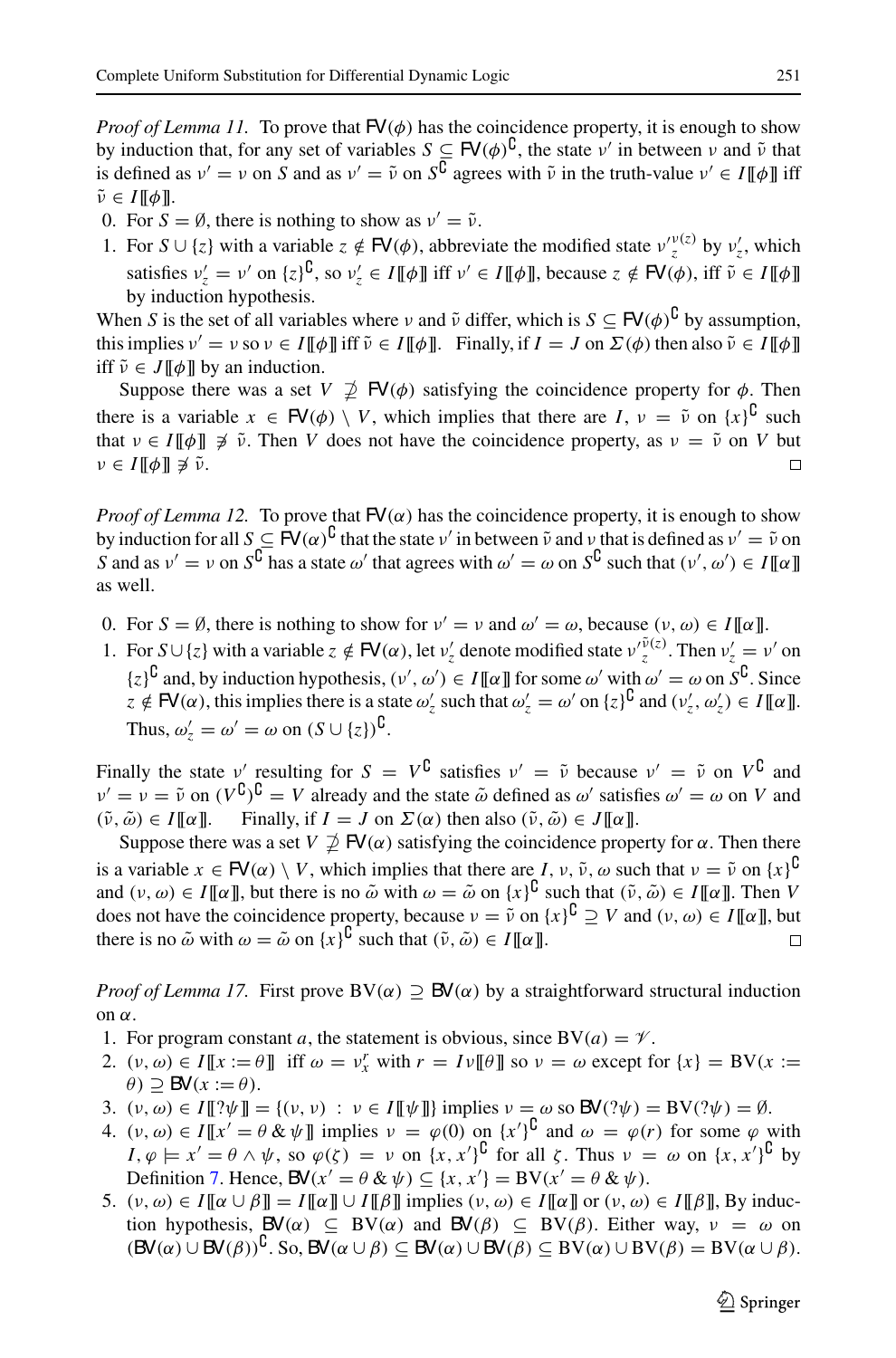- 6.  $(v, \omega) \in I[\![\alpha; \beta]\!] = I[\![\alpha]\!] \circ I[\![\beta]\!]$ , i.e. there is a  $\mu$  such that  $(v, \mu) \in I[\![\alpha]\!]$  as well as  $(\mu, \omega) \in [\![\beta]\!]$ . By induction hypothesis,  $\mathsf{BV}(\alpha) \subseteq \mathrm{BV}(\alpha)$  and  $\mathsf{BV}(\beta) \subseteq \mathrm{BV}(\beta)$ . Thus,  $\nu = \mu = \omega$  on  $(\mathsf{BV}(\alpha) \cup \mathsf{BV}(\beta))^{\mathsf{U}}$ . So  $\mathsf{BV}(\alpha; \beta) \subseteq \mathsf{BV}(\alpha) \cup \mathsf{BV}(\beta) \subseteq \mathsf{BV}(\alpha) \cup \mathsf{BV}(\beta) =$  $BV(\alpha; \beta)$ .
- 7. The case  $(v, \omega) \in I[\![\alpha^*]\!] = \bigcup I[\![\alpha^n]\!]$  follows by induction on *n*.

*<sup>n</sup>*∈<sup>N</sup> The second part proves  $FV(\theta) \supseteq FV(\theta)$ . Let  $y \in FV(\theta)$ , which implies that there are *I* and  $v = \tilde{v}$  on  $\{x\}^{\mathbf{U}}$  such that  $Iv[\![\theta]\!] \neq I\tilde{v}[\![\theta]\!]$ . The proof is a structural induction on  $\theta$ . IH is short for induction hypothesis.

- 1. For any variable including  $y$ ,  $FV(y) = FV(y)$  since y is the only variable that its value depends on.
- 2.  $I \nu \llbracket f(\theta_1, \ldots, \theta_k) \rrbracket \neq I \tilde{\nu} \llbracket f(\theta_1, \ldots, \theta_k) \rrbracket$  implies for some *i* that  $I \nu \llbracket \theta_i \rrbracket \neq I \tilde{\nu} \llbracket \theta_i \rrbracket$ . Hence,  $y \in \mathbb{FV}(\theta_i)$  since y is the only variable that v and  $\tilde{\nu}$  differ at. By IH, this implies  $y \in FV(\theta_i) \subseteq FV(f(\theta_1, ..., \theta_k))$ . This includes the case where  $f$  is  $+$  or  $\cdot$  as well.
- <span id="page-33-1"></span><span id="page-33-0"></span>3.  $Iv(\theta)'\mathbb{I} = \sum_{x} v(x') \frac{\partial Iv(\theta)\mathbb{I}}{\partial x} \neq \sum_{x} \tilde{v}(x') \frac{\partial I\tilde{v}(\theta)\mathbb{I}}{\partial x} = I\tilde{v}(\theta)'\mathbb{I}$ . Since *v* and  $\tilde{v}$  only differ in *y*, it is the case that *i*) for some  $x$ ,  $\frac{\partial I \nu[[\theta]]}{\partial x} \neq \frac{\partial I \tilde{\nu}[[\theta]]}{\partial x}$ , or *ii*) *y* is some *x*<sup>*'*</sup> and  $\nu(x') \neq \tilde{\nu}(x')$  and  $\frac{\partial I \nu[[\theta]]}{\partial x} \neq 0$  or  $\frac{\partial I \tilde{\nu}[[\theta]]}{\partial x} \neq 0$ . In Case [3i,](#page-33-0) there are states  $\omega = \tilde{\omega}$  that agree on  $\{y\}^{\mathbf{G}}$  such that  $I\omega[\![\theta]\!] \neq I\tilde{\omega}[\![\theta]\!]$  as otherwise their partial derivatives by *x* would agree. Thus,  $y \in \mathsf{FV}(\theta) \subseteq \mathrm{FV}(\theta) \cap \mathrm{FV}(\theta')$  by IH. In Case [3ii,](#page-33-1)  $x \in \mathsf{FV}(\theta)$  as, otherwise,  $\frac{\partial Iv[\![\theta]\!]}{\partial x} = 0$  for all states v since there would not be any state  $\omega$  agreeing  $\omega = v$ on  $\{x\}^{\mathbf{U}}$  with a different value  $I\omega[\![\theta]\!] \neq I\nu[\![\theta]\!]$  then, so that their partial derivatives by

*x* would both be 0. By IH,  $x \in \mathbb{FV}(\theta)$  implies  $x \in \mathrm{FV}(\theta)$ , which implies  $x' \in \mathrm{FV}((\theta))$ . The proof of soundness of  $FV(\phi)$  and  $FV(\alpha)$  is indirect by a simultaneous inductive prove that both satisfy their respective coincidence property and are, thus, sound  $FV(\phi) \supseteq FV(\phi)$  and  $FV(\alpha) \supseteq FV(\alpha)$  by Lemmas [11](#page-7-3) and [12,](#page-7-1) since  $FV(\phi)$  and  $FV(\alpha)$  are the smallest sets satisfying coincidence. In fact, the inductive proof for programs shows a stronger coincidence property augmented with must-bound variables.

The proof that FV( $\phi$ ) satisfies the coincidence property, and thus FV( $\alpha$ )  $\supset$  FV( $\alpha$ ), is by structural induction on  $\phi$ , simultaneously with the coincidence property for programs. To simplify the proof, doubly negated existential quantifiers are considered structurally smaller than universal quantifiers and doubly negated diamond modalities smaller than box modalities.

- $1. \quad v \in I[[p(\theta_1,\ldots,\theta_k)]]$  iff  $(Iv[[\theta_1]]\ldots,Iv[[\theta_k]]) \in I(p)$  iff  $(J\tilde{v}[[\theta_1]]\ldots,J\tilde{v}[[\theta_k]]) \in I(p)$  $J(p)$  iff  $\tilde{v} \in J[[p(\theta_1,\ldots,\theta_k)]]$  by Lemma [10](#page-7-0) and FV( $\theta$ )  $\supseteq$  FV( $\theta$ ) since FV( $\theta_i$ )  $\subseteq$  $FV(p(\theta_1,\ldots,\theta_k))$  and *I* and *J* were assumed to agree on the function symbol *p* that occurs in the formula. This includes the case where  $p$  is  $\geq$  so that *I* and *J* agree by definition.
- 2.  $\nu \in I[[C(\phi)]] = I(C) (I[[\phi]])$  iff, by IH,  $\tilde{\nu} \in J[[C(\phi)]] = J(C) (J[[\phi]])$  since  $\nu = \tilde{\nu}$  on  $FV(C(\phi)) = V$ , so  $v = \tilde{v}$ , and  $I = J$  on  $\Sigma(C(\phi)) = \{C\} \cup \Sigma(\phi)$ , so  $I(C) = J(C)$  and, by induction hypothesis, implies  $I[\![\phi]\!] = J[\![\phi]\!]$  using  $I = J$  on  $\Sigma(\phi) \subseteq \Sigma(C(\phi))$ .
- 3.  $v \in I[\![\neg \phi]\!]$  iff  $v \notin I[\![\phi]\!]$  iff, by IH,  $\tilde{v} \notin J[\![\phi]\!]$  iff  $\tilde{v} \in J[\![\neg \phi]\!]$  using  $FV(\neg \phi) = FV(\phi)$ .
- 4.  $v \in I[\![\phi \wedge \psi]\!]$  iff  $v \in I[\![\phi]\!] \cap I[\![\psi]\!]$  iff, by IH,  $\tilde{v} \in J[\![\phi]\!] \cap J[\![\psi]\!]$  iff  $\tilde{v} \in J[\![\phi \wedge \psi]\!]$ using  $FV(\phi \land \psi) = FV(\phi) \cup FV(\psi)$ .
- 5.  $v \in I[\![\exists x \phi]\!]$  iff  $v_x^r \in I[\![\phi]\!]$  for some  $r \in \mathbb{R}$  iff  $\tilde{v}_x^r \in I[\![\phi]\!]$  for some  $r \in \mathbb{R}$  iff  $\tilde{v} \in J[\![\exists x \phi]\!]$ for the same *r* by induction hypothesis using that  $v_x^r = \tilde{v}_x^r$  on  $FV(\phi) \subseteq \{x\} \cup FV(\exists x \phi)$ .
- 6. The case  $\forall x \phi$  follows from the equivalence  $\forall x \phi \equiv \neg \exists x \neg \phi$  using  $FV(\neg \exists x \neg \phi) =$  $FV(\forall x \phi)$ .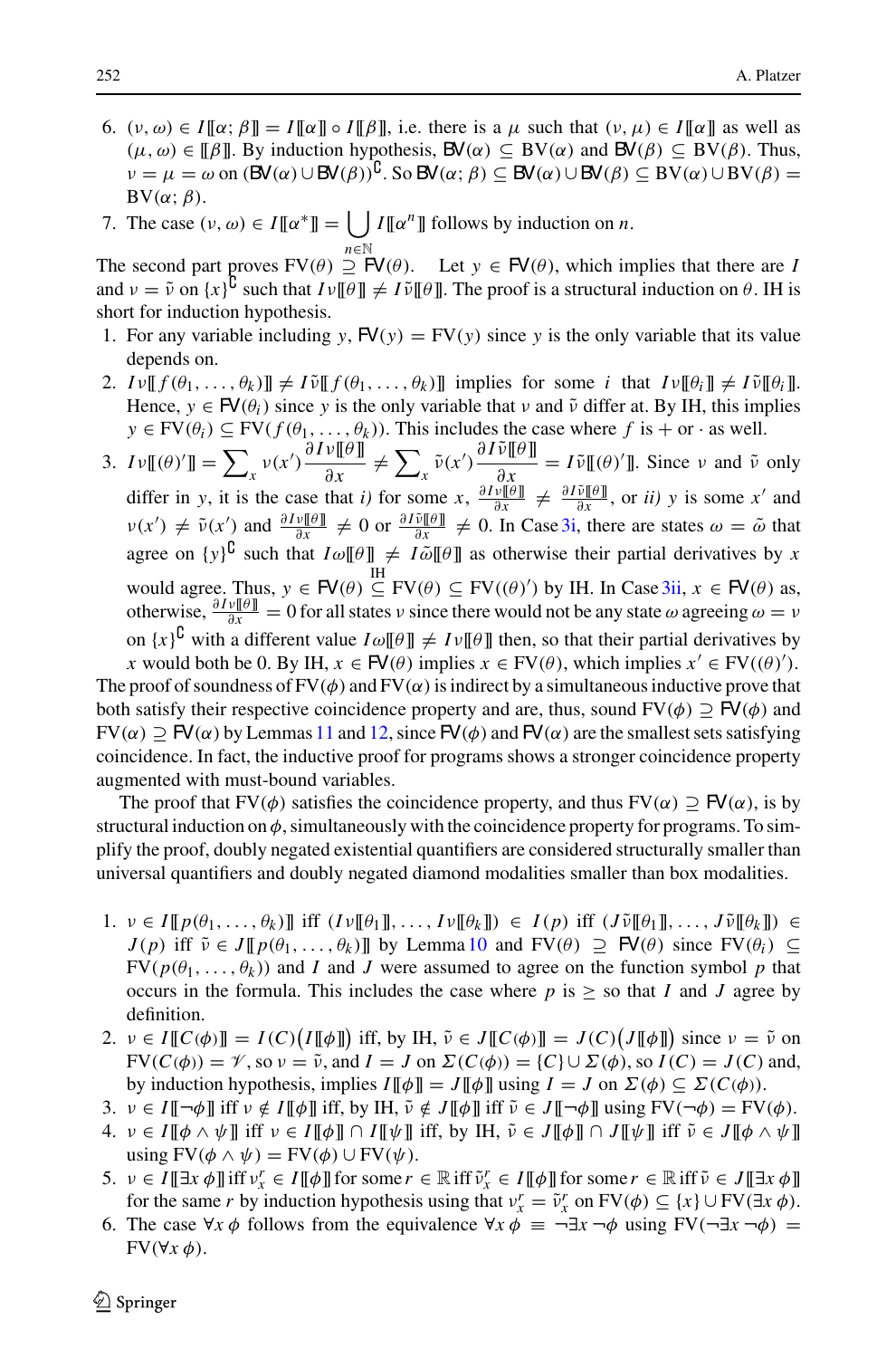7.  $v \in I[\![\langle \alpha \rangle \phi]\!]$  iff there is a  $\omega$  such that  $(v, \omega) \in I[\![\alpha]\!]$  and  $\omega \in I[\![\phi]\!]$ . Since  $v = \tilde{v}$  on  $FV(\langle \alpha \rangle \phi) \supseteq FV(\alpha)$  and  $(\nu, \omega) \in I[\![\alpha]\!]$ , the simultaneous induction hypothesis implies with  $I = J$  on  $\Sigma(\alpha) \subseteq \Sigma(\langle \alpha \rangle \phi)$  that there is an  $\tilde{\omega}$  such that  $(\tilde{\nu}, \tilde{\omega}) \in J[\![\alpha]\!]$  and  $\omega = \tilde{\omega}$ on  $FV(\langle \alpha \rangle \phi) \cup MBV(\alpha) = FV(\alpha) \cup (FV(\phi) \setminus MBV(\alpha)) \cup MBV(\alpha) = FV(\alpha) \cup FV(\phi) \cup$  $MBV(\alpha) \supset FV(\phi)$ .

on 
$$
\text{FV}(\langle \alpha \rangle \phi)
$$
  $\rightarrow \alpha$   $\phi$   
\n $\supseteq \text{FV}(\alpha)$   $\downarrow \rightarrow \alpha$   $\downarrow$   $\phi$   
\n $\psi$   $\rightarrow \alpha$   $\downarrow$   $\phi$   
\n $\psi$  on  $\text{FV}(\langle \alpha \rangle \phi) \cup \text{MBV}(\alpha) \supseteq \text{FV}(\phi)$ 

Since,  $\omega = \tilde{\omega}$  on FV( $\phi$ ) and  $I = J$  on  $\Sigma(\phi) \subseteq \Sigma(\langle \alpha \rangle \phi)$ , the induction hypothesis implies that  $\tilde{\omega} \in J[\![\phi]\!]$  since  $\omega \in I[\![\phi]\!]$ . Since  $(\tilde{\nu}, \tilde{\omega}) \in J[\![\alpha]\!]$ , this implies  $\tilde{\nu} \in J[\![\langle \alpha \rangle \phi]\!]$ . 8.  $v \in I[[\alpha]\phi] = I[-\langle \alpha \rangle \neg \phi]$  iff  $v \notin I[(\alpha) \neg \phi]$ , so by IH, iff  $\tilde{v} \notin J[(\alpha) \neg \phi]$  iff  $\tilde{\nu} \in J[[\alpha]\phi]]$  using that  $\text{FV}(\langle \alpha \rangle \neg \phi) = \text{FV}([\alpha]\phi)$ .

The proof that FV( $\alpha$ ) satisfies the coincidence property, and thus FV( $\phi$ )  $\supseteq$  FV( $\phi$ ), shows a stronger property. If  $v = \tilde{v}$  on  $V \supseteq FV(\alpha)$ ,  $I = J$  on  $\Sigma(\alpha)$  and  $(v, \omega) \in I[[\alpha]]$ , then there is a  $\tilde{\omega}$  such that  $(\tilde{\nu}, \tilde{\omega}) \in J[\![\alpha]\!]$  and  $\omega = \tilde{\omega}$  on  $V \cup \text{MBV}(\alpha)$ . The proof is by (simultaneous) induction on the structural complexity of  $\alpha$ , where  $\alpha^*$  is considered to be structurally more complex than HPs of any length but with less nested repetitions, which induces a well-founded order on HPs. For atomic programs  $\alpha$  for which  $BV(\alpha) = MBV(\alpha)$ , it is enough to show agreement on  $V(\alpha) = FV(\alpha) \cup BV(\alpha) = FV(\alpha) \cup MBV(\alpha)$ , because any variable in  $V \setminus V(\alpha)$ is in BV( $\alpha$ )<sup>C</sup>, which remain unchanged by  $\alpha$  according to Lemma [9](#page-7-2) and BV( $\alpha$ )  $\supseteq$  BV( $\alpha$ ).

- 1. Since  $FV(a) = \mathcal{V}$  so  $v = \tilde{v}$ , the statement is vacuously true for program constant *a*.
- 2.  $(v, \omega) \in I[[x := \theta]] = \{(v, \omega) : \omega = v \text{ except that } I\omega[[x]] = I\nu[[\theta]]\}$  then there is  $(\tilde{v}, \tilde{\omega}) \in J[[x := \theta]]$  and  $\tilde{\omega}(x) = J\tilde{\omega}[[x]] = J\tilde{\nu}[[\theta]] = I\omega[[x]] = \nu(x)$  by Lemma [10,](#page-7-0) since  $v = \tilde{v}$  on  $FV(x := \theta) = FV(\theta)$  and  $I = J$  on  $\Sigma(\theta)$ . So,  $\omega = \tilde{\omega}$ on BV( $x := \theta$ ) = { $x$ }. Also,  $v = \omega$  on BV( $x := \theta$ )<sup> $\cup$ </sup> and  $\tilde{v} = \tilde{\omega}$  on BV( $x := \theta$ )<sup> $\cup$ </sup> by Lemma [9.](#page-7-2) Since  $v = \tilde{v}$  on  $FV(x := \theta)$ , these imply  $\omega = \tilde{\omega}$  on  $FV(x := \theta) \setminus BV(x := \theta)$ . Since  $\omega = \tilde{\omega}$  on BV( $x := \theta$ ) had been shown already, this implies  $\omega = \tilde{\omega}$  on V( $x := \theta$ ).
- 3.  $(v, \omega) \in I[\![? \psi]\!] = \{(v, v) : v \in I[\![\psi]\!] \}$  then  $\omega = v$  by Definition [7.](#page-5-2) Since,  $v \in I[\![\psi]\!]$ and  $\nu = \tilde{\nu}$  on FV(? $\psi$ ) and  $I = J$  on  $\Sigma(\psi) = \Sigma(? \psi)$ , Lemma [11](#page-7-3) and the simultaneous induction for  $FV(\psi) \supseteq \mathsf{F}V(\psi)$  implies that  $\tilde{\nu} \in J[\![\psi]\!]$ , so  $(\tilde{\nu}, \tilde{\nu}) \in J[\![? \psi]\!]$ . So  $\nu = \tilde{\nu}$  on  $V(? \psi) = FV(? \psi)$  since  $BV(? \psi) = \emptyset$ .
- 4.  $(v, \omega) \in I[[x] \theta \& \psi]]$  implies that there is an  $\tilde{\omega}$  reached from  $\tilde{v}$  by following the differential equation for the same amount it took to reach  $\omega$  from  $\nu$ . That is,  $v = \varphi(0)$  on  $\{x'\}^{\mathsf{L}}$  and  $\omega = \varphi(r)$  for some function  $\varphi : [0, r] \to \mathscr{S}$  satisfying  $I, \varphi \models x' = \theta \land \psi$ , especially  $\varphi(\zeta) \in I[[x' = \theta \land \psi]]$  for all  $0 \leq \zeta \leq r$ . Define  $\tilde{\varphi}: [0, r] \to \mathscr{S}$  at  $\zeta$  as  $\tilde{\varphi}(\zeta) = \varphi(\zeta)$  on  $\{x, x'\}$  and as  $\tilde{\varphi}(\zeta) = \tilde{\nu}$  on  $\{x, x'\}^{\mathsf{U}}$ . Fix any  $0 \le \zeta \le r$ . Then it only remains to show that  $\tilde{\varphi}(\zeta) \in J[[x' = \theta \wedge \psi]],$  i.e.  $\tilde{\varphi}(\zeta) \in J[[x' = \theta]] \cap J[[\psi]],$  which follows from  $\varphi(\zeta) \in I[[x' = \theta]] \cap I[[\psi]]$  by Lemma [11](#page-7-3) and the simultaneous induction hypothesis, since  $I = J$  on  $\Sigma(x' = \theta) \cup \Sigma(\psi) =$  $\Sigma(x' = \theta \& \psi)$  and  $\varphi(\zeta) = \tilde{\varphi}(\zeta)$  on  $FV(x' = \theta) \cup FV(\psi) = FV(x' = \theta \& \psi) \cup \{x'\}.$ Here,  $\varphi(\zeta) = \tilde{\varphi}(\zeta)$  agree on  $\{x, x'\}$  by construction of  $\tilde{\varphi}$ . Agreement of  $\varphi(\zeta)$  and  $\tilde{\varphi}(\zeta)$  for the other free variables follows from the assumption that  $v = \tilde{v}$  on  $FV(x' = \theta \& \psi)$  since  $\nu = \varphi(\zeta)$  on  $\{x, x'\}^{\mathbf{U}}$  by Definition [7](#page-5-2) and since  $\tilde{\nu} = \tilde{\varphi}(\zeta)$  on  $\{x, x'\}^{\mathbf{U}}$  by construction.
- 5.  $(v, \omega) \in I[\![\alpha \cup \beta]\!] = I[\![\alpha]\!] \cup I[\![\beta]\!]$  implies  $(v, \omega) \in I[\![\alpha]\!]$  or  $(v, \omega) \in I[\![\beta]\!]$ , which since  $V \supseteq FV(\alpha \cup \beta) \supseteq FV(\alpha)$  and  $V \supseteq FV(\alpha \cup \beta) \supseteq FV(\beta)$  implies, by induction hypothesis, that there is an  $\tilde{\omega}$  such that  $(\tilde{\nu}, \tilde{\omega}) \in J[\![\alpha]\!]$  and  $\omega = \tilde{\omega}$  on  $V \cup \text{MBV}(\alpha)$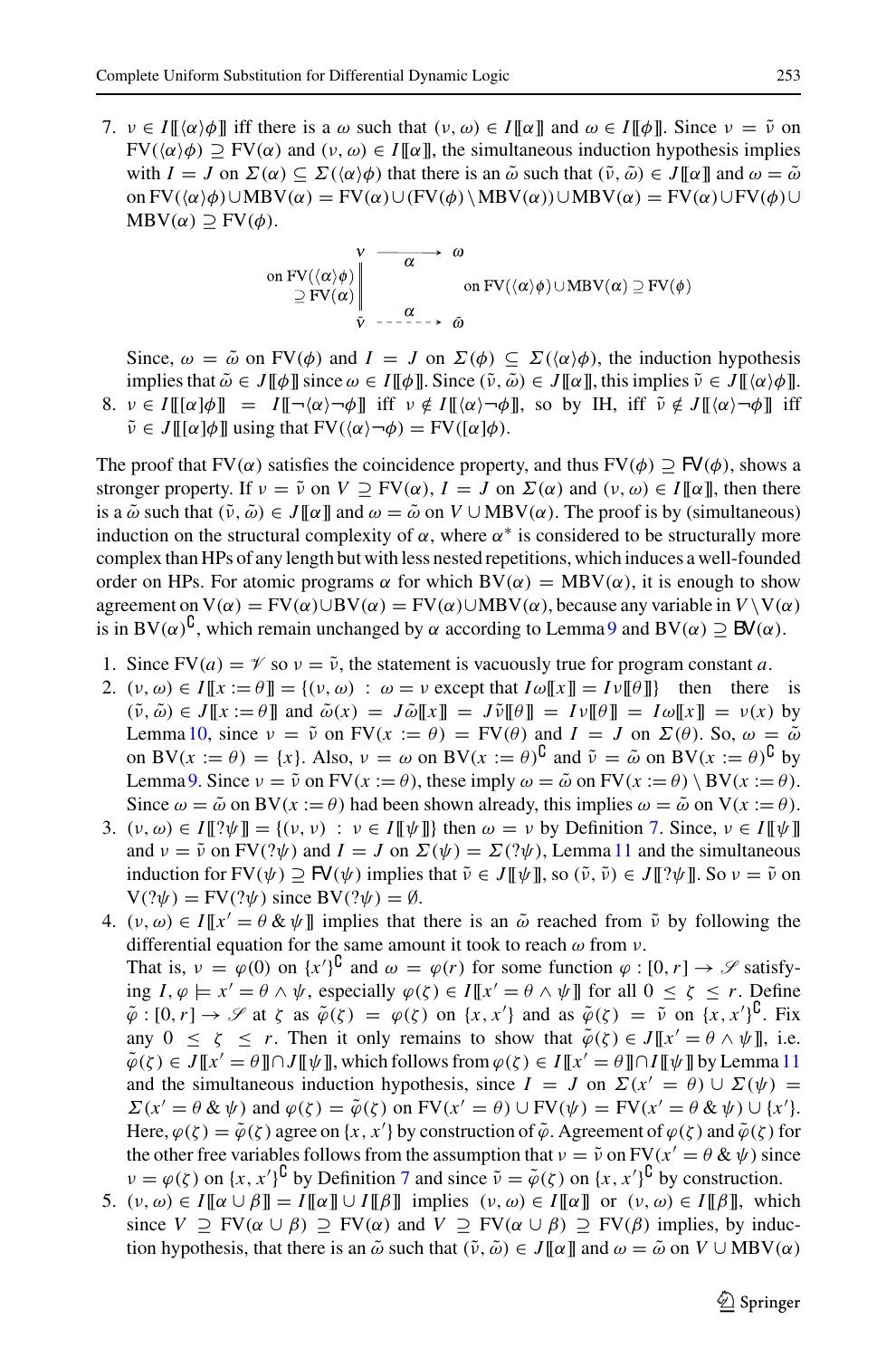or that there is an  $\tilde{\omega}$  such that  $(\tilde{\nu}, \tilde{\omega}) \in J[\![\beta]\!]$  and  $\omega = \tilde{\omega}$  on  $V \cup \text{MBV}(\beta)$ , respectively. In either case, there is a  $\tilde{\omega}$  such that  $(\tilde{\nu}, \tilde{\omega}) \in J[\![\alpha \cup \beta]\!]$  and  $\omega = \tilde{\omega}$  on  $V \cup \text{MBV}(\alpha \cup \beta)$ , because  $J[\![\alpha]\!] \subseteq J[\![\alpha \cup \beta]\!]$  and  $J[\![\beta]\!] \subseteq J[\![\alpha \cup \beta]\!]$  and  $MBV(\alpha \cup \beta) = MBV(\alpha) \cap$  $MBV(\beta)$ .



<span id="page-35-0"></span>6.  $(v, \omega) \in I[\![\alpha; \beta]\!] = I[\![\alpha]\!] \circ I[\![\beta]\!]$ , i.e. there is a state  $\mu$  such that  $(v, \mu) \in I[\![\alpha]\!]$  and  $(\mu, \omega) \in I[\![\beta]\!]$ . Since  $V \supset FV(\alpha; \beta) \supset FV(\alpha)$ , by induction hypothesis, there is a  $\tilde{\mu}$  such that  $(\tilde{\nu}, \tilde{\mu}) \in J[\![\alpha]\!]$  and  $\mu = \tilde{\mu}$  on  $V \cup \text{MBV}(\alpha)$ . Since  $V \supseteq \text{FV}(\alpha; \beta)$ , so  $V \cup \text{MBV}(\alpha) \supseteq \text{FV}(\alpha; \beta) \cup \text{MBV}(\alpha) = \text{FV}(\alpha) \cup (\text{FV}(\beta) \setminus \text{MBV}(\alpha)) \cup \text{MBV}(\alpha) =$ FV(α) ∪ FV(β) ∪ MBV(α) ⊇ FV(β) by Definition [15,](#page-9-0) and since (μ, ω) ∈ *I*[[β]], the induction hypothesis implies that there is an  $\tilde{\omega}$  such that  $(\tilde{\mu}, \tilde{\omega}) \in J[[\beta]]$  and  $\omega = \tilde{\omega}$  on  $(V \cup \text{MBV}(\alpha)) \cup \text{MBV}(\beta) = V \cup \text{MBV}(\alpha; \beta).$ 

7.  $(v, \omega) \in I[\![\alpha^*]\!] = \bigcup_{n \in \mathbb{N}} I[\![\alpha^n]\!]$  iff there is an  $n \in \mathbb{N}$  such that  $(v, \omega) \in I[\![\alpha^n]\!]$ . The case *n* = 0 follows from the assumption  $\nu = \tilde{\nu}$  on  $V \supseteq FV(\alpha)$ , since  $\omega = \nu$  holds in that case and MBV( $\alpha^*$ ) =  $\emptyset$ . The case  $n > 0$  proceeds as follows. Since FV( $\alpha^n$ ) = FV( $\alpha^*$ ) = FV( $\alpha$ ), the induction hypothesis applied to the structurally simpler HP  $\alpha^n \equiv \alpha^{n-1}$ ;  $\alpha$ with less loops (so using Case [6\)](#page-35-0) implies that there is an  $\tilde{\omega}$  such that  $(\tilde{\nu}, \tilde{\omega}) \in J[[\alpha^n]]$ and  $\omega = \tilde{\omega}$  on  $V \cup \text{MBV}(\alpha^n) \supseteq V = V \cup \text{MBV}(\alpha^*)$ , since  $\text{MBV}(\alpha^*) = \emptyset$ . Since  $J\llbracket \alpha^n \rrbracket \subset J\llbracket \alpha^* \rrbracket$  by Definition 7, this concludes the proof.  $J[\![\alpha^n]\!] \subseteq J[\![\alpha^*]\!]$  by Definition [7,](#page-5-2) this concludes the proof.

*Proof of Corollary 22.*  $\sigma_v^* I$  is well-defined, as  $\sigma_v^* I(f)$  is a smooth function since its substitute term  $\sigma f(\cdot)$  has smooth values. First,  $\sigma_v^* I(a) = I[\![\sigma a]\!] = \sigma_o^* I(a)$  holds because the adjoint to  $\sigma$  for *I*,  $\nu$  in the case of programs is independent of  $\nu$  (programs have access to their initial state at runtime). Likewise  $\sigma_v^*I(C) = \sigma_o^*I(C)$  for quantifier symbols, because the adjoint is independent of *v* for quantifier symbols. By Lemma [10,](#page-7-0)  $I^d$  *v*[[ $\sigma f(\cdot)$ ]] =  $I^d$   $\omega$ [[ $\sigma f(\cdot)$ ]] when  $\nu = \omega$  on  $\mathbf{F}(\sigma f(\cdot)) \subseteq \mathbf{F}(\sigma)$ . Also  $\nu \in I^d \llbracket \sigma p(\cdot) \rrbracket$  iff  $\omega \in I^d \llbracket \sigma p(\cdot) \rrbracket$  by Lemma [11](#page-7-3) when  $v = \omega$  on  $\mathsf{FV}(\sigma p(\cdot)) \subseteq \mathsf{FV}(\sigma)$ . Thus,  $\sigma_v^* I = \sigma_\omega^* I$  when  $v = \omega$  on  $\mathsf{FV}(\sigma)$ .

If *σ* is *U*-admissible for *φ* (or *θ* or *α*), then  $\mathsf{FV}(\sigma f(\cdot)) \cap U = \emptyset$ , i.e.  $\mathsf{FV}(\sigma f(\cdot)) \subseteq U^{\mathsf{U}}$  for every function symbol  $f \in \Sigma(\phi)$  (or  $\theta$  or  $\alpha$ ) and likewise for predicate symbols  $p \in \Sigma(\phi)$ . Since  $v = \omega$  on  $U^{\mathsf{U}}$  was assumed,  $\sigma_{\omega}^* I = \sigma_v^* I$  on the function and predicate symbols in  $\Sigma(\phi)$  (or  $\theta$  or  $\alpha$ ). Finally  $\sigma_{\omega}^* I = \sigma_v^* I$  on  $\Sigma(\phi)$  (or  $\Sigma(\theta)$  or  $\Sigma(\alpha)$ , respectively) implies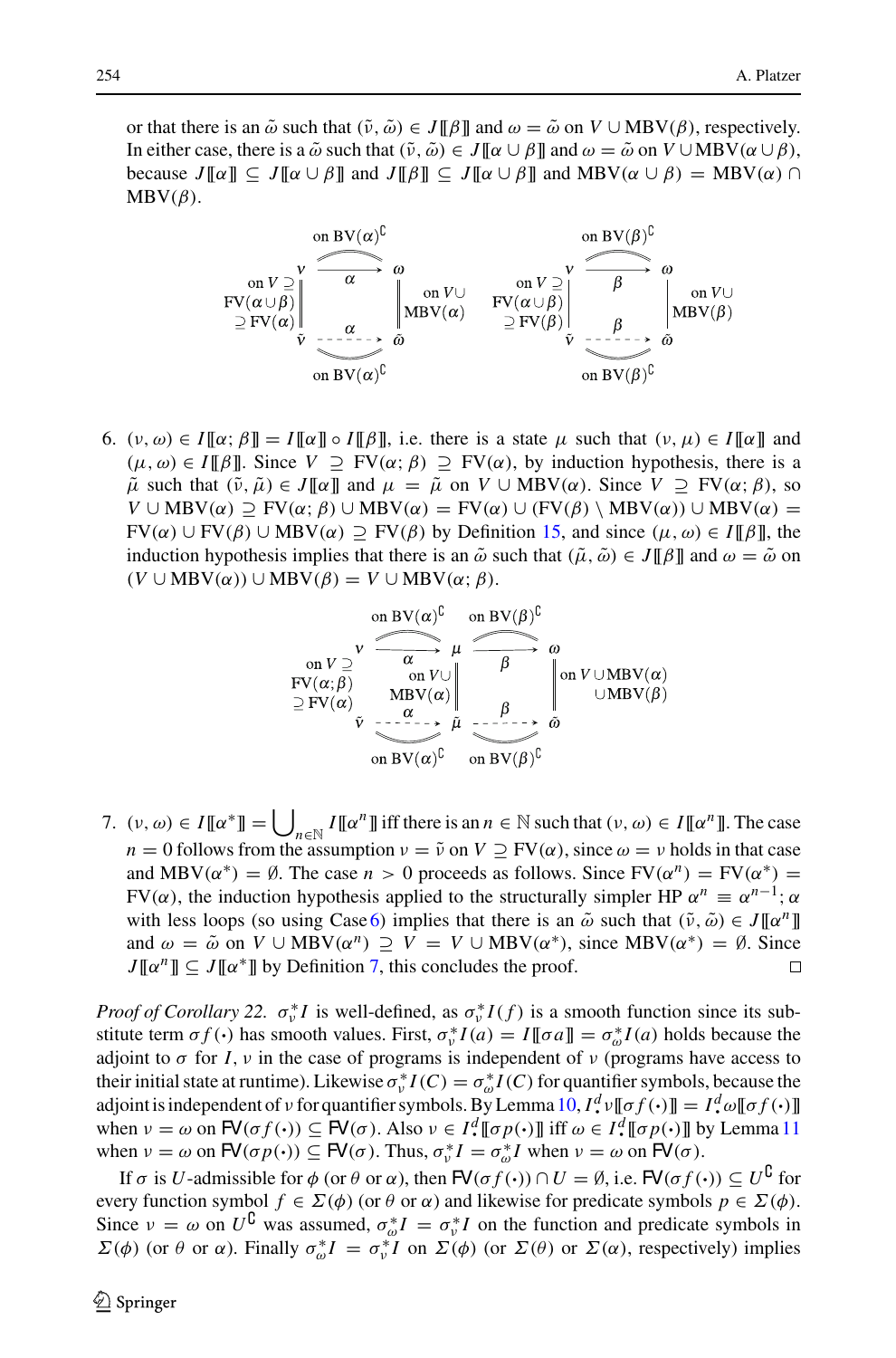that  $\sigma_{\omega}^* I[\![\phi]\!] = \sigma_{\nu}^* I[\![\phi]\!]$  by Lemma [11](#page-7-3) (since  $\mu \in \sigma_{\omega}^* I[\![\phi]\!]$  iff  $\mu \in \sigma_{\nu}^* I[\![\phi]\!]$  holds for all  $\mu$ ) and that  $\sigma_v^* I \llbracket \theta \rrbracket = \sigma_o^* I \llbracket \theta \rrbracket$  by Lemma [10](#page-7-0) and that  $\sigma_o^* I \llbracket \alpha \rrbracket = \sigma_v^* I \llbracket \alpha \rrbracket$  by Lemma [12,](#page-7-1) respectively.

*Proof of Lemma 23.* The proof is by structural induction on  $\theta$  and the structure of  $\sigma$ .

- 1.  $Iv[[\sigma(x)]] = Iv[[x]] = v(x) = \sigma_v^* Iv[[x]]$  since  $x \notin \sigma$  for variable  $x \in V$
- 2. Let  $f \in \sigma$ . Then  $I \nu [\![\sigma(f(\theta))] \!] = I \nu [\![ (\sigma(f))(\sigma(\theta))] \!] = I \nu [\![ \{\cdot \mapsto \sigma(\theta)\}(\sigma(f \cdot))]$  $\begin{array}{lll}\n\frac{\partial H}{\partial t} & I^d \cdot \nu \llbracket \sigma f(\cdot) \rrbracket = (\sigma_v^* I(f))(d) = (\sigma_v^* I(f))(\sigma_v^* I \nu \llbracket \theta \rrbracket) = \sigma_v^* I \nu \llbracket f(\theta) \rrbracket \text{ with } d \stackrel{\text{def}}{=} \end{array}$  $I \nu \llbracket \sigma(\theta) \rrbracket \stackrel{\text{IH}}{=} \sigma_v^* I \nu \llbracket \theta \rrbracket$  by using the induction hypothesis twice, once for  $\sigma(\theta)$  on the smaller  $\theta$  and once for  $\{\cdot \mapsto \sigma(\theta)\}(\sigma f(\cdot))$  on the possibly bigger term  $\sigma f(\cdot)$  but the structurally simpler uniform substitution  $\{\cdot \mapsto \sigma(\theta)\}$ ...) that is a substitution on the symbol **·** of arity zero, not a substitution of functions with arguments. For well-foundedness of the induction note that the  $\cdot$  substitution only happens for function symbols  $f$  with at least one argument  $\theta$  so not for  $\cdot$  itself.
- 3.  $I \nu \llbracket \sigma(g(\theta)) \rrbracket = I \nu \llbracket g(\sigma(\theta)) \rrbracket = I(g) \big( I \nu \llbracket \sigma(\theta) \rrbracket \big) = I(g) \big( \sigma_v^* I \nu \llbracket \theta \rrbracket \big) = \sigma_v^* I(g) \big( \sigma_v^* I \nu \llbracket \theta \rrbracket \big)$  $= \sigma_v^* I v[[g(\theta)]]$  by induction hypothesis and since  $I(g) = \sigma_v^* I(g)$  as the interpretation of *g* does not change in  $\sigma_v^* I$  when  $g \notin \sigma$ .
- 4.  $I \nu \llbracket \sigma(\theta + \eta) \rrbracket = I \nu \llbracket \sigma(\theta) + \sigma(\eta) \rrbracket = I \nu \llbracket \sigma(\theta) \rrbracket + I \nu \llbracket \sigma(\eta) \rrbracket \stackrel{\text{III}}{=} \sigma_v^* I \nu \llbracket \theta \rrbracket + \sigma_v^* I \nu \llbracket \eta \rrbracket =$  $\sigma_v^* I v \llbracket \theta + \eta \rrbracket$  by induction hypothesis.
- 5.  $I\nu[\![\sigma(\theta \cdot \eta)]\!] = I\nu[\![\sigma(\theta) \cdot \sigma(\eta)]\!] = I\nu[\![\sigma(\theta)]\!] \cdot I\nu[\![\sigma(\eta)]\!] \stackrel{\text{IH}}{=} \sigma_{\nu}^* I\nu[\![\theta]\!] \cdot \sigma_{\nu}^* I\nu[\![\eta]\!] =$  $\sigma_v^* I v \llbracket \theta \cdot \eta \rrbracket$  by induction hypothesis.
- 6.  $I\nu[\![\sigma((\theta)')]\!] = I\nu[\![\sigma(\theta))']\!] = \sum_{x} \nu(x') \frac{\partial I\nu[\![\sigma(\theta)]\!]}{\partial x}$  $\frac{\partial \mathbf{H}}{\partial x} \sum_{x} \nu(x') \frac{\partial \sigma_v^* I \nu {\bf P}}{\partial x} = \sigma_v^* I \nu {\bf P} {\bf P}({\bf \theta})' {\bf P}$ by induction hypothesis, provided  $\sigma$  is  $\nu$ -admissible for  $\theta$ , i.e. does not introduce any variables or differential symbols, so that Corollary [22](#page-14-2) implies  $\sigma_v^* I = \sigma_\omega^* I$  for all  $v, \omega$ (that agree on  $\mathcal{V}^{\mathsf{G}} = \emptyset$ , which imposes no condition on  $v, \omega$ ). In particular, the adjoint interpretation  $\sigma_v^* I$  is the same for all ways of changing the value of variable *x* in state *v* when forming the partial derivative.

*Proof of Lemma 24.* The proof is by structural induction on  $\phi$  and the structure on  $\sigma$ , simultaneously with Lemma [25.](#page-14-3)

- 1.  $v \in I[\![\sigma(\theta \geq \eta)]\!]$  iff  $v \in I[\![\sigma(\theta) \geq \sigma(\eta)]\!]$  iff  $Iv[\![\sigma(\theta)]\!] \geq Iv[\![\sigma(\eta)]\!]$ , by Lemma [23,](#page-14-4) iff  $\sigma_v^* I \nu \llbracket \theta \rrbracket \geq \sigma_v^* I \nu \llbracket \eta \rrbracket$  iff  $\sigma_v^* I \nu \llbracket \theta \geq \eta \rrbracket$ .
- 2. Let  $p \in \sigma$ . Then  $\nu \in I[\![\sigma(p(\theta))] \text{ iff } \nu \in I[\![(\sigma(p))(\sigma(\theta))] \text{ iff } \nu \in I[\![(\cdot \mapsto \sigma(\theta)](\sigma(p(\cdot))] \text{]}$ iff, by IH,  $v \in I^d$  [[ $\sigma p(\cdot)$ ]] iff  $d \in \sigma_v^* I(p)$  iff  $(\sigma_v^* I v | [\theta]]) \in \sigma_v^* I(p)$  iff  $v \in \sigma_v^* I [p(\theta)]$ with  $d \stackrel{\text{def}}{=} I \nu [\![ \sigma(\theta) ]\!] = \sigma_v^* I \nu [\![ \theta ]\!]$  by using Lemma [23](#page-14-4) for  $\sigma(\theta)$  and by using the induction hypothesis for  $\{\cdot \mapsto \sigma(\theta)\}(\sigma p(\cdot))$  on the possibly bigger formula  $\sigma p(\cdot)$  but the structurally simpler uniform substitution  $\{\cdot \mapsto \sigma(\theta)\}$ ...) that is a mere substitution on function symbol **·** of arity zero, not a substitution of predicates.
- 3. Let  $q \notin \sigma$ . Then  $\nu \in I[\![\sigma(q(\theta))]$  iff  $\nu \in I[\![q(\sigma(\theta))]$  iff  $(I\nu[\![\sigma(\theta)]\!]) \in I(q)$  so, by Lemma [23,](#page-14-4) that holds iff  $(\sigma_v^* I v \llbracket \theta \rrbracket) \in I(q)$  iff  $(\sigma_v^* I v \llbracket \theta \rrbracket) \in \sigma_v^* I(q)$  iff  $v \in \sigma_v^* I \llbracket q(\theta) \rrbracket$ since  $I(q) = \sigma_v^* I(q)$  as the interpretation of *q* does not change in  $\sigma_v^* I$  when  $q \notin \sigma$ .
- 4. For the case  $\sigma(C(\phi))$ , first show  $I[\![\sigma(\phi)]\!] = \sigma_v^* I[\![\phi]\!]$ . By induction hypothesis for the smaller  $\phi: \omega \in I[\![\sigma(\phi)]\!]$  iff  $\omega \in \sigma_{\omega}^* I[\![\phi]\!]$ , where  $\sigma_{\omega}^* I[\![\phi]\!] = \sigma_v^* I[\![\phi]\!]$  by Corol-lary [22](#page-14-2) for all  $v, \omega$  (that agree on  $\mathcal{V}^{\mathsf{L}} = \emptyset$ , which imposes no condition on  $v, \omega$ ) since  $\sigma$  is  $\mathscr V$ -admissible for  $\phi$ . The proof proceeds:  $\nu \in I[\![\sigma(C(\phi))] = I[\![\sigma(C)(\sigma(\phi))]$  $= I[[\mathcal{L} \mapsto \sigma(\phi)](\sigma C(\mathcal{L}))]$ , so, by induction hypothesis for the structurally simpler uniform substitution  $\{\rightarrow \sigma(\phi)\}\$  that is a mere substitution on quantifier symbol  $\Box$  of arity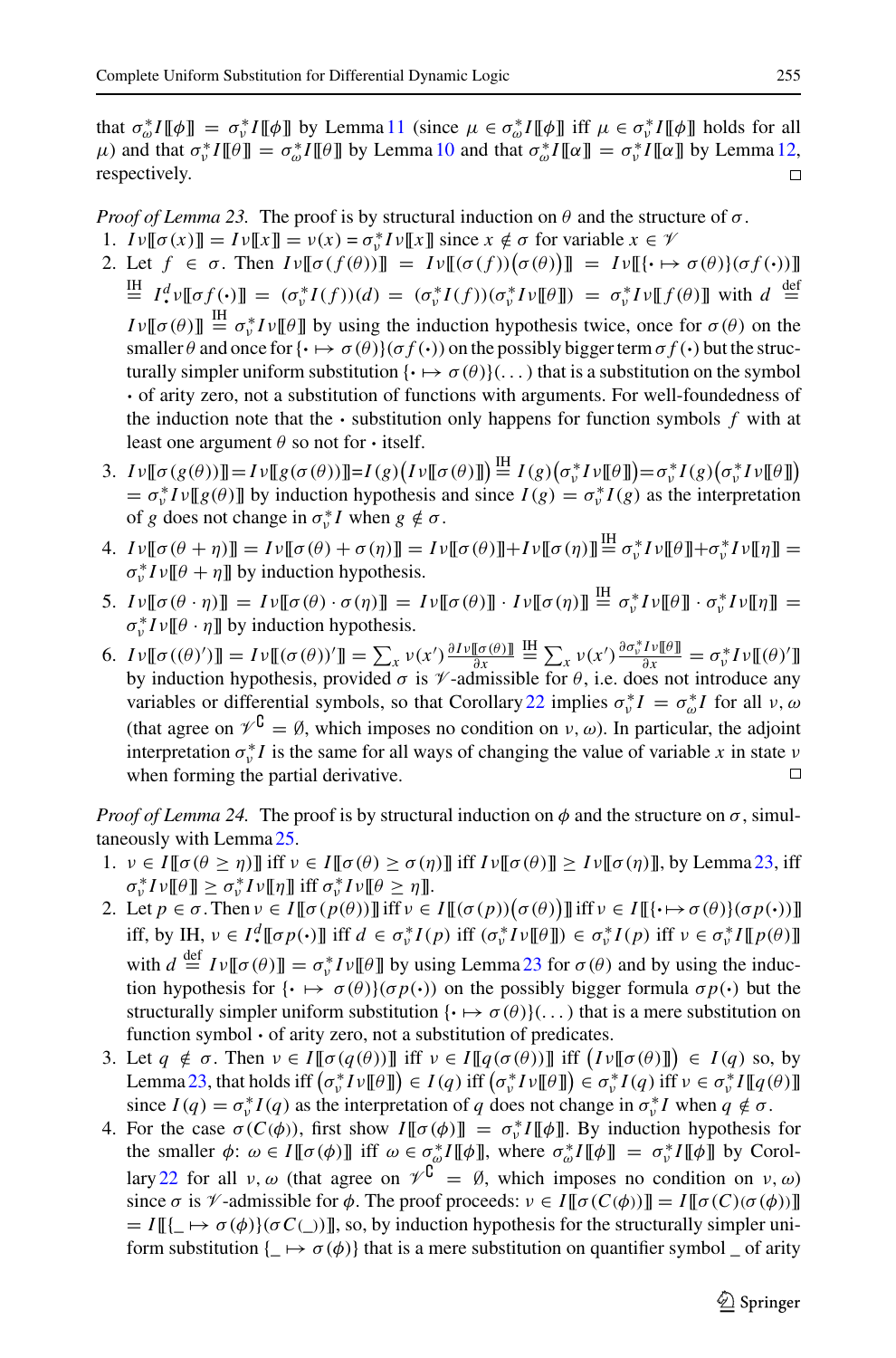zero, iff  $v \in I^R_-\llbracket \sigma C(\_) \rrbracket$  since the adjoint to  $\{\_\mapsto \sigma(\phi)\}\$ is  $I^R_-\$  with  $R \stackrel{\text{def}}{=} I\llbracket \sigma(\phi) \rrbracket$  by definition.

Also  $v \in \sigma_v^* I[[C(\phi)]] = \sigma_v^* I(C) (\sigma_v^* I[[\phi]]) = I^R[[\sigma C(\_)]]$  for  $R = \sigma_v^* I[[\phi]] = I[[\sigma(\phi)]]$ by induction hypothesis. Both sides are, thus, equivalent.

- 5. The case  $\sigma(C(\phi))$  for  $C \notin \sigma$  again first shows  $I[\![\sigma(\phi)]\!] = \sigma_v^*I[\![\phi]\!]$  for all *v* using that  $\sigma$  is  $\mathcal V$ -admissible for  $\phi$ . Then  $\nu \in I[\![\sigma(C(\phi))]]=I[\![C(\sigma(\phi))]\!] = I(C)[I[\![\sigma(\phi)]\!])$  $= I(C) \big( \sigma_v^* I \llbracket \phi \rrbracket \big) = \sigma_v^* I(C) \big( \sigma_v^* I \llbracket \phi \rrbracket \big) = \sigma_v^* I \llbracket C(\phi) \rrbracket$  iff  $v \in \sigma_v^* I \llbracket C(\phi) \rrbracket$
- 6.  $v \in I[[\sigma(\neg\phi)]]$  iff  $v \in I[\neg \sigma(\phi)]$  iff  $v \notin I[[\sigma(\phi)]]$ , so by IH, iff  $v \notin \sigma_v^*I[[\phi]]$  iff  $ν ∈ σ<sub>ν</sub><sup>*</sup> I[[¬φ]]$
- 7.  $v \in I[\![\sigma(\phi \wedge \psi)]\!]$  iff  $v \in I[\![\sigma(\phi) \wedge \sigma(\psi)]\!]$  iff  $v \in I[\![\sigma(\phi)]\!]$  and  $v \in I[\![\sigma(\psi)]\!]$ , by induction hypothesis, iff  $v \in \sigma_v^* I \llbracket \phi \rrbracket$  and  $v \in \sigma_v^* I \llbracket \psi \rrbracket$  iff  $v \in \sigma_v^* I \llbracket \phi \wedge \psi \rrbracket$
- 8.  $v \in I[\![\sigma(\exists x \phi)]\!]$  iff  $v \in I[\![\exists x \sigma(\phi)]\!]$  (provided that  $\sigma$  is  $\{x\}$ -admissible for  $\phi$ ) iff  $v_x^d \in I[\![\sigma(\phi)]\!]$  for some *d*, so, by induction hypothesis, iff  $v_x^d \in \sigma_{v_x^d}^* I[\![\phi]\!]$  for some *d*, which is equivalent to  $v_x^d \in \sigma_v^* I \llbracket \phi \rrbracket$  by Corollary [22](#page-14-2) as  $\sigma$  is  $\{x\}$ -admissible for  $\phi$  and  $\nu = \nu_x^d$  on  $\{x\}^{\complement}$ . Thus, this is equivalent to  $\nu \in \sigma_v^* I \llbracket \exists x \phi \rrbracket$ .
- 9. The case  $v \in I[\![\sigma(\forall x \phi)]\!]$  follows by duality  $\forall x \phi \equiv \neg \exists x \neg \phi$ , which is respected in the definition of uniform substitutions.
- 10.  $v \in I[\![\sigma(\langle \alpha \rangle \phi)]\!]$  iff  $v \in I[\![\langle \sigma(\alpha) \rangle \sigma(\phi)]\!]$  (provided  $\sigma$  is  $BV(\sigma(\alpha))$ -admissible for  $\phi$ ) iff there is a  $\omega$  such that  $(\nu, \omega) \in I[\![\sigma(\alpha)]\!]$  and  $\omega \in I[\![\sigma(\phi)]\!]$ , which, by Lemma [25](#page-14-3) and induction hypothesis, respectively, is equivalent to: there is a  $\omega$  such that  $(v, \omega) \in \sigma_v^* I[\![\alpha]\!]$ and  $\omega \in \sigma_{\omega}^* I[\![\phi]\!]$ , which is equivalent to  $\nu \in \sigma_{\nu}^* I[\![\langle \alpha \rangle \phi]\!]$ , because  $\omega \in \sigma_{\omega}^* I[\![\phi]\!]$  is equivalent to  $\omega \in \sigma_v^* I[\![\phi]\!]$  by Corollary [22](#page-14-2) as  $\sigma$  is  $\mathsf{BV}(\sigma(\alpha))$ -admissible for  $\phi$  and  $\nu = \omega$  on  $\mathbf{B}V(\sigma(\alpha))^{\mathbf{C}}$  by Lemma [9](#page-7-2) since  $(v, \omega) \in I[[\sigma(\alpha)]]$ .
- 11. The case  $v \in I[\![\sigma([\alpha]\phi)]\!]$  follows by duality  $[\alpha]\phi \equiv \neg(\alpha)\neg\phi$ , which is respected in the definition of uniform substitutions.

*Proof of Lemma 25.* The proof is by structural induction on α, simultaneously with Lemma [24.](#page-14-0)

- 1.  $(v, \omega) \in I[\![\sigma(a)]\!] = I[\![\sigma a]\!] = \sigma_v^* I(a) = \sigma_v^* I[\![a]\!]$  for program constant  $a \in \sigma$  (the proof is accordingly for  $a \notin \sigma$ ).
- 2.  $(v, \omega) \in I[\![\sigma(x := \theta)]\!] = I[\![x := \sigma(\theta)]\!]$  iff  $\omega = v_x^{I_v[\![\sigma(\theta)]\!]} = v_x^{\sigma_v^* I_v[\![\theta]\!]}$  by Lemma [24,](#page-14-0) which is, thus, equivalent to  $(v, \omega) \in \sigma_v^* I \llbracket x := \theta \rrbracket$ .
- 3.  $(v, \omega) \in I[\![\sigma(? \psi)]\!] = I[\![? \sigma(\psi)]\!]$  iff  $\omega = v$  and  $v \in I[\![\sigma(\psi)]\!]$ , iff, by Lemma [24,](#page-14-0)  $\omega = v$ and  $v \in \sigma_v^* I[\![\psi]\!]$ , which is equivalent to  $(v, \omega) \in \sigma_v^* I[\![? \psi]\!]$ .
- 4.  $(v, \omega) \in I[\![\sigma(x' = \theta \& \psi)]\!] = I[\![x' = \sigma(\theta) \& \sigma(\psi)]\!]$  (provided that  $\sigma$  is  $\{x, x'\}$ -admissible for  $\theta$ ,  $\psi$ ) iff  $\exists \varphi : [0, T] \rightarrow \mathscr{S}$  with  $\varphi(0) = \nu$  on  $\{x'\}^{\mathsf{U}}, \varphi(T) = \omega$  and for all  $t \geq 0$ :  $\varphi'(t) = I\varphi(t)[[\sigma(\theta)]] = \sigma_{\varphi(t)}^* I\varphi(t)[[\theta]]$  by Lemma [23](#page-14-4) and  $\varphi(t) \in I[[\sigma(\psi)]]$ , which, by Lemma [24,](#page-14-0) holds iff  $\varphi(t) \in \sigma_{\varphi(t)}^* I \llbracket \psi \rrbracket$ .

Also  $(v, \omega) \in \sigma_v^* I[[x' = \theta \& \psi]]$  iff  $\exists \varphi : [0, T] \rightarrow \mathscr{S}$  with  $\varphi(0) = v$  on  $\{x'\}^{\complement}$  and  $\varphi(T) = \omega$  and for all  $t \geq 0$ :  $\varphi'(t) = \sigma_v^* I \varphi(t) [\![\theta]\!]$  and  $\varphi(t) \in \sigma_v^* I [\![\psi]\!]$ . Finally,  $\sigma_v^* I \llbracket \theta \rrbracket = \sigma_{\varphi(t)}^* I \llbracket \theta \rrbracket$  and  $\sigma_{\varphi(t)}^* I \llbracket \psi \rrbracket = \sigma_v^* I \llbracket \psi \rrbracket$  by Corollary [22](#page-14-2) since  $\sigma$  is  $\{x, x'\}$ admissible for  $\theta$  and  $\psi$  and  $\nu = \varphi(t)$  on  $\mathsf{BV}(x' = \theta \& \psi)^\mathsf{U} \supseteq \{x, x'\}^\mathsf{U}$  by Lemma [9.](#page-7-2)

- 5.  $(v, \omega) \in I[\![\sigma(\alpha \cup \beta)]\!] = I[\![\sigma(\alpha) \cup \sigma(\beta)]\!] = I[\![\sigma(\alpha)]\!] \cup I[\![\sigma(\beta)]\!]$ , which, by induction hypothesis, is equivalent to  $(v, \omega) \in \sigma_v^* I[[\alpha]]$  or  $(v, \omega) \in \sigma_v^* I[[\beta]]$ , which is  $(v, \omega) \in \sigma_v^* I[\![\alpha]\!] \cup \sigma_v^* I[\![\beta]\!] = \sigma_v^* I[\![\alpha \cup \beta]\!]$ .
- 6.  $(v, \omega) \in I[\![\sigma(\alpha;\beta)]\!] = I[\![\sigma(\alpha);\sigma(\beta)]\!] = I[\![\sigma(\alpha)]\!] \circ I[\![\sigma(\beta)]\!]$  (provided  $\sigma$  is  $\mathbb{B}\mathbb{V}(\sigma(\alpha))$ admissible for  $\beta$ ) iff there is a  $\mu$  such that  $(\nu, \mu) \in I[\![\sigma(\alpha)]\!]$  and  $(\mu, \omega) \in I[\![\sigma(\beta)]\!]$ ,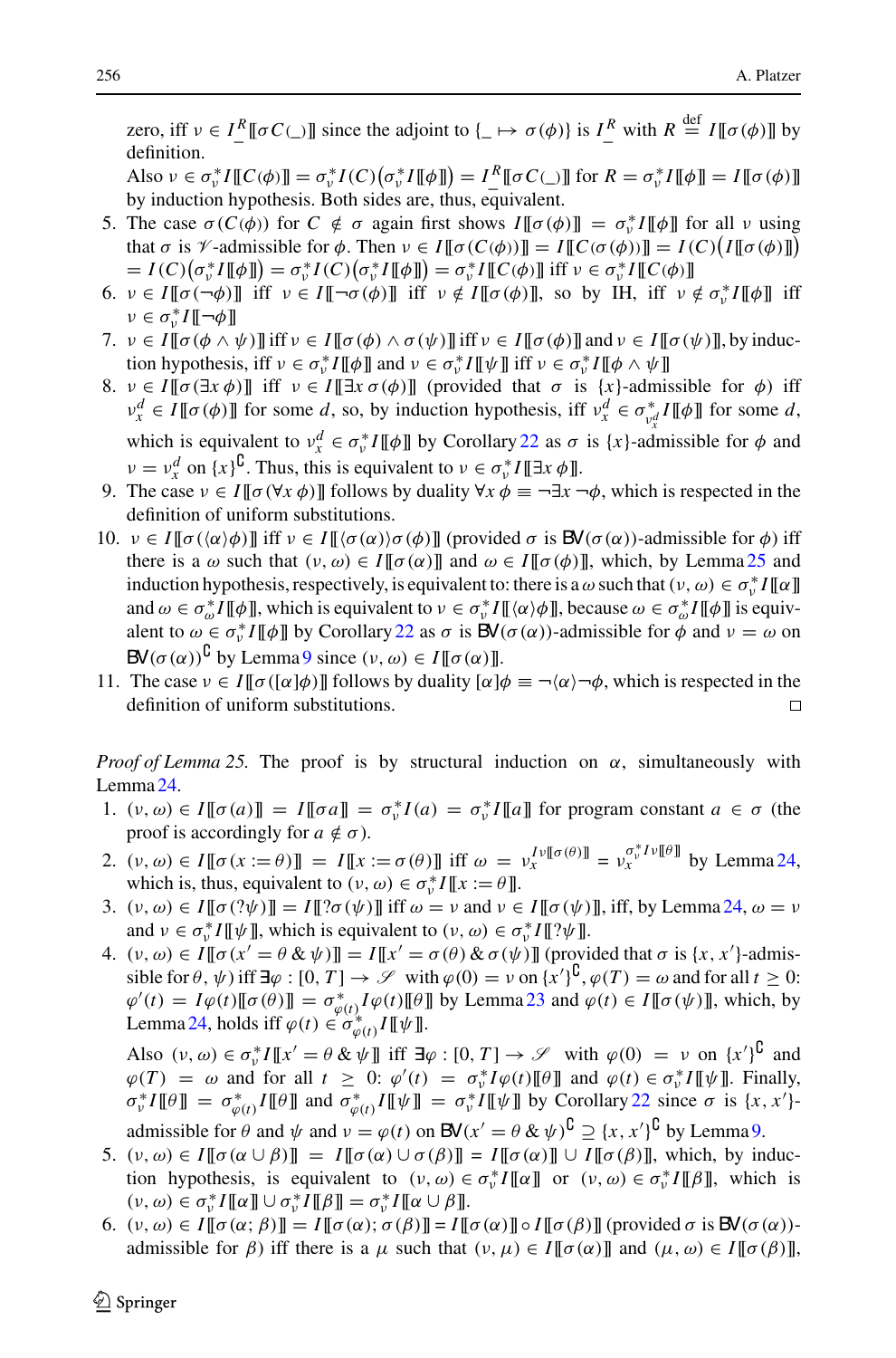which, by induction hypothesis, is equivalent to  $(v, \mu) \in \sigma_v^* I[\![\alpha]\!]$  and  $(\mu, \omega) \in \sigma_\mu^* I[\![\beta]\!]$ . Yet,  $\sigma_{\mu}^* I \llbracket \beta \rrbracket = \sigma_{\nu}^* I \llbracket \beta \rrbracket$  by Corollary [22,](#page-14-2) because  $\sigma$  is  $\mathsf{BV}(\sigma(\alpha))$ -admissible for  $\beta$  and  $\nu = \omega$  on  $\mathsf{BV}(\sigma(\alpha))^{\mathsf{U}}$  by Lemma [9](#page-7-2) since  $(\nu, \mu) \in I[\![\sigma(\alpha)]\!]$ . Finally,  $(\nu, \mu) \in \sigma_v^* I[\![\alpha]\!]$ and  $(\mu, \omega) \in \sigma_v^* I[\![\beta]\!]$  for some  $\mu$  is equivalent to  $(v, \omega) \in \sigma_v^* I[\![\alpha; \beta]\!]$ .

7.  $(v, \omega) \in I[\![\sigma(\alpha^*)]\!] = I[\![\sigma(\alpha))^*]\!] = (I[\![\sigma(\alpha)]\!])^* = \bigcup_{n \in \mathbb{N}} (I[\![\sigma(\alpha)]\!])^n$  (provided that σ is  $\mathsf{BV}(\sigma(\alpha))$ -admissible for  $\alpha$ ) iff there are  $n \in \mathbb{N}$  and  $v_0 = v, v_1, \ldots, v_n = \omega$ such that  $(v_i, v_{i+1}) \in I[\![\sigma(\alpha)]\!]$  for all  $i \leq n$ . By *n* uses of the induction hypothesis, this is equivalent to  $(v_i, v_{i+1}) \in \sigma_{v_i}^* I[[\alpha]]$  for all  $i < n$ , which is equivalent to  $(v_i, v_{i+1}) \in \sigma_v^* I[\![\alpha]\!]$  by Corollary [22](#page-14-2) since  $\sigma$  is  $BV(\sigma(\alpha))$ -admissible for  $\alpha$  and  $v_{i+1} = v_i$ on  $\mathsf{BV}(\sigma(\alpha))^{\mathsf{U}}$  by Lemma [9](#page-7-2) as  $(v_i, v_{i+1}) \in I[\![\sigma(\alpha)]\!]$  for all  $i < n$ . Thus, this is equivalent to  $(v, \omega) \in \sigma_v^* I \llbracket \alpha^* \rrbracket = (\sigma_v^* I \llbracket \alpha \rrbracket)^*.$  $\Box$ 

*Proof of Lemma 35.* By Definition [5](#page-4-1) the left side is:

$$
I\varphi(\zeta)\mathbb{I}(\eta)'\mathbb{I} = \sum_{x \in \mathcal{V}} \varphi(\zeta)(x') \frac{\partial I[\![\eta]\!]}{\partial x}(\varphi(\zeta))
$$

By chain rule (Lemma [42](#page-31-2) in the beginning of the "Appendix") the right side is:

$$
\frac{dI\varphi(t)[\![\eta]\!]}{dt}(\zeta) = (I[\![\eta]\!]) \circ \varphi)'(\zeta) = (\nabla I[\![\eta]\!]) (\varphi(\zeta)) \cdot \varphi'(\zeta) = \sum_{x \in \mathscr{V}} \frac{\partial I[\![\eta]\!]}{\partial x} (\varphi(\zeta)) \varphi'(\zeta)(x)
$$

where  $(\nabla I[\![\eta]\!]) (\varphi(\zeta))$ , the gradient  $\nabla I[\![\eta]\!]$  of  $I[\![\eta]\!]$  at  $\varphi(\zeta)$ , is the vector of  $\frac{\partial I[\![\eta]\!]}{\partial x} (\varphi(\zeta))$ , which has finite support by Lemma [10](#page-7-0) so is 0 for all but finitely many variables. Both sides, thus, agree since  $\varphi(\zeta)(x') = \frac{d\varphi(t)(x)}{dt}(\zeta) = \varphi'(\zeta)(x)$  by Definition [7](#page-5-2) for all  $x \in \mathbb{F}(n)$ . The same proof works for vectorial differential equations as long as all free variables of  $\eta$  have some differential equation so that their differential symbols agree with their timederivatives.  $\Box$ 

*Proof of Lemma 36.*  $I, \varphi \models x' = \theta \land \psi$  implies  $\varphi(\zeta) \in I[[x' = \theta \land \psi]],$  i.e.  $\varphi(\zeta)(x') =$ *I* $\varphi(\zeta)$  [[ $\theta$ ] and also  $\varphi(\zeta) \in I[\![\psi]\!]$  for all  $0 \leq \zeta \leq r$ . Thus, since *x*<sup>1</sup> already has the value  $I\varphi(\zeta)[\![\theta]\!]$  in state  $\varphi(\zeta)$ , the differential assignment  $x' := \theta$  has no effect, thus,  $(\varphi(\zeta), \varphi(\zeta)) \in I[[x] := \theta]]$  so that  $\phi$  and  $[x] := \theta \phi$  are equivalent along  $\varphi$ . Hence,  $I, \varphi \models (\phi \leftrightarrow [x] := \theta] \varphi).$ 

*Proof of Lemma 37.* The proof shows each equation separately. The first part considers any constant function (i.e. arity 0) or number literal  $f$  for [\(3\)](#page-25-6) and then aligns the differential  $(x)'$  of a term that happens to be a variable  $x \in V$  with its corresponding differential symbol  $x' \in V'$ for [\(4\)](#page-25-7). The other cases exploit linearity for [\(5\)](#page-25-3) and Leibniz properties of partial derivatives for [\(6\)](#page-25-4). Case [\(7\)](#page-25-5) exploits the chain rule and assignments and differential assignments for the fresh  $y$ ,  $y'$  to mimic partial derivatives. Equation [\(7\)](#page-25-5) generalizes to functions  $f$  of arity  $n > 1$ , in which case  $\cdot$  is the (definable) Euclidean scalar product.

$$
I\nu\llbracket (f)'\rrbracket = \sum_{x} \nu(x') \frac{\partial I\llbracket f \rrbracket}{\partial x}(\nu) = \sum_{x} \nu(x') \frac{\partial I(f)}{\partial x}(\nu) = 0
$$
 (3)

$$
I\nu[[(x)']] = \sum_{y} \nu(y') \frac{\partial I[[x]]}{\partial y}(\nu) = \nu(x') = I\nu[[x']] \tag{4}
$$

$$
I\nu[[(\theta + \eta)']] = \sum_{x} \nu(x') \frac{\partial I[\![\theta + \eta]\!]}{\partial x}(\nu) = \sum_{x} \nu(x') \frac{\partial (I[\![\theta]\!] + I[\![\eta]\!])}{\partial x}(\nu)
$$

 $\circled{2}$  Springer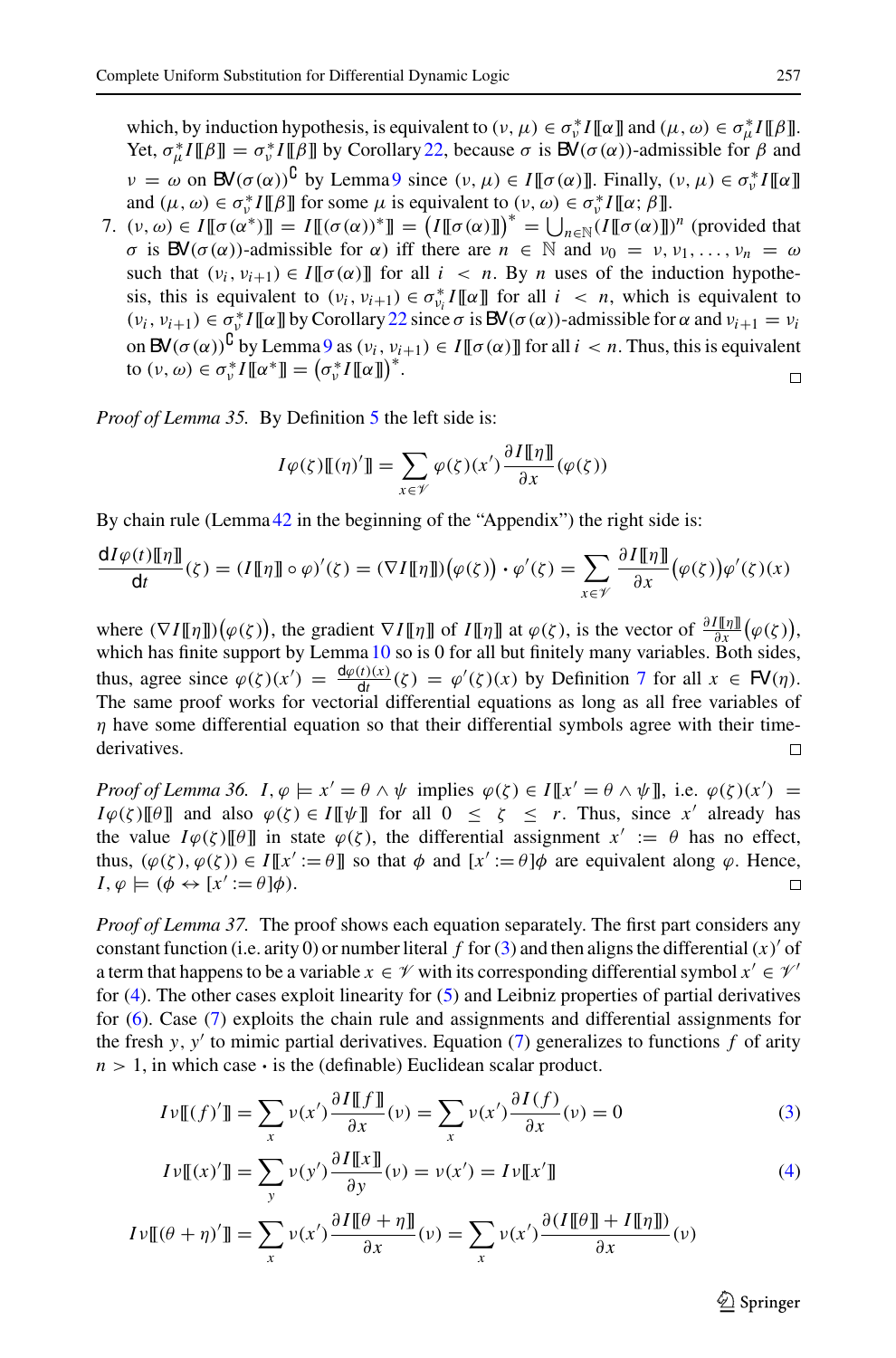$$
= \sum_{x} \nu(x') \left( \frac{\partial I[\![\theta]\!]}{\partial x} (v) + \frac{\partial I[\![\eta]\!]}{\partial x} (v) \right)
$$
  
\n
$$
= \sum_{x} \nu(x') \frac{\partial I[\![\theta]\!]}{\partial x} (v) + \sum_{x} \nu(x') \frac{\partial I[\![\eta]\!]}{\partial x} (v)
$$
  
\n
$$
= I \nu[\![\theta')]\!] + I \nu[\![\eta')]\!] = I \nu[\![\theta)' + (\eta)']\!] \tag{5}
$$
  
\n
$$
I \nu[\![\theta \cdot \eta)']\!] = \sum_{x} \nu(x') \frac{\partial I[\![\theta \cdot \eta]\!]}{\partial x} (v) = \sum_{x} \nu(x') \frac{\partial (I[\![\theta]\!] \cdot I[\![\eta]\!])}{\partial x} (v)
$$
  
\n
$$
= \sum_{x} \nu(x') \left( I \nu[\![\eta]\!] \frac{\partial I[\![\theta]\!]}{\partial x} (v) + I \nu[\![\theta]\!] \frac{\partial I[\![\eta]\!]}{\partial x} (v) \right)
$$
  
\n
$$
= I \nu[\![\eta]\!] \sum_{x} \nu(x') \frac{\partial I[\![\theta]\!]}{\partial x} (v) + I \nu[\![\theta]\!] \sum_{x} \nu(x') \frac{\partial I[\![\eta]\!]}{\partial x} (v)
$$
  
\n
$$
= I \nu[\![\theta)']\!] \cdot I \nu[\![\eta]\!] + I \nu[\![\theta]\!] \cdot I \nu[\![\eta)']\!] = I \nu[\![\theta)' \cdot \eta + \theta \cdot (\eta)']\!] \tag{6}
$$

Proving that  $v \in I[[[y := \theta]][y' := 1]((f(\theta))' = (f(y))' \cdot (\theta)']$  requires  $\omega \in I[(f(\theta))' =$  $(f(y))' \cdot (\theta)'$ , i.e. that  $I\omega[[(f(\theta))']] = I\omega[[(f(y))' \cdot (\theta)']]$ , where  $\omega$  agrees with state v  $\text{except that } \omega(y) = I \vee \llbracket \theta \rrbracket \text{ and } \omega(y') = 1. \text{ This is equivalent to } I \vee \llbracket (f(\theta))' \rrbracket = I \omega \llbracket (f(y))' \rrbracket.$  $Iv(\theta)$  by Lemma [10](#page-7-0) since  $v = \omega$  on  $\{y, y'\}^{\mathsf{U}}$  and  $y, y' \notin \mathsf{FV}(\theta)$  by assumption, so  $y, y' \notin \mathsf{FV}((f(\theta))')$  and  $y, y' \notin \mathsf{FV}((\theta)')$ . The latter equation proves using the chain rule (Lemma [42\)](#page-31-2) and a fresh variable *z* when denoting  $I \llbracket f \rrbracket \stackrel{\text{def}}{=} I(f)$  using Lemma [10:](#page-7-0)

$$
I\nu\llbracket (f(\theta))'\rrbracket = \sum_{x} \nu(x') \frac{\partial I\llbracket f(\theta) \rrbracket}{\partial x} (v) = \sum_{x} \nu(x') \frac{\partial (I\llbracket f \rrbracket \circ I\llbracket \theta \rrbracket)}{\partial x} (v)
$$
\n
$$
\stackrel{\text{chain}}{=} \sum_{x} \nu(x') \frac{\partial I\llbracket f \rrbracket}{\partial y} (I\nu\llbracket \theta \rrbracket) \cdot \frac{\partial I\llbracket \theta \rrbracket}{\partial x} (v)
$$
\n
$$
= \frac{\partial I\llbracket f \rrbracket}{\partial y} (I\nu\llbracket \theta \rrbracket) \cdot \sum_{x} \nu(x') \frac{\partial I\llbracket \theta \rrbracket}{\partial x} (v) = \frac{\partial I\llbracket f \rrbracket}{\partial y} (I\nu\llbracket \theta \rrbracket) \cdot I\nu\llbracket (\theta')'\rrbracket
$$
\n
$$
= \frac{\partial I(f)}{\partial y} (I\nu\llbracket \theta \rrbracket) \cdot I\nu\llbracket (\theta')'\rrbracket = \frac{\partial I(f)}{\partial z} (I\omega\llbracket y \rrbracket) \frac{\partial I\llbracket y \rrbracket}{\partial y} (\omega) \cdot I\nu\llbracket (\theta')'\rrbracket
$$
\n
$$
\stackrel{\text{chain}}{=} \frac{\partial (I(f) \circ I\llbracket y \rrbracket)}{\partial y} (\omega) \cdot I\nu\llbracket (\theta')'\rrbracket = \left(\frac{\partial I\llbracket f(y) \rrbracket}{\partial y} (\omega)\right) \cdot I\nu\llbracket (\theta')'\rrbracket
$$
\n
$$
= \left(\sum_{x \in \{y\}} \omega(x') \frac{\partial I\llbracket f(y) \rrbracket}{\partial x} (\omega)\right) \cdot I\nu\llbracket (\theta')'\rrbracket
$$
\n
$$
= I\omega\llbracket (f(y))'\rrbracket \cdot I\nu\llbracket (\theta')'\rrbracket
$$
\n(7)

 $\Box$ 

*Proof of Lemma 39.* Let  $\tilde{\varphi}$  be the desired instance of the axiom schema belonging to  $\varphi$ , that is, let  $\tilde{\varphi}$  be obtained from  $\varphi$  by uniformly replacing each quantifier symbol  $C()$  by some formula, naïvely but consistently (same replacement for  $C()$  in all places) and accordingly for program constants *a*. The proof follows a structural induction on  $\varphi$  to show that there is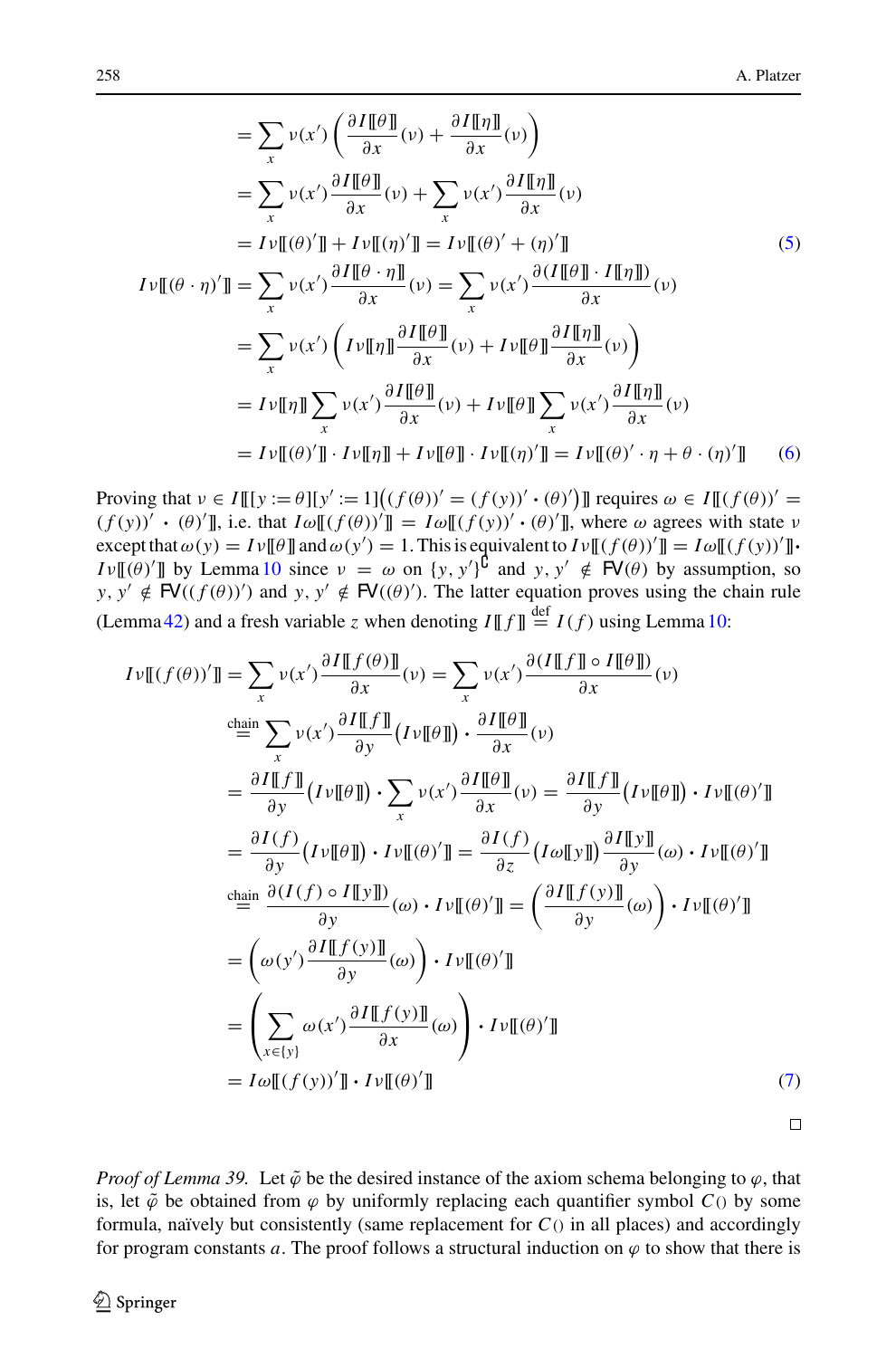a uniform substitution  $\sigma$  with  $FV(\sigma) = \emptyset$  such that  $\sigma(\varphi) = \tilde{\varphi}$ . The proof for formulas is by a mostly straightforward simultaneous induction with programs:

- 1. Consider quantifier symbol  $C()$  of arity 0 and let  $\tilde{\varphi}$  be the desired instance. Define  $\sigma = \{C \cap \rightarrow \tilde{\varphi}\}\$ , which has FV( $\sigma$ ) =  $\emptyset$ , because it only substitutes quantifier symbols. Then  $\sigma(C_0) \equiv \sigma C_0 \equiv \tilde{\varphi}$ . The substitution is admissible for all arguments, since there are none.
- <span id="page-40-0"></span>2. Consider  $\phi \wedge \psi$  and let  $\tilde{\phi} \wedge \tilde{\psi}$  be the desired instance (which has to have this shape to qualify as a schema instance). By induction hypothesis, there are uniform substitutions  $\sigma$ , τ with FV( $\sigma$ ) = FV( $\tau$ ) =  $\emptyset$  such that  $\sigma(\phi) = \phi$  and  $\sigma(\psi) = \psi$ . Then the union  $\sigma \cup \tau$ of uniform substitutions  $\sigma$  and  $\tau$  is defined, because for all symbols *a* of any syntactic category: if  $a \in \sigma$  and  $a \in \tau$ , then  $\sigma a = \tau a$  since all replacements are uniform, so the same replacement is used everywhere in  $\phi \wedge \psi$  for the same symbol *a*. Consequently,  $(\sigma \cup \tau)(\phi) = \sigma(\phi) = \phi$  and  $(\sigma \cup \tau)(\psi) = \tau(\psi) = \psi$ , because all symbols that are replaced are replaced uniformly everywhere so either do not occur in  $\phi$  or are already handled by  $\sigma$  in the same way (and likewise either do not occur in  $\psi$  or are already handled by τ). Finally,  $FV(\sigma \cup \tau) = FV(\sigma) \cup FV(\tau) = \emptyset$ .
- 3. Case [2](#page-40-0) generalizes to a general *uniform replacement argument*: the induction hypothesis and uniform replacement assumptions imply for each subexpression  $\theta \circ \eta$  of  $\varphi$  with any operator  $\circ$  that the corresponding desired instance has to have the same shape  $\hat{\theta} \circ \tilde{\eta}$  and that there are uniform substitutions  $\sigma$ ,  $\tau$  with  $FV(\sigma) = FV(\tau) = \emptyset$  such that their union  $\sigma \cup \tau$ is defined and  $(\sigma \cup \tau)(\theta \circ \eta) = \sigma(\theta) \circ \tau(\eta) = \tilde{\theta} \circ \tilde{\eta}$  and  $FV(\sigma \cup \tau) = FV(\sigma) \cup FV(\tau) = \emptyset$ . This shows the cases  $\phi \lor \psi$ ,  $\phi \to \psi$ ,  $\phi \leftrightarrow \psi$  and, after a moment's thought, also  $\neg \phi$ .
- 4. Consider ∀*x*  $\phi$  with desired instance ∀*x*  $\ddot{\phi}$ , which has to have this shape. By induction hypothesis, there is a uniform substitution  $\sigma$  with  $FV(\sigma) = \emptyset$  such that  $\sigma(\phi) = \tilde{\phi}$ . Thus,  $\sigma(\forall x \phi) = \forall x \sigma(\phi) = \forall x \phi$ , which is {*x*}-admissible because  $FV(\sigma) = \emptyset$ .
- 5. The case  $\exists x \phi$  is accordingly.
- 6. Consider  $\lceil \alpha \rceil \phi$  with desired instance  $\lceil \alpha \rceil \phi$ . By induction hypothesis and the uniform replacement argument, there are uniform substitutions σ, τ such that  $(σ ∪ τ)([α]φ) =$  $[\sigma(\alpha)]\tau(\phi) = [\tilde{\alpha}]\phi$  which is admissible, because  $\sigma \cup \tau$  is BV( $(\sigma \cup \tau)(\alpha)$ )-admissible for  $\lbrack \alpha \rbrack \phi$  since  $\text{FV}(\sigma \cup \tau) = \emptyset$ .
- 7. The case  $\langle \alpha \rangle \phi$  is accordingly.

The proof for hybrid programs is by simultaneous induction with formulas, where most cases are in analogy to the previous cases, except:

- 1. Consider program constant *a* with desired instance  $\tilde{a}$ . Then  $\sigma = \{a \mapsto \tilde{a}\}\$ has FV( $\sigma$ ) = Ø and satisfies  $\sigma(a) = \sigma a = \tilde{a}$ .
- 2. Consider the case  $x' = \theta \& \psi$  with desired instance  $x' = \theta \& \psi$ , which has to have this shape. By induction hypothesis and uniform replacement argument, there are uniform substitutions  $\sigma$ ,  $\tau$  such that  $(\sigma \cup \tau)(x' = \theta \& \psi) \equiv x' = \sigma(\theta) \& \tau(\psi) \equiv x' = \theta \& \psi$ . Admissibility follows from  $FV(\sigma \cup \tau) = \emptyset$ .
- 3. Consider the case  $\alpha^*$  with desired instance  $(\tilde{\alpha})^*$ , which has to have this shape. By induction hypothesis, there is a uniform substitution  $\sigma$  such that  $\sigma(\alpha) \equiv \tilde{\alpha}$  and  $FV(\sigma) = \emptyset$ . Then  $\sigma(\alpha^*) \equiv (\sigma(\alpha))^* \equiv (\tilde{\alpha})^*$ , which is BV( $\sigma(\alpha)$ )-admissible since FV( $\sigma$ ) =  $\emptyset$ .
- 4. The case  $\alpha$ ;  $\beta$  is similar and case  $\alpha \cup \beta$  follows directly from the uniform replacement argument.

The corresponding result for axiomatic rules built from surjective dL formulas follows since surjective dL formulas can be instantiated by rule US to any instance, which, thus, continues to hold for the premises and conclusions in rule USR.  $\Box$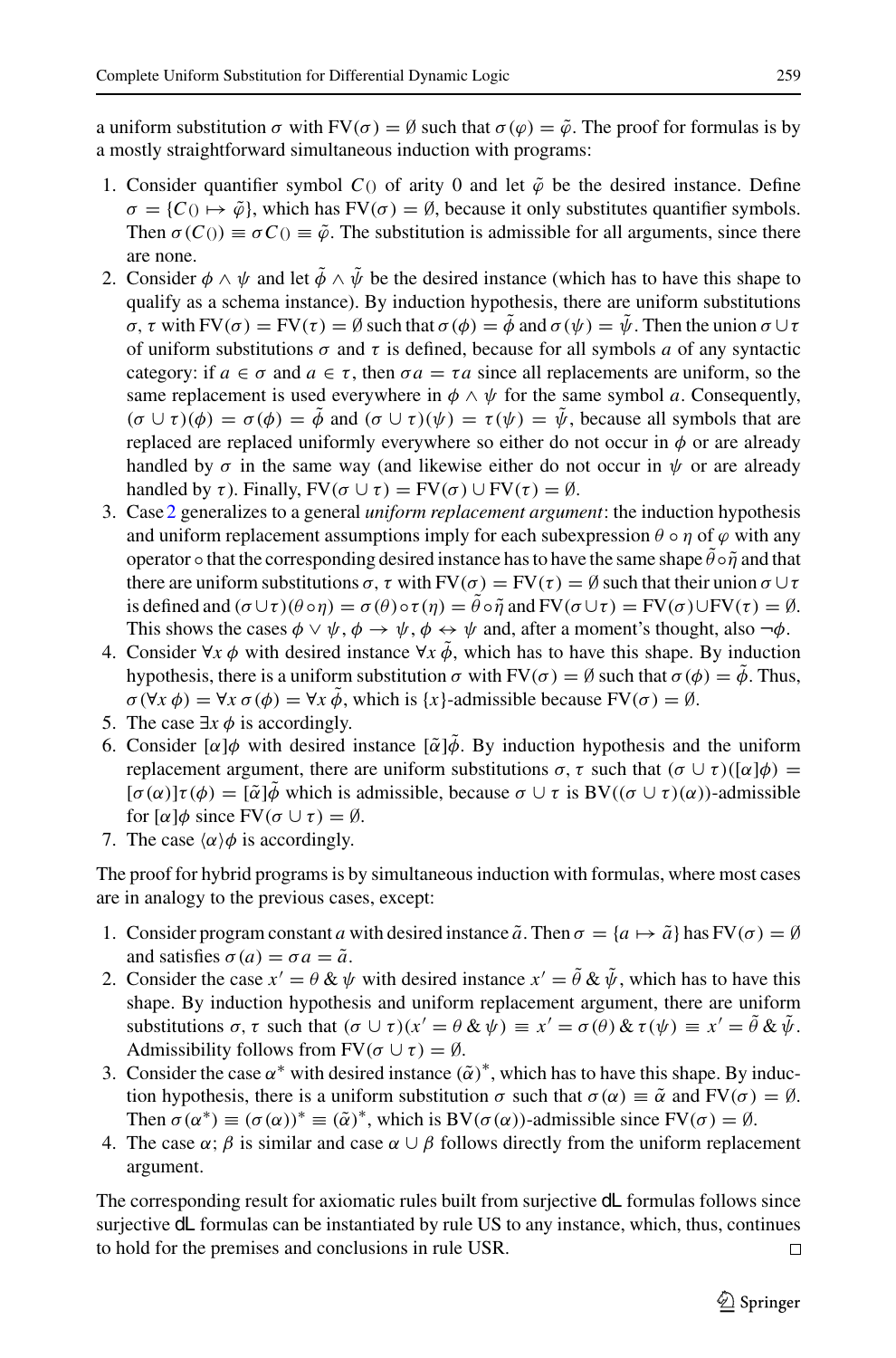*Proof of Theorem 40.* This proof refines the completeness proof for the axiom schemata of differential game logic [\[16\]](#page-45-4) with explicit proofs of instantiability by US and USR. Write  $\vdash_L \phi$ to indicate that  $dL$  formula  $\phi$  can be derived in the  $dL$  proof calculus from valid *L* formulas. Soundness follows from Theorem[38,](#page-25-1) so it remains to prove completeness. For every valid dL formula  $\phi$  it has to be proved that  $\phi$  can be derived from valid L tautologies within the dL calculus: from  $\models \phi$  prove  $\models_L \phi$ . The proof proceeds as follows: By propositional recombination, inductively identify fragments of  $\phi$  that correspond to  $\phi_1 \to \langle \alpha \rangle \phi_2$  or  $\phi_1 \to [\alpha]\phi_2$ logically. Find structurally simpler formulas from which these properties can be derived in the dL calculus by uniform substitution instantiations, taking care that the resulting formulas are simpler than the original one in a well-founded order. Finally, prove that the original dL formula can be re-derived from the subproofs in the dL calculus by uniform substitution instantiations.

The first insight is that, with the rules MP and  $\forall$  and (by Lemma [39,](#page-29-0) all) relevant instances of  $\forall i, \forall \rightarrow, V_{\forall}$  and real arithmetic, the dL calculus contains a complete axiomatization of first-order logic. Thus, all first-order logic tautologies can be used without further notice in the remainder of the proof. Furthermore, by Lemma [39,](#page-29-0) all instances of  $\langle \cdot \rangle$ , [∪], [;], [\*], K, I can be proved by rule US in the dL calculus.

By appropriate propositional derivations, assume  $\phi$  to be given in conjunctive normal form. Assume that negations are pushed inside over modalities using the dualities  $\neg[\alpha]\phi \equiv \langle \alpha \rangle \neg \phi$ and  $\neg(\alpha)\phi \equiv [\alpha]\neg\phi$  that are provable by axiom  $\langle \cdot \rangle$ , and that negations are pushed inside over quantifiers using definitorial first-order equivalences  $\neg \forall x \phi \equiv \exists x \neg \phi$  and  $\neg \exists x \phi \equiv \forall x \neg \phi$ . The remainder of the proof follows an induction on a well-founded partial order ≺ from previous work [\[16](#page-45-4)] induced on dL formulas by the lexicographic ordering of the overall structural complexity of the hybrid programs in the formula and the structural complexity of the formula itself, with the logic *L* placed at the bottom of the partial order ≺. The base logic L is considered of lowest complexity by relativity, because  $\models$  F immediately implies  $\models$  F for all formulas F of L. The monotonicity rules derive from G, K,  $\langle \cdot \rangle$  by Lemma [39](#page-29-0) with a classical argument:

<span id="page-41-2"></span>(M) 
$$
\frac{p(\bar{x}) \to q(\bar{x})}{\langle a \rangle p(\bar{x}) \to \langle a \rangle q(\bar{x})}
$$
 (M[.])  $\frac{p(\bar{x}) \to q(\bar{x})}{[a]p(\bar{x}) \to [a]q(\bar{x})}$ 

<span id="page-41-0"></span>The proof follows the syntactic structure of **dL** formulas.

- 0. If  $\phi$  has no hybrid programs, then  $\phi$  is a first-order formula; hence provable by assumption (even decidable if in first-order real arithmetic [\[21](#page-46-3)], i.e. no uninterpreted symbols occur).
- 1.  $\phi$  is of the form  $\neg \phi_1$ ; then  $\phi_1$  is first-order and quantifier-free, as negations are assumed to be pushed inside, so  $\text{Case 0}$  $\text{Case 0}$  $\text{Case 0}$  applies.
- 2.  $\phi$  is of the form  $\phi_1 \wedge \phi_2$ , then  $\models \phi_1$  and  $\models \phi_2$ , so individually deduce simpler proofs for *L*  $\phi_1$  and  $\vdash_L \phi_2$  by IH, which combine propositionally to a proof for  $\vdash_L \phi_1 \land \phi_2$  using MP twice with the propositional tautology  $\phi_1 \rightarrow (\phi_2 \rightarrow \phi_1 \land \phi_2)$ .
- 3. The case where  $\phi$  is of the form  $\exists x \phi_2$ ,  $\forall x \phi_2$ ,  $\langle \alpha \rangle \phi_2$  or  $[\alpha] \phi_2$  is included in Case [4](#page-41-1) with  $\phi_1 \equiv \text{false}.$
- <span id="page-41-1"></span>4.  $\phi$  is a disjunction and—without loss of generality—has one of the following forms (otherwise use provable associativity and commutativity to reorder):

$$
\begin{aligned}\n\phi_1 \lor \langle \alpha \rangle \phi_2 \\
\phi_1 \lor [\alpha] \phi_2 \\
\phi_1 \lor \exists x \phi_2 \\
\phi_1 \lor \forall x \phi_2.\n\end{aligned}
$$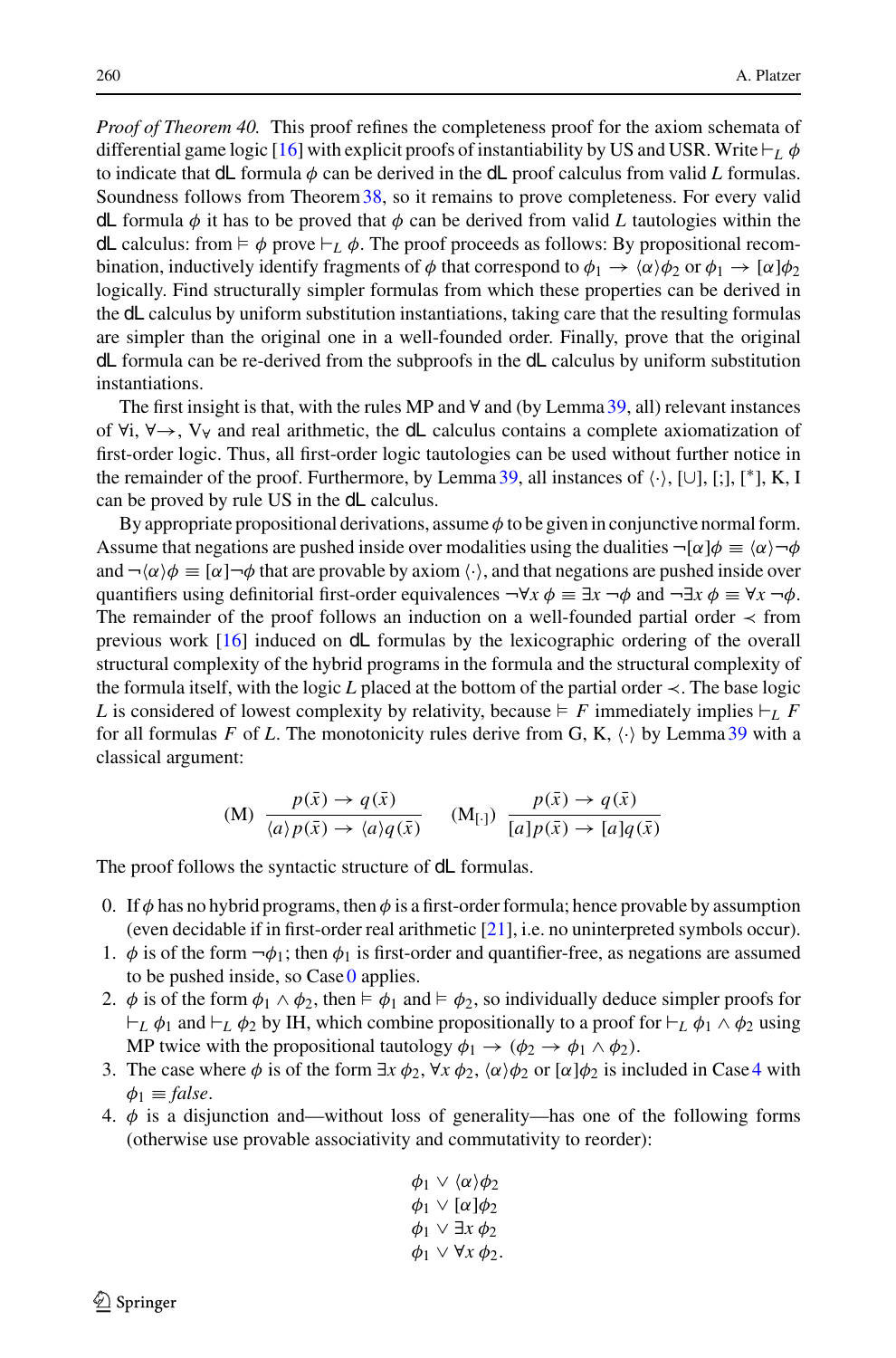Let  $\phi_1 \vee (\alpha) \phi_2$  be a unified notation for those cases. Then,  $\phi_2 \prec \phi$ , since  $\phi_2$  has less modalities or quantifiers. Likewise,  $\phi_1 \prec \phi$  because  $\{\alpha\} \phi_2$  contributes one modality or quantifier to  $\phi$  that is not part of  $\phi_1$ . When abbreviating the simpler formulas  $\neg \phi_1$  by *F* and  $\phi_2$  by *G*, the validity  $\models \phi$  yields  $\models \neg F \lor (\![\alpha]\!]$ *G*, so  $\models F \to (\![\alpha]\!]$ *G*, from which the remainder of the proof inductively derives

<span id="page-42-0"></span>
$$
\vdash_L F \to \llbracket \alpha \rrbracket G. \tag{9}
$$

The proof of [\(9\)](#page-42-0) is by structural induction on  $\{\alpha\}$ . This proof focuses on the quantifier and [] cases, because most  $\langle \rangle$  cases derive by axiom  $\langle \cdot \rangle$  with Lemma [39](#page-29-0) from the [] equivalences.

(a) If  $\llbracket \alpha \rrbracket$  is the operator  $\forall x$  then  $\models F \rightarrow \forall x G$ , where *x* can be assumed not to occur in *F* by a bound variable renaming. Hence,  $\models F \rightarrow G$ . Since  $G \prec \forall x \ G$ , because it has less quantifiers, also  $(F \to G) \prec (F \to \forall x \ G)$ , hence  $\vdash_L F \to G$  is derivable by IH. Then,  $\vdash_L F \rightarrow \forall x \ G$  derives with Lemma [39](#page-29-0) by generalization rule  $\forall$ , since  $\bar{x}$  does not occur in  $\bar{F}$ :

$$
\sqrt{\frac{F \rightarrow G}{\forall x (F \rightarrow G)}}
$$
  
\n
$$
\sqrt{\frac{F \rightarrow G}{\forall x F \rightarrow \forall x G}}
$$
  
\n
$$
\sqrt{\frac{F \rightarrow \forall x G}{F \rightarrow \forall x G}}
$$

The instantiations succeed by the remark after Lemma [39](#page-29-0) using for  $V_\forall$  that  $x \notin V(F)$ . The formula  $F \to \forall x G$  is even decidable if in first-order real arithmetic [\[21](#page-46-3)]. The remainder of the proof concludes ( $F \to \psi$ )  $\prec$  ( $F \to \phi$ ) from  $\psi \prec \phi$  without further notice. The operator ∀*y* can be obtained correspondingly by uniform renaming.

(b) If  $\{\alpha\}$  is the operator  $\exists x \text{ then } F \rightarrow \exists x \text{ } G$ . If *F* and *G* are *L* formulas, then, since *L* is closed under first-order connectives, so is the valid formula  $F \to \exists x \, G$ , which is, then, provable by IH and even decidable if in first-order real arithmetic [\[21\]](#page-46-3). Otherwise, *F*, *G* correspond to *L* formulas by expressiveness of *L*, which implies the existence of an *L* formula  $G^{\flat}$  such that  $\models G^{\flat} \leftrightarrow G$ . Since *L* is closed under first-order connectives [\[16](#page-45-4)], the valid formula  $F \to \exists x \ (G^{\flat})$  is provable by IH, because  $(F \rightarrow \exists x (G^{\flat}) \rightarrow (F \rightarrow \exists x G)$  since  $G^{\flat} \in L$  while  $G \notin L$ . Now,  $\models G^{\flat} \leftrightarrow G$ implies  $\vdash$  *G*<sup>b</sup>  $\rightarrow$  *G*, which is derivable by IH, because  $(G^{\flat} \rightarrow G) \prec \phi$  since  $G^{\flat}$  is in *L*. From  $\vdash_L G^{\flat} \to G$ , the derivable dual of axiom  $\forall \rightarrow, (\forall x \ (p(x) \rightarrow$ *q*(*x*)) → ( $\exists x \ p(x)$  →  $\exists x \ q(x)$ )), derives  $\vdash_L \exists x \ (G^{\flat})$  →  $\exists x \ G$ , which combines with  $\vdash_L F \to \exists x \ (G^{\flat})$  essentially by rule MP to  $\vdash_L F \to \exists x \ G$ .

$$
\begin{array}{cccc}\n & G^{\flat} \to G \\
 & \forall x (G^{\flat} \to G) \\
F \to \exists x (G^{\flat}) & \forall \to \exists x (G^{\flat}) \to \exists x G \\
 & F \to \exists x G\n\end{array}
$$

The instantiations succeed by Lemma [39](#page-29-0) and its subsequent remark.

 $(c) \models F \rightarrow \langle x' = \theta \rangle G$  implies  $\models F \rightarrow (\langle x' = \theta \rangle G^{\flat})^{\flat}$ , which is derivable by IH, as  $(F \to ((x' = \theta)G^{\flat})^{\flat}) \prec \phi$  since  $((x' = \theta)G^{\flat})^{\flat}$  is in *L*. *L* is differentially expressive, so  $\vdash_L \langle x' = \theta \rangle G^{\flat} \leftrightarrow (\langle x' = \theta \rangle G^{\flat})^{\flat}$  is provable. Hence  $\vdash_L F \rightarrow \langle x' = \theta \rangle G^{\flat}$ derives by propositional congruence. Now  $G^{\flat} \to G$  is simpler (since  $G^{\flat}$  is in *L*) so derivable by IH, so  $\langle x' = \theta \rangle G^{\dagger} \rightarrow \langle x' = \theta \rangle G$  derives by M. Together, both derive  $\vdash_L F \to \langle x' = \theta \rangle G$  propositionally.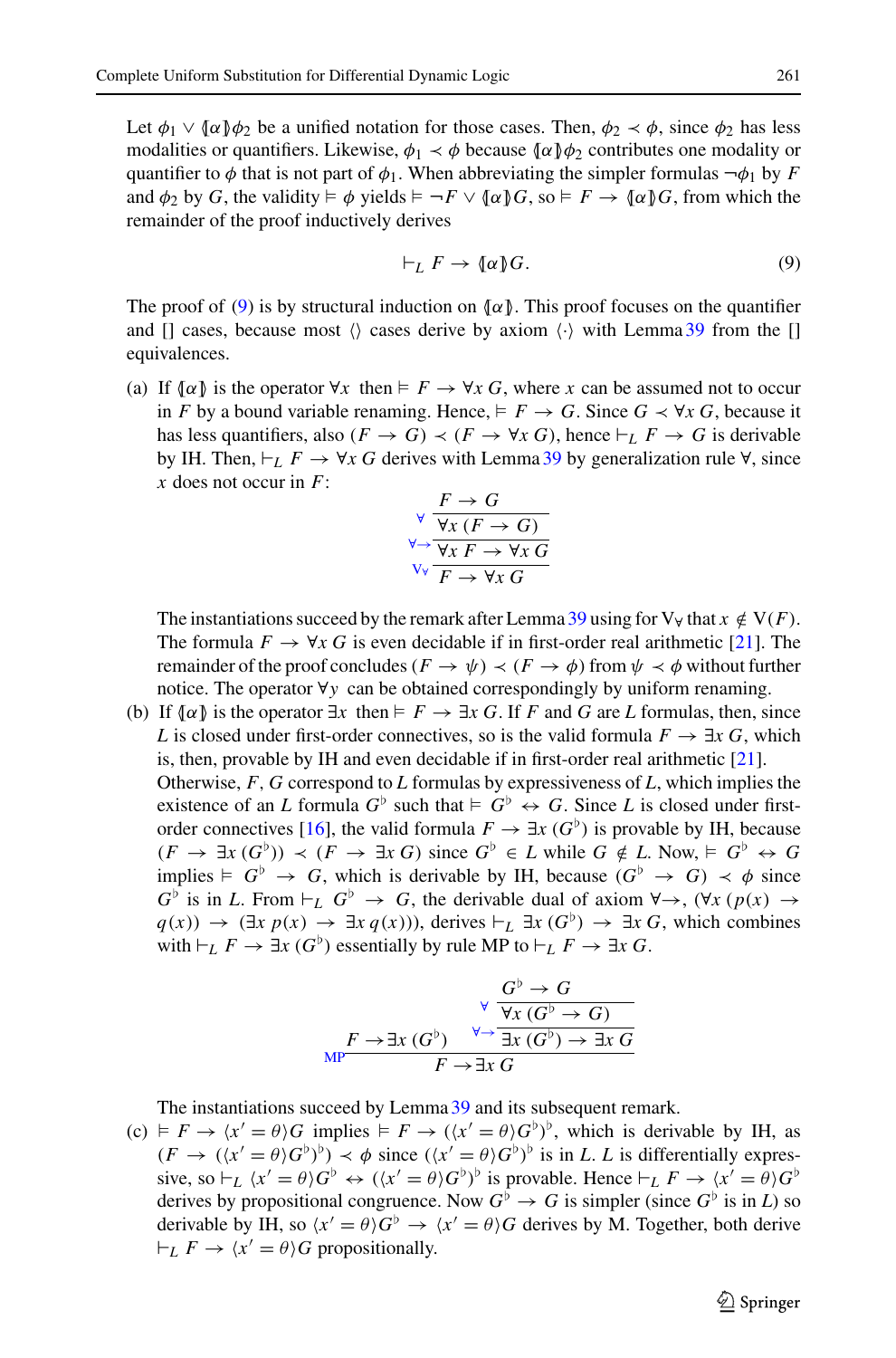- (d)  $\models F \rightarrow [x' = \theta]G$  implies  $\models F \rightarrow \neg(x' = \theta) \neg G$ . Thus,  $\models F \rightarrow \neg((x' = \theta) \neg G^{\flat})^{\flat}$ which is derivable by IH, because  $(F \to \neg ((x' = \theta) \neg G^{\flat})^{\flat}) \prec \phi$  as  $((x' = \theta) \neg G^{\flat})^{\flat}$ is in *L*. Since *L* is differentially expressive,  $\vdash_L \langle x' = \theta \rangle \neg G^{\flat} \leftrightarrow (\langle x' = \theta \rangle \neg G^{\flat})^{\flat}$ is provable, so  $\vdash_L F \to \neg(x' = \theta) \neg G^{\flat}$  derives from  $\vdash_L F \to \neg((x' = \theta) \neg G^{\flat})^{\flat}$ by propositional congruence. Axiom  $\langle \cdot \rangle$ , thus, derives  $\vdash_L F \to [x' = \theta]G^{\flat}$  with Lemma [39.](#page-29-0) Now  $G^{\flat} \rightarrow G$  is simpler (as  $G^{\flat}$  is in *L*) so derivable by IH, so  $[x' = \theta]G^{\flat} \to [x' = \theta]G$  derives by M. Together, both derive  $\vdash_L F \to [x' = \theta]G$ propositionally.
- (e)  $F \rightarrow [x' = \theta \& \psi]G$ , then this formula has an equivalent [\[16](#page-45-4), Lemma 3.4] without evolution domains which can be used as a definitorial abbreviation to conclude this case. Similarly for  $\models F \rightarrow \langle x' = \theta \& \psi \rangle G$ .
- <span id="page-43-1"></span> $(f) \vDash F \rightarrow [y := \theta]G$  then this formula can be proved, using a fresh variable  $x \notin V(\theta) \cup$  $V(G)$ , with the following derivation by bound variable renaming (rule BR), in which  $G_y^x$  is the result of uniformly renaming *y* to *x* in *G*

$$
[:=]=\frac{F \to \forall x (x = \theta \to G\frac{x}{y})}{F \to [x := \theta]G\frac{x}{y}}
$$
  
BR 
$$
\overline{F \to [y := \theta]G}
$$

using the following equational form of the assignment axiom  $[:=]$ 

<span id="page-43-0"></span>
$$
([-:=]_{=}) [x := f]p(\bar{x}) \leftrightarrow \forall x (x = f \to p(\bar{x}))
$$

The above proof only used equivalence transformations, so its premise is valid iff its conclusion is, which it is by assumption. The assumption, thus, implies  $\models$   $F \rightarrow$  $\forall x (x = \theta \rightarrow G_{\overline{y}}^x)$ . Since  $(F \rightarrow \forall x (x = \theta \rightarrow G_{\overline{y}}^x)) \prec (F \rightarrow [y := \theta]G)$ , because there are less hybrid programs,  $\vdash_L F \to \forall x$  ( $x = \theta \to G_y^x$ ) by IH. The above proof, thus, derives  $\vdash_L F \to \lbrack y := \theta \rbrack G$ .

<span id="page-43-2"></span>The equational assignment axiom  $[:=]_$  above can either be adopted as an axiom in place of  $[:=]$ . Or it can be derived from axiom  $[:=]$  with the uniform substitution  $\sigma = \{q(\cdot) \mapsto p(\cdot, X)\}\$  when splitting the variables  $\bar{x}$  into the variable x and the other variables *X* such that  $x \notin X$ :

| FOL.              | $q(f) \leftrightarrow \forall x (x = f \rightarrow q(x))$                         |
|-------------------|-----------------------------------------------------------------------------------|
| $\left[:=\right]$ | $[x := f]q(x) \leftrightarrow \forall x (x = f \rightarrow q(x))$                 |
|                   | US $\overline{[x:=f]p(x,X)} \leftrightarrow \forall x (x = f \rightarrow p(x,X))$ |
|                   | $[x := f] p(\bar{x}) \leftrightarrow \forall x (x = f \rightarrow p(\bar{x}))$    |

It only remains to be shown that  $[:=]_$  can be instantiated as indicated in the above proof. This follows from Lemma [39](#page-29-0) with the additional observation that the required uniform substitution  $\{f \mapsto \theta\}$  of function symbol f of arity 0 without argument  $\bar{x}$ will not cause a clash during US, because the only bound variable x in  $[:=]_$  is not free in the substitution since  $x \notin V(\theta)$ .

Other proofs involving stuttering and renaming are possible. Direct proofs of  $F \to [y := \theta]$ *G* by axiom [:=] are possible if the substitution is admissible.

 $(g) \models F \rightarrow [? \psi] G$  implies  $\models F \rightarrow (\psi \rightarrow G)$ . Since  $(\psi \rightarrow G) \prec [? \psi] G$ , because it has less modalities,  $\vdash_L F \to (\psi \to G)$  is derivable by IH. Hence, with the remark after Lemma [39,](#page-29-0) axiom [?] instantiates to  $[? \psi] G \leftrightarrow (\psi \rightarrow G)$ , so derives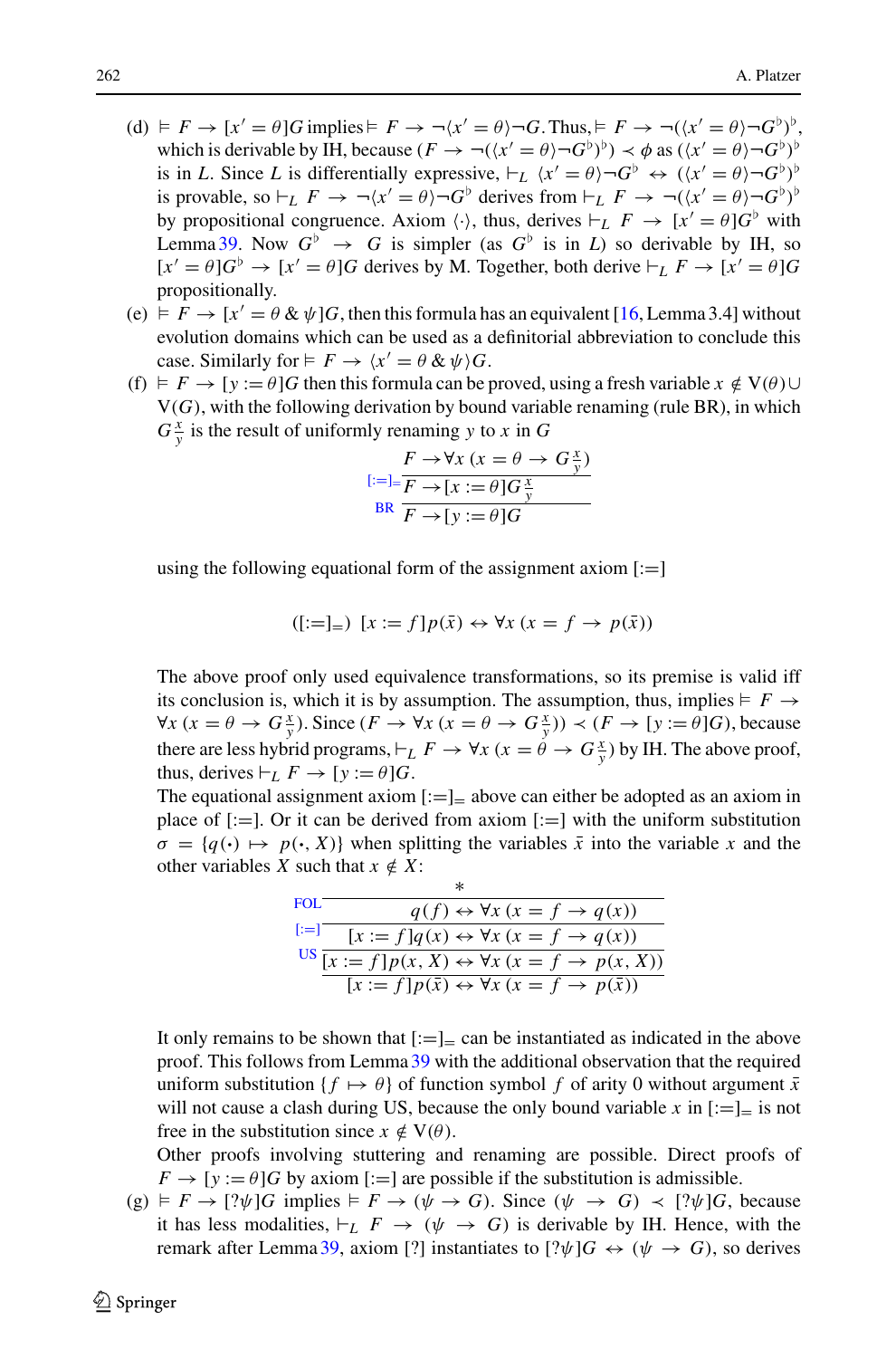$L_L F \to [? \psi] G$  by propositional congruence, which is used without further notice subsequently.

- (h)  $\models F \rightarrow [\beta \cup \gamma]G$  implies  $\models F \rightarrow [\beta]G \wedge [\gamma]G$ . Since  $[\beta]G \wedge [\gamma]G \prec [\beta \cup \gamma]G$ , because, even if the propositional and modal structure increased, the structural complexity of both hybrid programs  $\beta$  and  $\gamma$  is smaller than that of  $\beta \cup \gamma$  (formula *G* did not change),  $\vdash_L F \to [\beta] G \wedge [\gamma] G$  is derivable by IH. Hence, with Lemma [39,](#page-29-0) axiom  $[\cup]$  instantiates to  $[\beta \cup \gamma]G \leftrightarrow [\beta]G \vee [\gamma]G$ , so derives  $\vdash_L F \rightarrow [\beta \cup \gamma]G$ by propositional congruence.
- (i)  $F \to [\beta; \gamma]G$ , which implies  $F \to [\beta][\gamma]G$ . Since  $[\beta][\gamma]G \prec [\beta; \gamma]G$ , because, even if the number of modalities increased, the overall structural complexity of the hybrid programs decreased because there are less sequential compositions,  $L_F \rightarrow [\beta][\gamma]$ *G* is derivable by IH. Hence, with Lemma [39,](#page-29-0)  $L_F \rightarrow [\beta; \gamma]$ *G* derives by axiom [;] by propositional congruence.
- (j)  $\models$  *F* → [ $\beta^*$ ]*G* can be derived by induction as follows. Formula [ $\beta^*$ ]*G*, which expresses that all numbers of repetitions of  $\beta^*$  satisfy *G*, is an inductive invariant of  $\beta^*$ , because  $[\beta^*]G \to [\beta][\beta^*]G$  is valid, even provable by [<sup>\*</sup>]. Thus, its equivalent *L* encoding is also an inductive invariant:

$$
\varphi \equiv ([\beta^*]G)^{\flat}.
$$

Then  $F \to \varphi$  and  $\varphi \to G$  are valid (zero repetitions are possible), so derivable by IH, since  $(F \to \varphi) \prec \varphi$  and  $(\varphi \to G) \prec \varphi$  hold, because  $\varphi$  is in *L*. As above,  $\varphi \to [\beta]\varphi$  is valid, and thus derivable by IH, since  $\beta$  has less loops than  $\beta^*$ . By  $M_{[-]}$  as well as rule ind (from  $p(\bar{x}) \rightarrow [a]p(\bar{x})$  conclude  $p(\bar{x}) \rightarrow [a^*]p(\bar{x})$ ), which derives from I, G by Lemma [39,](#page-29-0) the respective rules can be instantiated by Lemma [39](#page-29-0) and the resulting derivations combine by MP:

$$
\frac{\varphi \to [\beta]\varphi}{\text{ind}_{\varphi \to [\beta^*]\varphi}} \xrightarrow{\text{M}_{[\cdot]} \overline{[\beta^*]\varphi} \to G} \frac{\varphi \to G}{\text{M}_{[\cdot]} \overline{[\beta^*]\varphi} \to [\beta^*]G}
$$
\n
$$
\frac{F \to \varphi \xrightarrow{\text{MP}} \varphi \to [\beta^*]G}{F \to [\beta^*]G}
$$

 $f(k) \models F \rightarrow \langle \beta^* \rangle G$ . Let *x* be the vector of free variables FV( $\langle \beta^* \rangle G$ ). Since  $\langle \beta^* \rangle G$  is a least pre-fixpoint [\[16](#page-45-4)], for all **dL** formulas  $\psi$  with  $FV(\psi) \subseteq FV(\langle \beta^* \rangle G)$ :

$$
\vDash \forall x (G \vee \langle \beta \rangle \psi \to \psi) \to (\langle \beta^* \rangle G \to \psi)
$$

In particular, this holds for a fresh predicate symbol *p* with arguments *x*:

$$
\vDash \forall x (G \lor \langle \beta \rangle p(x) \to p(x)) \to (\langle \beta^* \rangle G \to p(x))
$$

Using  $\models F \rightarrow \langle \beta^* \rangle G$ , this implies

$$
\vDash \forall x (G \lor \langle \beta \rangle p(x) \to p(x)) \to (F \to p(x))
$$

As  $(\forall x (G \lor \langle \beta \rangle p(x) \to p(x)) \to (F \to p(x))) \prec \phi$ , because, even if the formula complexity increased, the structural complexity of the hybrid programs decreased, since  $\phi$  has one more loop, this fact is derivable by IH:

$$
\vdash_L \forall x \ (G \lor \langle \beta \rangle p(x) \to p(x)) \to (F \to p(x))
$$

The uniform substitution  $\sigma = \{p(x) \mapsto \langle \beta^* \rangle G\}$  is admissible since  $FV(\sigma) = \emptyset$  as  $(β<sup>*</sup>)G$  has free variables *x*. Since, furthermore, *p* ∉  $Σ(F) ∪ Σ(G) ∪ Σ(β)$ , US derives:

 $\circled{2}$  Springer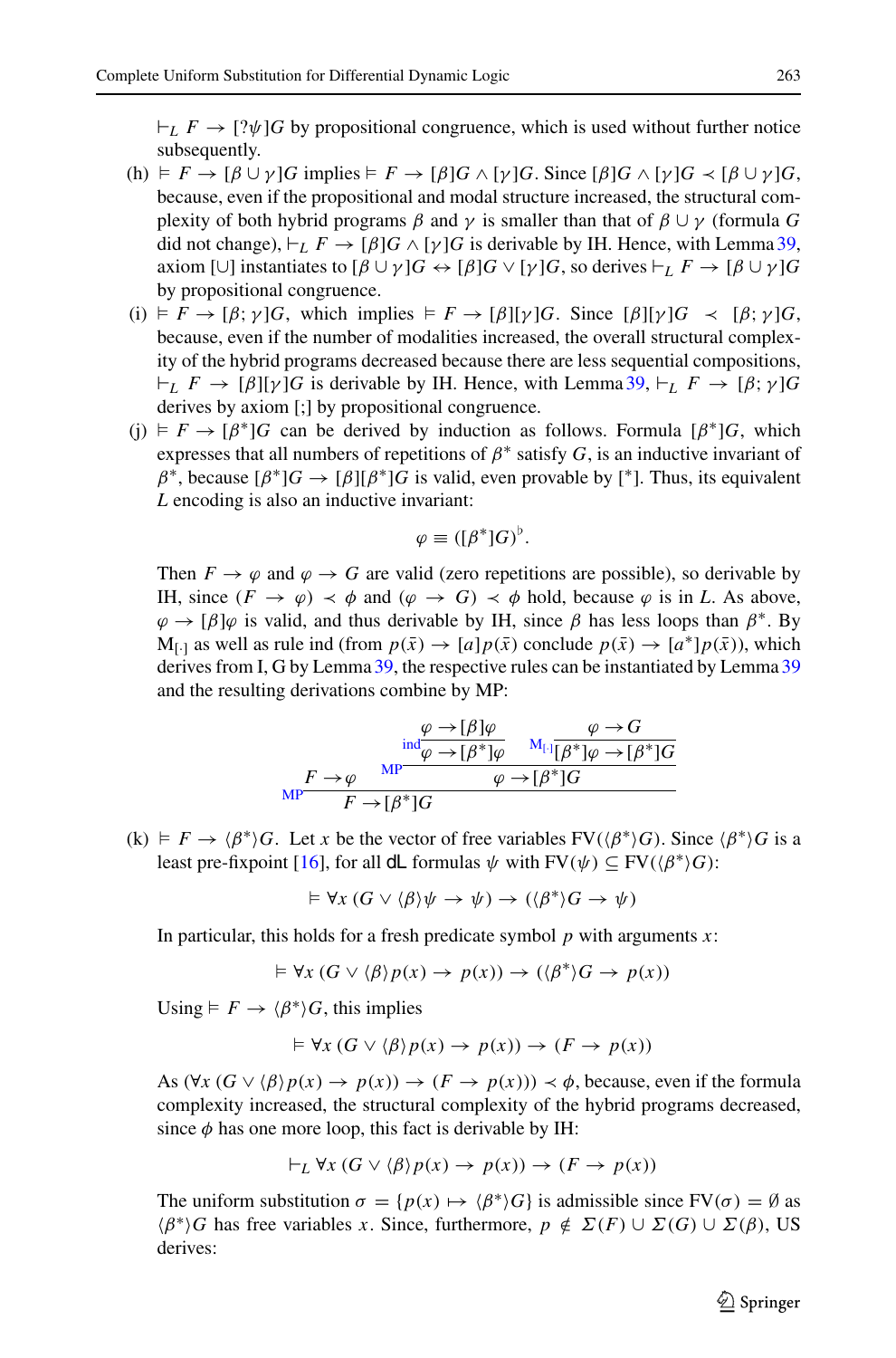$$
\frac{\forall x (G \lor \langle \beta \rangle p(x) \to p(x)) \to (F \to p(x))}{\forall x (G \lor \langle \beta \rangle \langle \beta^* \rangle G \to \langle \beta^* \rangle G) \to (F \to \langle \beta^* \rangle G)}
$$

The dual  $\langle a^* \rangle p(\bar{x}) \leftrightarrow p(\bar{x}) \vee \langle a \rangle \langle a^* \rangle p(\bar{x})$  resulting from axiom [\*] with axiom  $\langle \cdot \rangle$ by Lemma [39](#page-29-0) continues this derivation by Lemma [39:](#page-29-0)

$$
\frac{\forall x (G \vee \langle \beta \rangle \langle \beta^* \rangle G \to \langle \beta^* \rangle G)}{\mathsf{MP}^{\mathsf{F}} \to (\beta^* \rangle G \to (\beta^* \rangle G) \to (F \to \langle \beta^* \rangle G)} \qquad \forall \frac{\mathsf{F}^{\mathsf{F}} \cup \langle \beta \rangle \langle \beta^* \rangle G \to \langle \beta^* \rangle G}{\forall x (G \vee \langle \beta \rangle \langle \beta^* \rangle G \to \langle \beta^* \rangle G)}
$$

Observe that rule  $\forall$  (and MP) instantiates as needed with USR by Lemma [39.](#page-29-0)

This concludes the derivation of [\(9\)](#page-42-0), because all operators  $\alpha$  for the form (9) have been considered. From [\(9\)](#page-42-0), which is  $\vdash_L \neg \phi_1 \rightarrow (\alpha \phi_2)$ , hence,  $\vdash_L \phi_1 \vee (\alpha \phi_2)$  derives propositionally.

This completes the proof of completeness (Theorem [40\)](#page-30-1), because all syntactical forms of  $dL$ formulas have been covered.  $\Box$ 

## **References**

- <span id="page-45-6"></span>1. Church, A.: A formulation of the simple theory of types. J. Symb. Log. **5**(2), 56–68 (1940)
- <span id="page-45-5"></span>2. Church, A.: Introduction to Mathematical Logic, vol. I. Princeton University Press, Princeton, NJ (1956)
- <span id="page-45-11"></span>3. Cimatti, A., Roveri, M., Tonetta, S.: HRELTL: a temporal logic for hybrid systems. Inf. Comput. **245**, 54–71 (2015). doi[:10.1016/j.ic.2015.06.006](http://dx.doi.org/10.1016/j.ic.2015.06.006)
- <span id="page-45-12"></span>4. Davoren, J.M., Nerode, A.: Logics for hybrid systems. IEEE **88**(7), 985–1010 (2000)
- <span id="page-45-18"></span>5. Dowek, G., Hardin, T., Kirchner, C.: Theorem proving modulo. J. Autom. Reas. **31**(1), 33–72 (2003)
- <span id="page-45-19"></span>6. Fulton, N., Mitsch, S., Quesel, J.D., Völp, M., Platzer, A.: KeYmaera X: an axiomatic tactical theorem prover for hybrid systems. In: Felty, A., Middeldorp, A. (eds.) CADE, LNCS, vol. 9195, pp. 527–538. Springer, Berlin (2015). doi[:10.1007/978-3-319-21401-6\\_36](http://dx.doi.org/10.1007/978-3-319-21401-6_36)
- <span id="page-45-15"></span>7. Harel, D., Kozen, D., Tiuryn, J.: Dynamic Logic. MIT Press, Cambridge, MA (2000)
- <span id="page-45-7"></span>8. Henkin, L.: Banishing the rule of substitution for functional variables. J. Symb. Log. **18**(3), 201–208 (1953)
- <span id="page-45-16"></span>9. Hughes, G.E., Cresswell, M.J.: A New Introduction to Modal Logic. Routledge, London (1996)
- <span id="page-45-13"></span>10. Liu, J., Lv, J., Quan, Z., Zhan, N., Zhao, H., Zhou, C., Zou, L.: A calculus for hybrid CSP. In: Ueda, K. (ed.) APLAS, LNCS, vol. 6461, pp. 1–15. Springer, Berlin (2010). doi[:10.1007/978-3-642-17164-2\\_1](http://dx.doi.org/10.1007/978-3-642-17164-2_1)
- <span id="page-45-8"></span>11. Pfenning, F.: Logical frameworks. In: Robinson, J.A., Voronkov, A. (eds.) Handbook of Automated Reasoning, pp. 1063–1147. MIT Press, Cambridge, MA (2001)
- <span id="page-45-0"></span>12. Platzer, A.: Differential dynamic logic for hybrid systems. J. Autom. Reas. **41**(2), 143–189 (2008). doi[:10.](http://dx.doi.org/10.1007/s10817-008-9103-8) [1007/s10817-008-9103-8](http://dx.doi.org/10.1007/s10817-008-9103-8)
- <span id="page-45-9"></span>13. Platzer, A.: Differential-algebraic dynamic logic for differential-algebraic programs. J. Log. Comput. **20**(1), 309–352 (2010). doi[:10.1093/logcom/exn070](http://dx.doi.org/10.1093/logcom/exn070)
- <span id="page-45-1"></span>14. Platzer, A.: The complete proof theory of hybrid systems. In: LICS, pp. 541–550. IEEE (2012). doi[:10.](http://dx.doi.org/10.1109/LICS.2012.64) [1109/LICS.2012.64](http://dx.doi.org/10.1109/LICS.2012.64)
- <span id="page-45-10"></span>15. Platzer, A.: The structure of differential invariants and differential cut elimination. Log. Meth. Comput. Sci. **8**(4), 1–38 (2012). doi[:10.2168/LMCS-8\(4:16\)2012](http://dx.doi.org/10.2168/LMCS-8(4:16)2012)
- <span id="page-45-4"></span>16. Platzer, A.: Differential game logic. ACM Trans. Comput. Log. **17**(1), 1:1–1:51 (2015). doi[:10.1145/](http://dx.doi.org/10.1145/2817824) [2817824](http://dx.doi.org/10.1145/2817824)
- <span id="page-45-17"></span>17. Platzer, A.: Differential Hybrid Games. CoRR [arXiv:1507.04943](http://arxiv.org/abs/1507.04943) (2015)
- <span id="page-45-2"></span>18. Platzer, A.: A uniform substitution calculus for differential dynamic logic. In: Felty, A., Middeldorp, A. (eds.) CADE, LNCS, vol. 9195, pp. 467–481. Springer, Berlin (2015). doi[:10.1007/978-3-319-21401-](http://dx.doi.org/10.1007/978-3-319-21401-6_32) [6\\_32](http://dx.doi.org/10.1007/978-3-319-21401-6_32)
- <span id="page-45-3"></span>19. Platzer, A., Quesel, J.D.: KeYmaera: a hybrid theorem prover for hybrid systems. In: Armando, A., Baumgartner, P., Dowek, G. (eds.) IJCAR, LNCS, vol. 5195, pp. 171–178. Springer, Berlin (2008). doi[:10.1007/978-3-540-71070-7\\_15](http://dx.doi.org/10.1007/978-3-540-71070-7_15)
- <span id="page-45-14"></span>20. Rice, H.G.: Classes of recursively enumerable sets and their decision problems. Trans. AMS **89**, 25–59 (1953)